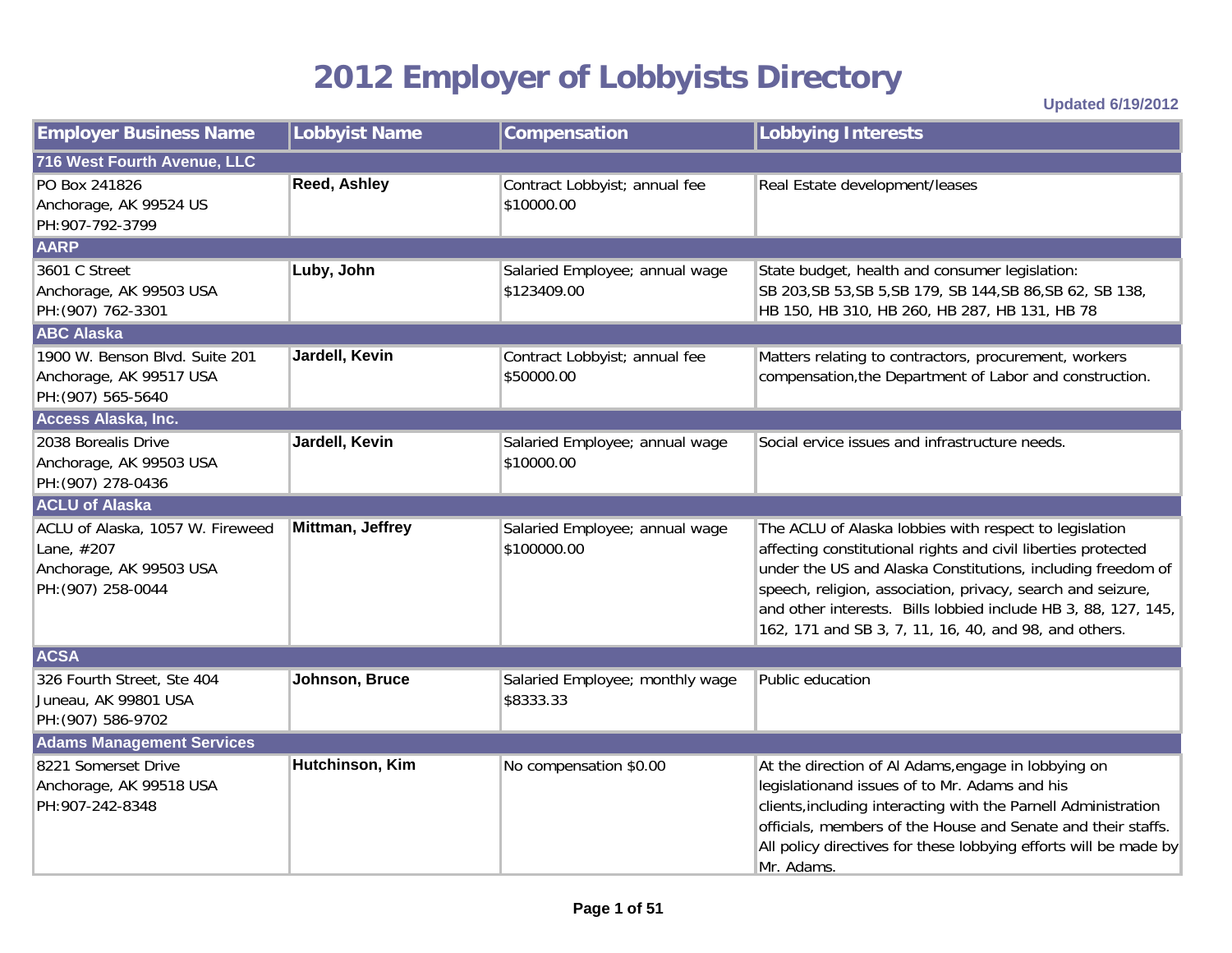| <b>Employer Business Name</b>                                                           | <b>Lobbyist Name</b>   | Compensation                                 | <b>Lobbying Interests</b>                                                                                                                                                                                                                                                                                                           |
|-----------------------------------------------------------------------------------------|------------------------|----------------------------------------------|-------------------------------------------------------------------------------------------------------------------------------------------------------------------------------------------------------------------------------------------------------------------------------------------------------------------------------------|
| <b>Adams Management Services (continued)</b>                                            |                        |                                              |                                                                                                                                                                                                                                                                                                                                     |
|                                                                                         | <b>Reinwand, Jerry</b> | No compensation \$0.00                       | At the direction of Al Adams, engage in lobbying on<br>legislation and issues of interest to Mr. Adams and his<br>clients, including interacting with the Parnell Administration<br>officials, members of the House and Senate, and their staffs.<br>All policy directives for these lobbying efforts will be made by<br>Mr. Adams. |
| <b>Advanced Pain Centers of Alaska, Inc.</b>                                            |                        |                                              |                                                                                                                                                                                                                                                                                                                                     |
| 1917 Abbott Rd., Ste 100<br>Anchorage, AK 99507 USA<br>PH:907-770-3224                  | Harris, Jonh           | Contract Lobbyist; monthly fee<br>\$5000.00  | All issues related to health care. Including Medicare funding.                                                                                                                                                                                                                                                                      |
| Aetna                                                                                   |                        |                                              |                                                                                                                                                                                                                                                                                                                                     |
| 3100 Zinfandel Drive<br>Rancho Cordova, CA 95670 USA<br>PH: (916) 403-4151              | <b>Stoops, Reed</b>    | Salaried Employee; annual wage<br>\$54000.00 | All health insurance issues.                                                                                                                                                                                                                                                                                                        |
| Affiliated Computer Services, Inc., A Xerox Company and its Affiliates                  |                        |                                              |                                                                                                                                                                                                                                                                                                                                     |
| 1800 M Street, NW<br>Washington, DC 20036 USA<br>PH: (202) 776-1005                     | Matiashowski, Raymond  | Contract Lobbyist; annual fee<br>\$60000.00  | Implementation of new Medicaid Management Information<br>System (MMIS) as well as legacy system. Also, other new<br>business opportunities with Alaska state government.                                                                                                                                                            |
| <b>AFLAC</b>                                                                            |                        |                                              |                                                                                                                                                                                                                                                                                                                                     |
| Aflac<br>Columbus, GA 31999 USA<br>PH: (202) 371-7749                                   | George, John           | Contract Lobbyist; monthly fee<br>\$1000.00  | Insurance issues                                                                                                                                                                                                                                                                                                                    |
| <b>Agenet</b>                                                                           |                        |                                              |                                                                                                                                                                                                                                                                                                                                     |
| 43335 Kalifornsky Beach Rd. Ste 36<br>Soldotna, AK 99669 USA<br>PH: (907) 714-6680      | Jardell, Kevin         | Contract Lobbyist; annual fee<br>\$1750.00   | Senior issues, medicaid.                                                                                                                                                                                                                                                                                                            |
| <b>AHIP</b>                                                                             |                        |                                              |                                                                                                                                                                                                                                                                                                                                     |
| 601 Pennsylvania Ave, NW,<br>Ste. 500<br>Washington, DC 20004 USA<br>PH: (562) 429-7493 | <b>Stoops, Reed</b>    | Contract Lobbyist; annual fee<br>\$4000.00   | Health care insurance issues.                                                                                                                                                                                                                                                                                                       |
| Ahtna, Inc.                                                                             |                        |                                              |                                                                                                                                                                                                                                                                                                                                     |
| 406 W. Fireweed Lane<br>Anchorage, AK 99503 USA<br>PH: (907) 868-8230                   | Harris, John           | Contract Lobbyist; monthly fee<br>\$2750.00  | All issues pertaining to Ahtna Inc. including funding for<br>facilities and land rights issues.                                                                                                                                                                                                                                     |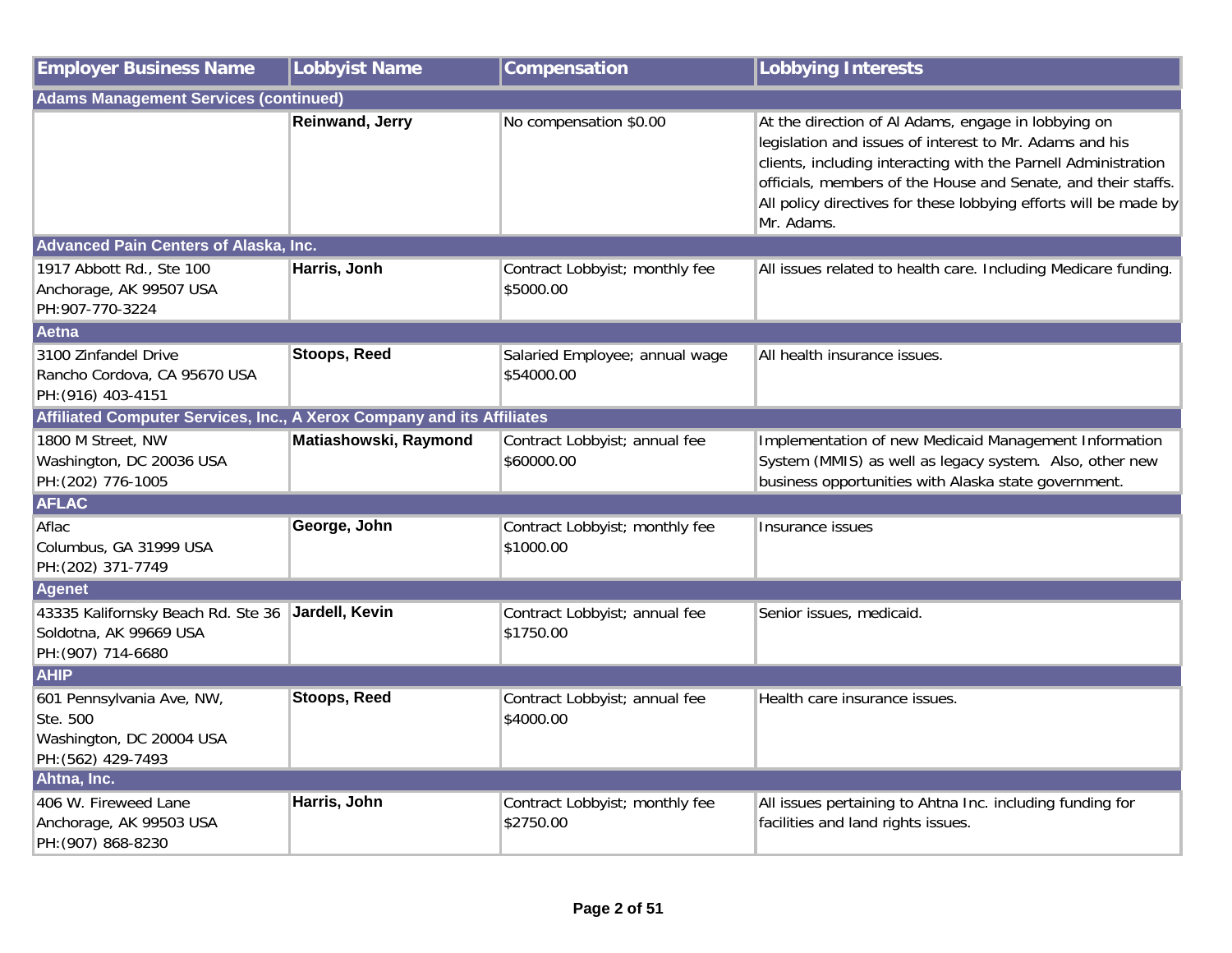| <b>Employer Business Name</b>                    | <b>Lobbyist Name</b>                   | Compensation                   | <b>Lobbying Interests</b>                                     |
|--------------------------------------------------|----------------------------------------|--------------------------------|---------------------------------------------------------------|
| <b>AIPPA</b>                                     |                                        |                                |                                                               |
| 8585 Old Dairy Road                              | Kubley, Don                            | Contract Lobbyist; monthly fee | Promote and support Independent electric power and energy     |
| Juneau, , AK 99801 USA                           |                                        | \$4000.00                      | producers Statewide.                                          |
| PH:907-789-2775                                  |                                        |                                |                                                               |
| <b>Aircraft Owners and Pilots Association</b>    |                                        |                                |                                                               |
| 411 Airport Way, Suite 245                       | George, Thomas                         | Salaried Employee; annual wage | Issues related to aviation, airports, aviation infrastructure |
| Frederick, MD 21701 USA                          |                                        | \$72000.00                     | and related topics.                                           |
| PH:302-695-1300                                  |                                        |                                |                                                               |
| <b>AK Hotel &amp; Lodging Assoc.</b>             |                                        |                                |                                                               |
| 330 E. 4th Avenue, Suite 201                     | Anderson, Linda (Spouse                | Contract Lobbyist; annual fee  | Issues related to the hospitality industry                    |
| Anchorage, AK 99501 USA                          | or Domestic Partner - Steve \$42500.00 |                                |                                                               |
| PH: (907) 272-1229                               | <b>Frank - Public Official)</b>        |                                |                                                               |
| <b>AK Marine Pilots LLC</b>                      |                                        |                                |                                                               |
| 3705 Arctic Blvd. 107                            | Evans, Robert                          | Contract Lobbyist; monthly fee | Maritime Safety Issues                                        |
| Anchorage, AK 99503 USA                          |                                        | \$60000.00                     |                                                               |
| PH: (907) 561-0060                               |                                        |                                |                                                               |
| AK Network on Domestic Violence & Sexual Assault |                                        |                                |                                                               |
| 130 Seward Street                                | <b>Brown, Peggy</b>                    | Salaried Employee; annual wage | All matters, administrative and legislative, which affect     |
| Juneau, AK 99801 USA                             |                                        | \$90981.00                     | victims and survivors of domestic and sexual violence and     |
| PH: (907) 586-3650                               |                                        |                                | stalking.                                                     |
| <b>AK OUTDOOR COUNCIL</b>                        |                                        |                                |                                                               |
| 1416 GILLAM WAY                                  | Logan, Jeffrey                         | Contract Lobbyist; annual fee  | natural resource issues and related issues, 2nd Amendment     |
| FAIRBANKS, AK 99701 USA                          |                                        | \$30000.00                     | <b>issues</b>                                                 |
| PH:907-456-1566                                  |                                        |                                |                                                               |
| <b>AK Surgery Center</b>                         |                                        |                                |                                                               |
| 4100 Lake Otis Parkway                           | Evans, Robert                          | Contract Lobbyist; annual fee  | <b>Health Care Issues</b>                                     |
| Anchorage, AK 99508 USA                          |                                        | \$60000.00                     |                                                               |
| PH: (907) 550-6100                               |                                        |                                |                                                               |
| <b>Alaska AFL-CIO</b>                            |                                        |                                |                                                               |
| 3333 Denali Street                               | <b>Etheridge, Don</b>                  | Contract Lobbyist; monthly fee | All labor issues                                              |
| Anchorage, AK 99503 USA                          |                                        | \$9000.00                      |                                                               |
| PH: (907) 258-6284                               |                                        |                                |                                                               |
| <b>Alaska Airlines</b>                           |                                        |                                |                                                               |
| 4750 Old Airport Road                            | Hutchinson, Kim                        | Contract Lobbyist; monthly fee | all matters pertaining to aviation.                           |
| Anchorage, AK 99502 USA                          |                                        | \$6000.00                      |                                                               |
| PH:907-266-7230                                  |                                        |                                |                                                               |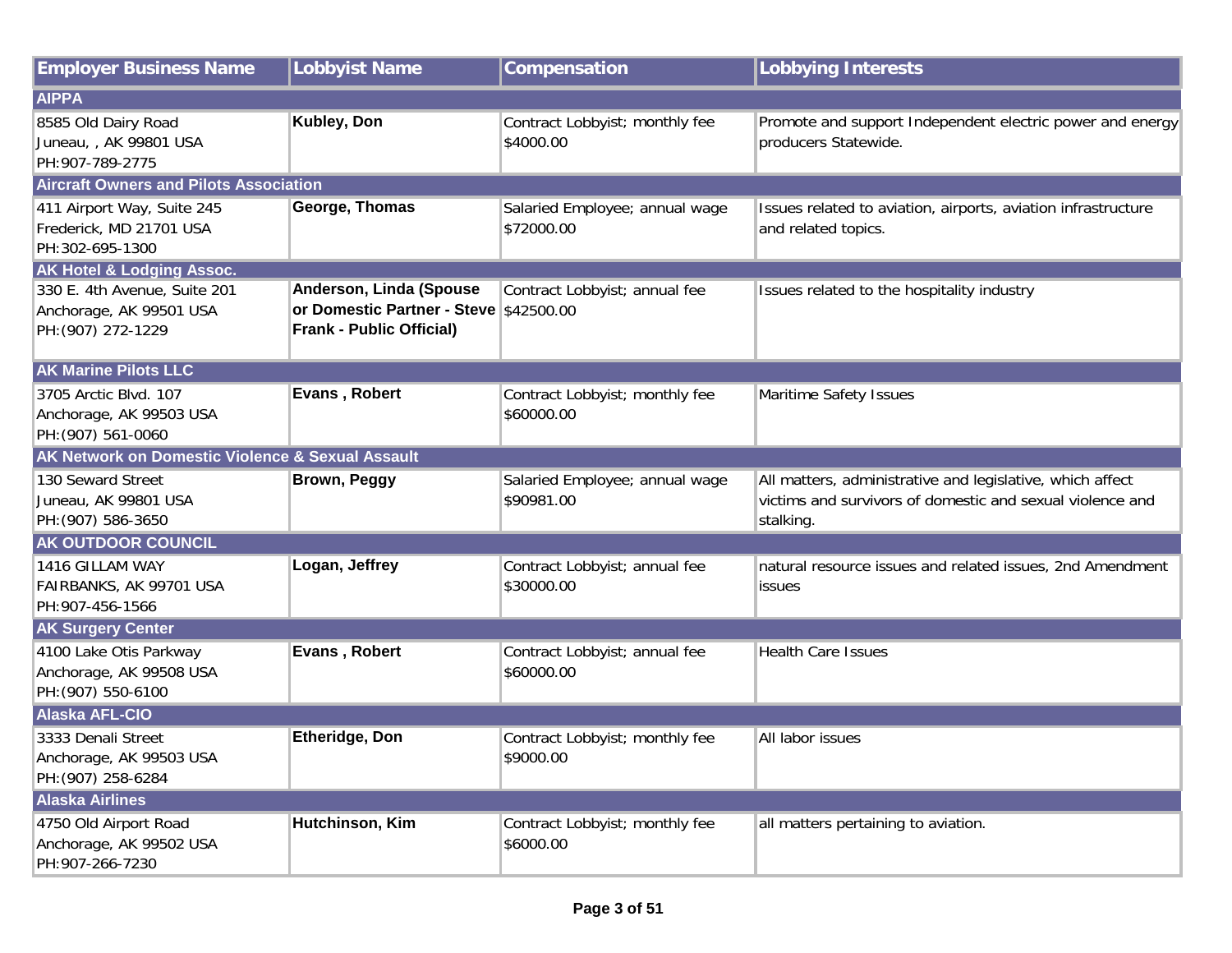| <b>Employer Business Name</b>                                                | <b>Lobbyist Name</b>                                                                                 | Compensation                                | <b>Lobbying Interests</b>                                                                                                                                                                                                                                                                                                                                        |  |
|------------------------------------------------------------------------------|------------------------------------------------------------------------------------------------------|---------------------------------------------|------------------------------------------------------------------------------------------------------------------------------------------------------------------------------------------------------------------------------------------------------------------------------------------------------------------------------------------------------------------|--|
| <b>Alaska Association of Conservation Districts</b>                          |                                                                                                      |                                             |                                                                                                                                                                                                                                                                                                                                                                  |  |
| 1700 E. Bogard Rd Ste 203A<br>Wasilla, AK 99654 USA<br>PH:907 - 373-7923     | Fellman, Pete                                                                                        | Contract Lobbyist; annual fee<br>\$2500.00  | Any thing including budget matters that effect soil and water<br>conservation districts                                                                                                                                                                                                                                                                          |  |
| Alaska Association of Naturopathic Physicians                                |                                                                                                      |                                             |                                                                                                                                                                                                                                                                                                                                                                  |  |
| 915 W. Northern Lights<br>Anchorage, AK 99517 US<br>PH:907-770-6700          | Rogers, David                                                                                        | Contract Lobbyist; annual fee<br>\$10000.00 | Issues, legislation, regulations and other actions pertaining<br>to Naturopathic Physicians in Alaska including but not limited<br>to 1) freedom of choice in health care; 2) gaps in the<br>administrative structure for regulating Naturopathic<br>Physicians; 3) updates to the law regulating naturopathic<br>physicians to reflect their medical education. |  |
| <b>Alaska Association of REALTORS</b>                                        |                                                                                                      |                                             |                                                                                                                                                                                                                                                                                                                                                                  |  |
| 4205 Minnesota Drive<br>Anchorage, AK 99503 USA<br>PH: (907) 563-7133        | Chamberlain, Wendy                                                                                   | Contract Lobbyist; annual fee<br>\$50000.00 | All issues relating to the real estate industry, alaska lands,<br>Alaska real estate Commission, occupational licensing.                                                                                                                                                                                                                                         |  |
| <b>Alaska Athletic Trainers Association</b>                                  |                                                                                                      |                                             |                                                                                                                                                                                                                                                                                                                                                                  |  |
| PO Box 872710<br>Wasilla, AK 99687 USA<br>PH: (907) 841-8942                 | Anderson, Linda (Spouse<br>or Domestic Partner - Steve \$30000.00<br><b>Frank - Public Official)</b> | Contract Lobbyist; annual fee               | Issues related to athletic training                                                                                                                                                                                                                                                                                                                              |  |
| <b>Alaska Auto Dealers Association</b>                                       |                                                                                                      |                                             |                                                                                                                                                                                                                                                                                                                                                                  |  |
| 8725 Mallard St<br>Juneau, AK 99801 USA<br>PH: (907) 789-1386                | <b>Chamberlain, Wendy</b>                                                                            | Contract Lobbyist; annual fee<br>\$34000.00 | All issues relating to the automobile industry including<br>franchise and consumer protection issues.                                                                                                                                                                                                                                                            |  |
| <b>Alaska Bankers Assoc</b>                                                  |                                                                                                      |                                             |                                                                                                                                                                                                                                                                                                                                                                  |  |
| PO Box 241489<br>Anchorage, AK 99524 USA<br>PH: (907) 261-3308               | Anderson, Linda (Spouse<br>or Domestic Partner - Steve \$60000.00<br><b>Frank - Public Official)</b> | Contract Lobbyist; annual fee               | Issues related to financial institutions and banking                                                                                                                                                                                                                                                                                                             |  |
| <b>Alaska Bering Sea Crabbers</b>                                            |                                                                                                      |                                             |                                                                                                                                                                                                                                                                                                                                                                  |  |
| 5470 Shilshole Avenue NW #505<br>Seattle, WA 98107 USA<br>PH: (831) 419-6993 | <b>Thorstenson, Robert</b>                                                                           | Contract Lobbyist; annual fee<br>\$15000.00 | Assisting in maintaining modern 21st century, conservation-<br>based, rationalized management of BSAI Crab Fisheries.                                                                                                                                                                                                                                            |  |
| <b>Alaska Chapter, NECA</b>                                                  |                                                                                                      |                                             |                                                                                                                                                                                                                                                                                                                                                                  |  |
| 712 W. 36th Ave.<br>Anchorage, AK 99503 USA<br>PH: (907) 561-1958            | <b>Gorsuch, Lennie</b>                                                                               | Contract Lobbyist; annual fee<br>\$22000.00 | Any and all matters relating to electrical contracting,<br>construction projects, workers compensation, labor laws,<br>procurement, taxation and workers safety and training                                                                                                                                                                                     |  |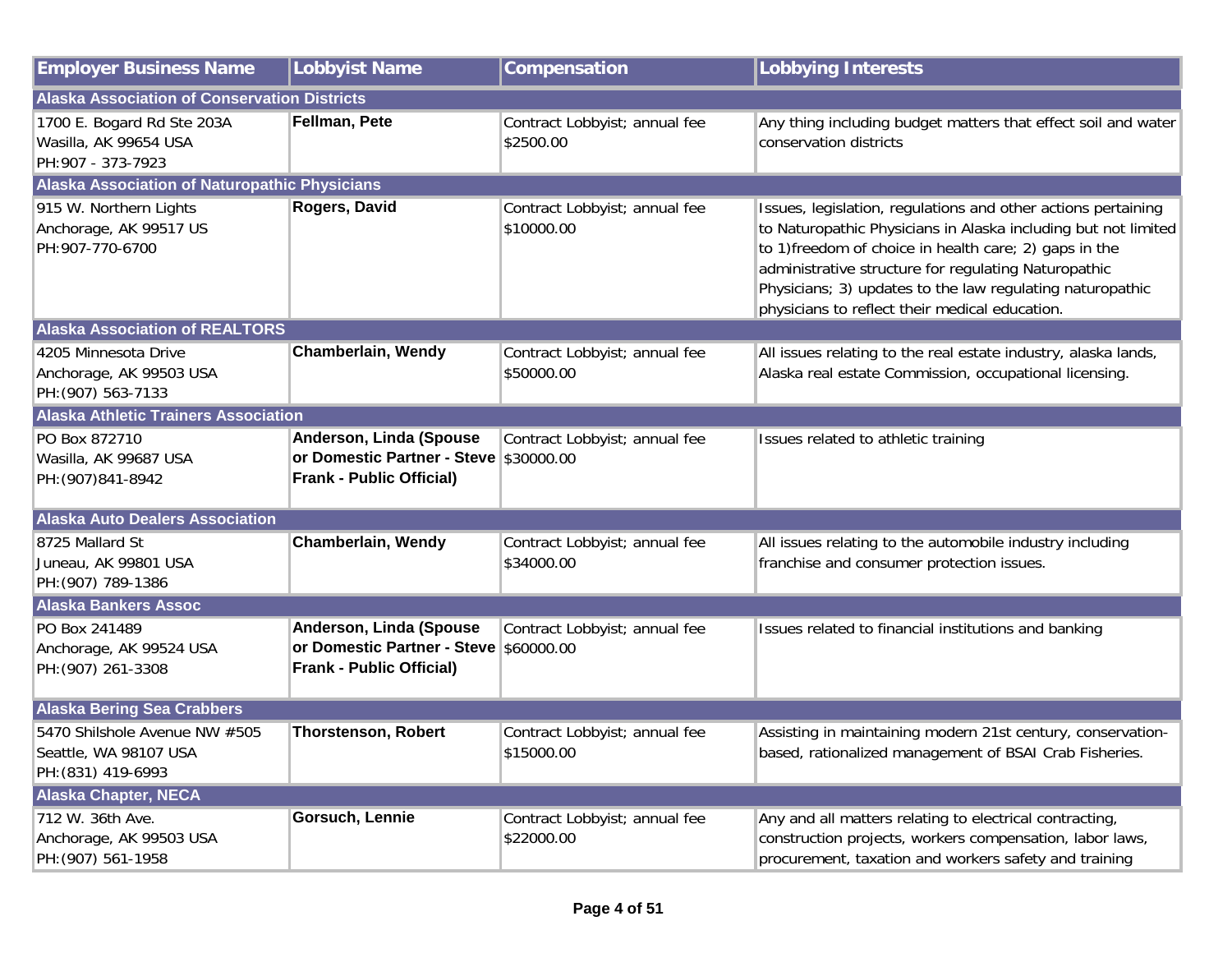| <b>Employer Business Name</b>                                       | Lobbyist Name             | Compensation                                 | <b>Lobbying Interests</b>                                                                                                                                                                                |
|---------------------------------------------------------------------|---------------------------|----------------------------------------------|----------------------------------------------------------------------------------------------------------------------------------------------------------------------------------------------------------|
| <b>Alaska CHARR</b>                                                 |                           |                                              |                                                                                                                                                                                                          |
| 1503 W. 31st Ave<br>Anchorage, AK 99503 USA<br>PH: (907) 274-8133   | Hutchinson, Kim           | Contract Lobbyist; monthly fee<br>\$3750.00  | Matters pertaining to alcohol management and hospitality<br>issues.                                                                                                                                      |
| <b>Alaska Chiropractic Society</b>                                  |                           |                                              |                                                                                                                                                                                                          |
| PO Box 111507<br>Anchorage, AK 99511-1507 USA<br>PH: (907) 222-2123 | Logan, Jeffrey            | Contract Lobbyist; annual fee<br>\$16000.00  | issues related to health care, insurance                                                                                                                                                                 |
| <b>Alaska Communications Systems</b>                                |                           |                                              |                                                                                                                                                                                                          |
| 600 Telephone AVe<br>Anchorage, AK 99503 USA                        | Hutchinson, Kim           | Contract Lobbyist; monthly fee<br>\$8000.00  | all telecommunication matters                                                                                                                                                                            |
| PH:(907) 297-3103                                                   | Lottsfeldt, James         | Salaried Employee; annual wage<br>\$30000.00 | Municipal issues that effect Alaska Communications and<br>telecommunications within Alaska                                                                                                               |
|                                                                     | Reinwand, Jerry           | Contract Lobbyist; annual fee<br>\$72000.00  | Issues, public policy and legislation that may affect Alaska's<br>telecommunications industry and legislation related to the<br>Regulatory Commission of Alaska.                                         |
| <b>Alaska Conservation Alliance</b>                                 |                           |                                              |                                                                                                                                                                                                          |
| 810 N. St. 203<br>Anchorage, AK 99577 USA<br>PH: (907) 258-6140     | Rogers, David             | Contract Lobbyist; annual fee<br>\$14000.00  | Matters concerning the environment and natural resources<br>including but not limited to limits on the sale of certain toxic<br>products, energy efficiency, renewable energy and roads to<br>resources. |
|                                                                     | <b>Theriault, David</b>   | Salaried Employee; hourly wage<br>\$24.28    | Environmental and natural resource issues including but not<br>limited to energy, regulation of toxics, and transportation.                                                                              |
| <b>Alaska Conservation Voters</b>                                   |                           |                                              |                                                                                                                                                                                                          |
| 810 N. Street 203<br>Anchorage, AK 99501 USA<br>PH: (907) 258-6140  | Rogers, David             | Contract Lobbyist; annual fee<br>\$6000.00   | Matters concerning the environment and natural resources<br>including but not limited to limits on sales of certain toxic<br>products, energy efficiency, renewable energy and roads to<br>resources.    |
|                                                                     | <b>Theriault, David</b>   | Salaried Employee; hourly wage<br>\$24.28    | Environmental and natural resource issues including but not<br>limited to energy, regulation of toxics, and transportation.                                                                              |
| <b>Alaska Cruise Association</b>                                    |                           |                                              |                                                                                                                                                                                                          |
| 360 K Street<br>Anchorage, AK 99501 USA<br>PH: (907) 743-4529       | <b>Chamberlain, Wendy</b> | Contract Lobbyist; annual fee<br>\$30000.00  | All issues relating to the cruise industry including head tax,<br>sales tax, environmental regulations, capital and operating<br>appropriations etc.                                                     |
|                                                                     | Kito, Jr., Sam            | Contract Lobbyist; annual fee<br>\$15000.00  | Tourism marketing, economic development                                                                                                                                                                  |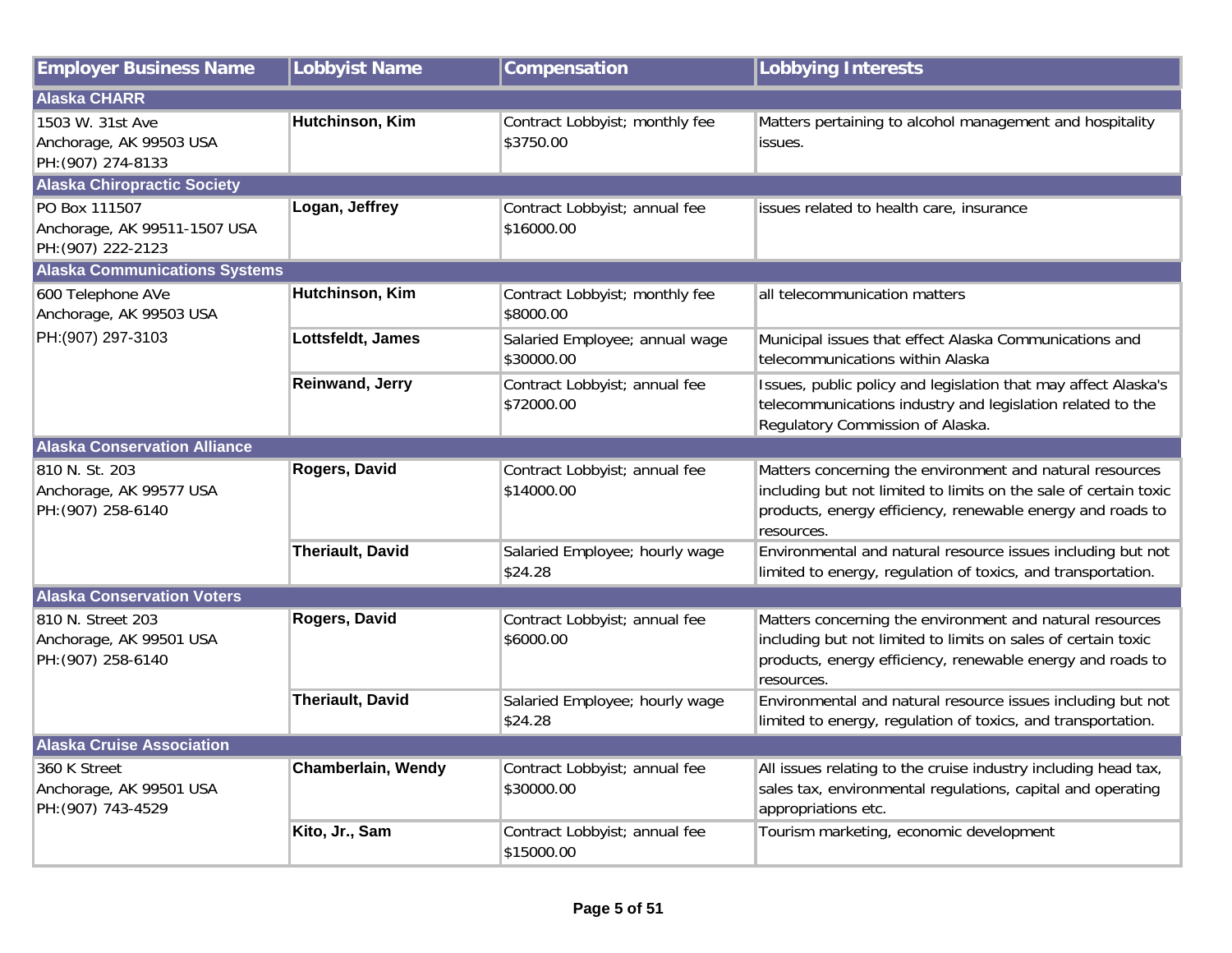| <b>Employer Business Name</b>                                            | <b>Lobbyist Name</b>                                                                     | Compensation                                 | <b>Lobbying Interests</b>                                                                                                                                                        |  |
|--------------------------------------------------------------------------|------------------------------------------------------------------------------------------|----------------------------------------------|----------------------------------------------------------------------------------------------------------------------------------------------------------------------------------|--|
| <b>Alaska Cruise Association (continued)</b>                             |                                                                                          |                                              |                                                                                                                                                                                  |  |
|                                                                          | <b>Tibbles, Michael</b>                                                                  | Contract Lobbyist; annual fee<br>\$130000.00 | Issues related to the cruiseship industry including taxes,<br>environmental laws, and destination marketing.                                                                     |  |
| <b>Alaska Dental Society</b>                                             |                                                                                          |                                              |                                                                                                                                                                                  |  |
| 9170 Jewel Lake Rd. 203<br>Anchorage, AK 99502 USA<br>PH: (907) 563-3003 | Kito, Jr., Sam                                                                           | Contract Lobbyist; annual fee<br>\$20000.00  | health care, health care policy, issues related to the practice<br>of dentistry in Alaska.                                                                                       |  |
|                                                                          | Knauss, Kristopher                                                                       | Contract Lobbyist; annual fee<br>\$40000.00  | Issues pertaining to oral healthcare, Board of Dental<br>Examiners, health insurance, commerce, and regulatory<br>framework.                                                     |  |
| <b>Alaska District Council of Laborers</b>                               |                                                                                          |                                              |                                                                                                                                                                                  |  |
| 2501 commercial drive<br>anchorage, AK 99501 USA<br>PH: (907) 276-1640   | <b>Brice, Tom</b>                                                                        | Salaried Employee; hourly wage<br>\$37.00    | labor issues                                                                                                                                                                     |  |
| <b>Alaska eHealth Network</b>                                            |                                                                                          |                                              |                                                                                                                                                                                  |  |
| 2440 East Tudor Rd.<br>Anchorage, AK 99507 US<br>PH: (907) 250-2061      | Chamberlain, Wendy                                                                       | Contract Lobbyist; annual fee<br>\$54000.00  | Capital budget, operating budget, health and IT related<br>issues.                                                                                                               |  |
| <b>Alaska Electric Light and Power</b>                                   |                                                                                          |                                              |                                                                                                                                                                                  |  |
| 5601 Tonsgard Court<br>Juneau, AK 99801-7201 USA<br>PH: (907) 463-6317   | <b>Markley, Lawrence</b>                                                                 | Contract Lobbyist; annual fee<br>\$35000.00  | Electric utility-related issues, including renewable energy and<br>transmission projects such as the Snettisham Hydroelectric<br>Project and the renewable energy grant program. |  |
| Alaska Farm Bureau Inc.                                                  |                                                                                          |                                              |                                                                                                                                                                                  |  |
| PO Box 760<br>Delta Junction, AK 99737 USA<br>PH: 907 803 4752           | Fellman, Pete (Spouse or<br><b>Domestic Partner - Jane</b><br>Pierson - Public Official) | Contract Lobbyist; annual fee<br>\$4500.00   | hb 191, all matters involving alaskan agriculture                                                                                                                                |  |
| <b>Alaska Feature Fim Alliance</b>                                       |                                                                                          |                                              |                                                                                                                                                                                  |  |
| 3717 Knik Avenue<br>Anchorage, AK 99517 US<br>PH:907-248-8290            | Lottsfeldt, James                                                                        | Contract Lobbyist; annual fee<br>\$50000.00  | Passable of an extension to the Alaska Film Tax Credit<br>program; support efforts to create a robust Alaska feature<br>fim industry                                             |  |
| <b>Alaska Film Group</b>                                                 |                                                                                          |                                              |                                                                                                                                                                                  |  |
| P. O. Box 92008<br>Anchorage, AK 99509 USA<br>PH: (907) 277-0067         | Harris, John                                                                             | Contract Lobbyist; annual fee<br>\$10000.00  | All issues involving the film tax credit bill.                                                                                                                                   |  |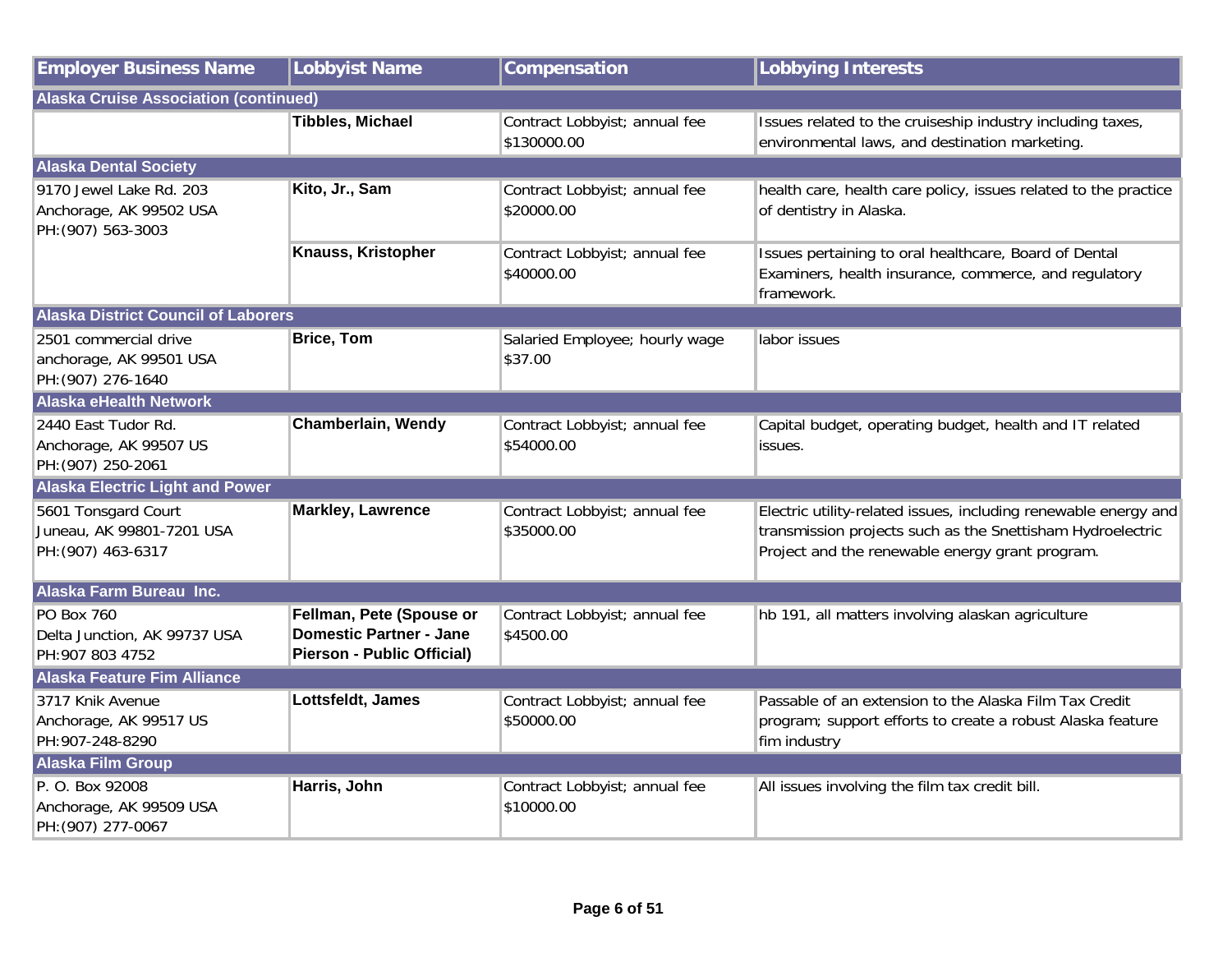| <b>Employer Business Name</b>                                               | <b>Lobbyist Name</b>    | Compensation                                  | <b>Lobbying Interests</b>                                                                                                                                                                                                                         |
|-----------------------------------------------------------------------------|-------------------------|-----------------------------------------------|---------------------------------------------------------------------------------------------------------------------------------------------------------------------------------------------------------------------------------------------------|
| <b>Alaska Gateway School District</b>                                       |                         |                                               |                                                                                                                                                                                                                                                   |
| P.O. Box 226<br>Tok, AK 99780 USA<br>PH: (907) 883-5151                     | <b>Stancliff, David</b> | Contract Lobbyist; annual fee<br>\$8750.00    | Providing information and support for Capital Budget items<br>as well as general information back to Employer on<br>educational or related issues.                                                                                                |
| <b>Alaska Historical Society</b>                                            |                         |                                               |                                                                                                                                                                                                                                                   |
| P.O. Box 100299<br>Anchorage, AK 99510-0299 USA<br>PH: (907) 276-1596       | <b>Gruening, Clark</b>  | Contract Lobbyist; annual fee<br>\$9250.00    | Alaska Division of Libraries Archives and Museums, DEED,<br>operating and capital budgets, including funding for a new<br>building for the division in Juneau.<br>Alaska Office of History and Archaeology, DNR, operating<br>and capital budgets |
| Alaska Independent Insurance Agents & Brokers                               |                         |                                               |                                                                                                                                                                                                                                                   |
| 701 W. 41st Ave., Ste. 103<br>Anchorage, AK 99503 USA<br>PH: (907) 349-2500 | Walsh, John             | Salaried Employee; annual wage<br>\$15000.00  | Insurance Issues, Consumer Protection, Worker<br>Compensation, Professional Licensure                                                                                                                                                             |
| <b>Alaska International Marketing</b>                                       |                         |                                               |                                                                                                                                                                                                                                                   |
| 15945 Glacier Highway<br>Juneau, AK 99801 USA<br>PH: (907) 789-9273         | Kubley, Don             | Contract Lobbyist; annual fee<br>\$100000.00  | Promote natural resource development, renewable energy<br>and renewable energy exports. Encourage the use of<br>technologies, resources and companies that will help protect<br>our envirnonment.                                                 |
| <b>Alaska Interstate Construction</b>                                       |                         |                                               |                                                                                                                                                                                                                                                   |
| 601 West 5th Ave Suite 400<br>Anchorage, AK 99501 USA<br>PH:907-562-2792    | Mackie, Jerry           | Contract Lobbyist; annual fee<br>\$36000.00   | Construction, Economic Development, Oil & Gas, State<br>Budget issues.                                                                                                                                                                            |
| <b>Alaska Land Title Association</b>                                        |                         |                                               |                                                                                                                                                                                                                                                   |
| 3035 C Street<br>Anchorage, AK 99503 USA<br>PH:907-561-1844                 | Chamberlain, Wendy      | Contract Lobbyist; annual fee<br>\$25000.00   | Land and title issues. Real estate, land, mortgage financing<br>lissues                                                                                                                                                                           |
| <b>Alaska Library Association</b>                                           |                         |                                               |                                                                                                                                                                                                                                                   |
| PO Box 81084<br>Fairbanks, AK 99708 USA<br>PH:902244008                     | <b>Gruening, Clark</b>  | Contract Lobbyist; annual fee<br>\$19000.00   | Open access to information for all Alaskans and funding for<br>and legislation related to school, public and University of<br>Alaska Libraries, including capital funding for the State<br>Library, Archives & Museums Project.                   |
| <b>Alaska Miners Association</b>                                            |                         |                                               |                                                                                                                                                                                                                                                   |
| 3305 Arctic 105<br>Anchorage, AK 99503 USA<br>PH: (907) 563-9229            | Parady, Fred            | Salaried Employee; monthly wage<br>\$11333.00 | Mining, appropriations, infrastructure, training, workforce<br>development, endangered species, land access, taxation,<br>workers compensation, environmental, water, labor, RS2477<br>and general business impacts                               |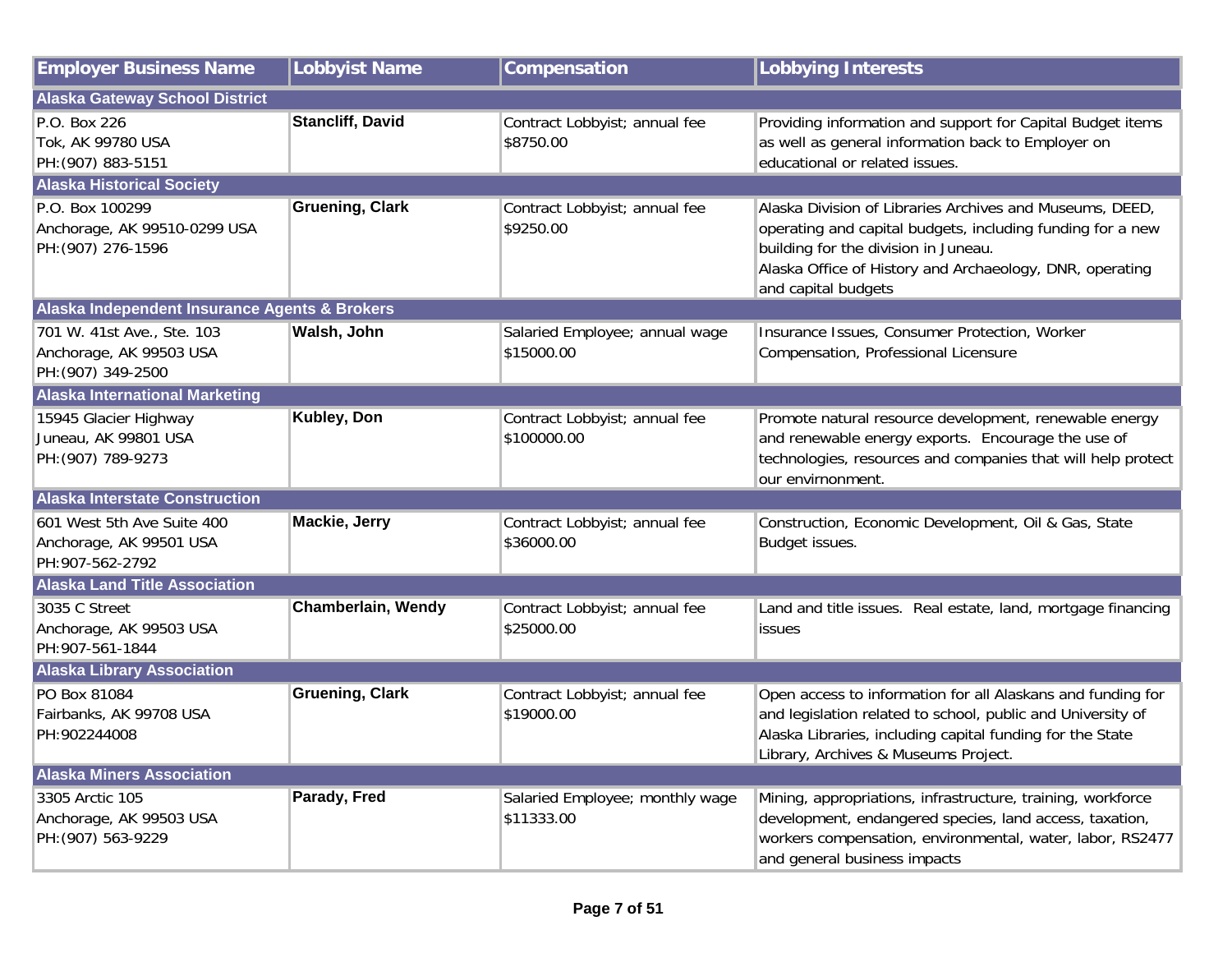| <b>Employer Business Name</b>                                               | Lobbyist Name         | <b>Compensation</b>                          | <b>Lobbying Interests</b>                                                                                                                                                                                                                                                                                                                                                                                             |
|-----------------------------------------------------------------------------|-----------------------|----------------------------------------------|-----------------------------------------------------------------------------------------------------------------------------------------------------------------------------------------------------------------------------------------------------------------------------------------------------------------------------------------------------------------------------------------------------------------------|
| <b>Alaska Miners Association (continued)</b>                                |                       |                                              |                                                                                                                                                                                                                                                                                                                                                                                                                       |
|                                                                             | <b>Richards, Paul</b> | Contract Lobbyist; monthly fee<br>\$4000.00  | Any legislative or Administrative action which impacts mining<br>and developement in the State of Alaska.                                                                                                                                                                                                                                                                                                             |
| <b>Alaska Mobility Coalition</b>                                            |                       |                                              |                                                                                                                                                                                                                                                                                                                                                                                                                       |
| 3705 Arctic Blvd, 1777<br>Anchorage, AK 99503 USA<br>PH: (907) 240-2702     | <b>Hickey, Mark</b>   | Contract Lobbyist; annual fee<br>\$20000.00  | Advocate for improved mobility in Alaska through community-<br>appropriate transportation services. This includes pursuing<br>capital and operating funding for Alaska transit,<br>establishment of a long-term community transportation<br>program fund, and other initiatives that promote safe and<br>cost-effective transportation that meets local, regional and<br>state needs.                                 |
|                                                                             | Levy, David           | Salaried Employee; hourly wage<br>\$33.86    | The Alaska Mobility Coalition (AMC) is a private, non-profit<br>membership organization that represents and advocates for<br>public and community transportation in Alaska. We will be<br>lobbying on behalf of our members for state match funding<br>for public and community transportation in Alaska as well as<br>support for the creation of a state advisory board on<br>coordinated transportation in Alaska. |
| Alaska Moose Federation Conservation Fund, Inc.                             |                       |                                              |                                                                                                                                                                                                                                                                                                                                                                                                                       |
| 1577 C St. #304<br>Anchorage, AK 99501 USA<br>PH:907-263-9824               | Popely, Theodore      | Contract Lobbyist; annual fee<br>\$36000.00  | Matters relating to wildlife habitat, land use, permitting,<br>zoning, transportation, salvage, and relocation.                                                                                                                                                                                                                                                                                                       |
| <b>Alaska Municipal League</b>                                              |                       |                                              |                                                                                                                                                                                                                                                                                                                                                                                                                       |
| 217 2nd Street, Suite 200<br>Juneau, AK 99801 USA                           | Gillespie, Raymond    | Contract Lobbyist; annual fee<br>\$75000.00  | mUnicipal issues and budgets, Revenue sharing, PERS,<br>unfunded mandates                                                                                                                                                                                                                                                                                                                                             |
| PH: (907) 586-1325                                                          | Wasserman, Kathie     | Salaried Employee; monthly wage<br>\$9583.33 | Lobbying for basic needs of all Alaskan municipalities (cities<br>and boroughs). We do not do capital projects, but instead<br>issues like revenue sharing, statewide transportation needs,<br>energy needs, etc.                                                                                                                                                                                                     |
| <b>Alaska National Insurance Company</b>                                    |                       |                                              |                                                                                                                                                                                                                                                                                                                                                                                                                       |
| 7001 Jewel Lake Road<br>Anchorage, AK 99501 USA<br>PH: (907) 248-2642       | Miller, Charles       | Contract Lobbyist; annual fee<br>\$92400.00  | P&C commercial insurance, worker compensation                                                                                                                                                                                                                                                                                                                                                                         |
| <b>Alaska Native Heritage Center</b>                                        |                       |                                              |                                                                                                                                                                                                                                                                                                                                                                                                                       |
| 8800 Heritage Center Drive<br>Anchorage, AK 99504 USA<br>PH: (907) 330-8059 | Adams, Al             | Contract Lobbyist; annual fee<br>\$10000.00  | Capital budget matters relative to the Alaska Native Heritage<br>Center                                                                                                                                                                                                                                                                                                                                               |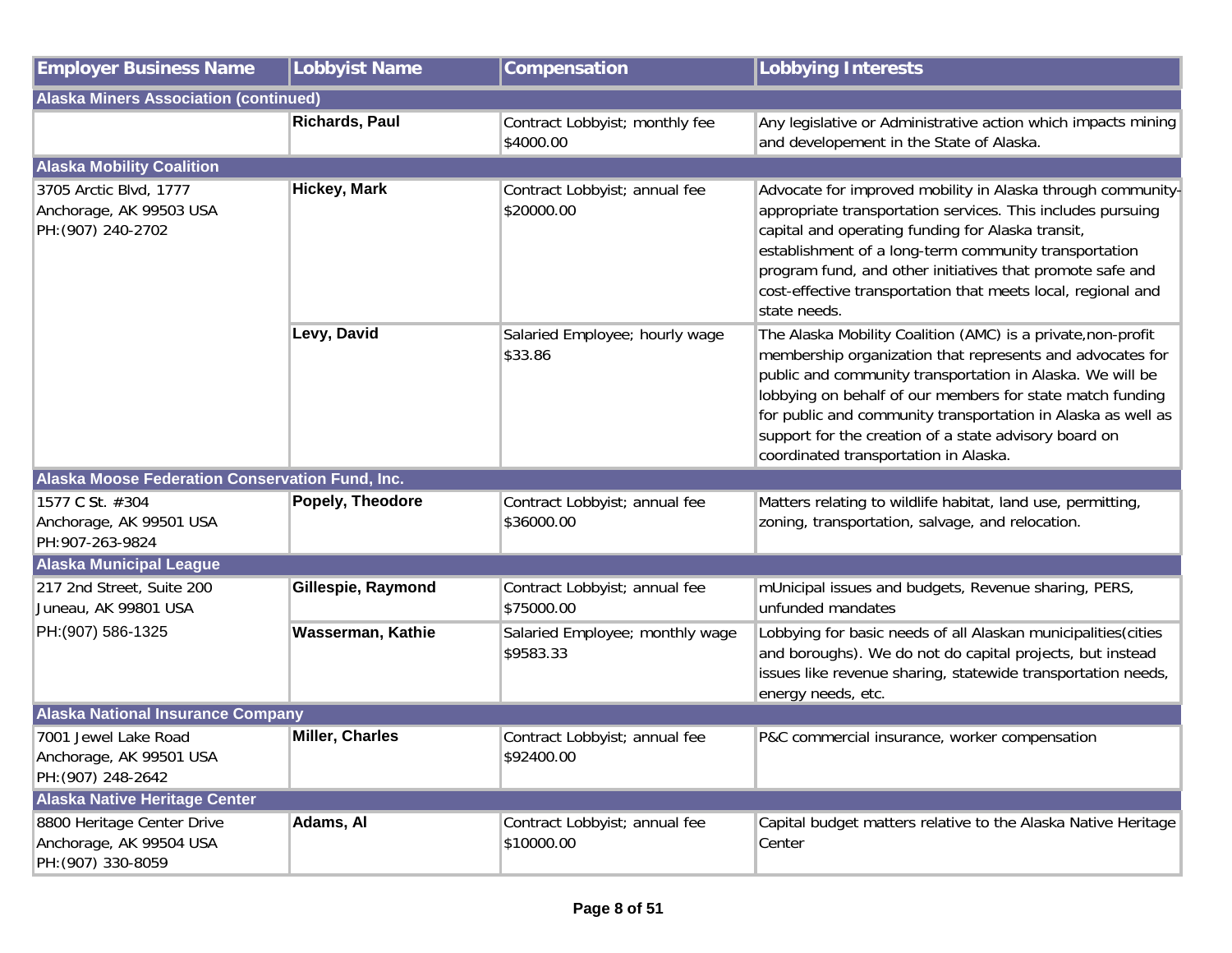| <b>Employer Business Name</b>                                              | Lobbyist Name              | Compensation                                | <b>Lobbying Interests</b>                                                                                                                                                                                                               |
|----------------------------------------------------------------------------|----------------------------|---------------------------------------------|-----------------------------------------------------------------------------------------------------------------------------------------------------------------------------------------------------------------------------------------|
| <b>Alaska Native Tribal Health Consortium</b>                              |                            |                                             |                                                                                                                                                                                                                                         |
| 4000 Ambassador Dr., CADM<br>Anchorage, AK 99508 USA<br>PH: (907) 729-1900 | Jackson, Pat               | Salaried Employee; hourly wage<br>\$42.78   | general health and tribal health, includijg village safe water.<br>Capital request for long term care facility and water and<br>sanitation initiatives.                                                                                 |
| <b>Alaska Nurses Association</b>                                           |                            |                                             |                                                                                                                                                                                                                                         |
| 3701 E. Tudor<br>Anchorage, AK 99507 USA                                   | <b>Hickey, Mark</b>        | Contract Lobbyist; annual fee<br>\$21000.00 | Health Care & Nursing Practices                                                                                                                                                                                                         |
| PH: (907) 274-0827                                                         | Robinson, Caren            | Contract Lobbyist; annual fee<br>\$21000.00 | Issues facing Nursing, Health Care, Education and etc.                                                                                                                                                                                  |
| <b>Alaska Oil &amp; Gas Association</b>                                    |                            |                                             |                                                                                                                                                                                                                                         |
| 121 W. Fireweed Lane, 207<br>Anchorage, AK 99503 USA<br>PH: (907) 272-1481 | Erkmann, Sarah             | Salaried Employee; hourly wage<br>\$50.53   | Matters affecting or potentially affecting the oil and gas<br>industry i.e., tax issues, permitting issues, environmental<br>issues.                                                                                                    |
|                                                                            | <b>Moriarty, Kara</b>      | Salaried Employee; hourly wage<br>\$76.04   | Matters affecting or potentially affecting the oil and gas<br>industry i.e., tax issues, permitting issues, environmental<br>issues.                                                                                                    |
| <b>Alaska Optometric Association</b>                                       |                            |                                             |                                                                                                                                                                                                                                         |
| 1689 C Street, Ste 222<br>Anchorage, AK 99501 USA<br>PH: (907) 770-3777    | <b>Mackie, Jerry</b>       | Contract Lobbyist; annual fee<br>\$30000.00 | Optometry, Health Care                                                                                                                                                                                                                  |
| <b>Alaska Pacific Environmental Services, LLC</b>                          |                            |                                             |                                                                                                                                                                                                                                         |
| 5211 Stark St.<br>Juneau, AK 99801 usa<br>PH: (907) 463-5080               | <b>Thorstenson, Robert</b> | Contract Lobbyist; annual fee<br>\$36000.00 | Rollout of curbside recycling. Longer term potential projects<br>in Juneau.                                                                                                                                                             |
| <b>Alaska Pacific University</b>                                           |                            |                                             |                                                                                                                                                                                                                                         |
| 4101 University Drive<br>Anchorage, AK 99508 USA<br>PH:907-564-8220        | Knauss, Kristopher         | Contract Lobbyist; monthly fee<br>\$3000.00 | Education, Economic Development, and Real Estate                                                                                                                                                                                        |
| <b>Alaska Pharmacists Association</b>                                      |                            |                                             |                                                                                                                                                                                                                                         |
| 203 W. 15th Ave. 100<br>Anchorage, AK 99501 USA<br>PH: (907) 563-8880      | Robinson, Caren            | Contract Lobbyist; annual fee<br>\$18000.00 | Issues affecting pharmacist, including but not limited to<br>Pharmacy Benefit Managers audit/transparency, generic<br>substitution, Denali Kid Care, Dextromethorphan (DXM)<br>sales, College of Pharmacy at UAA, medicaid issues, etc. |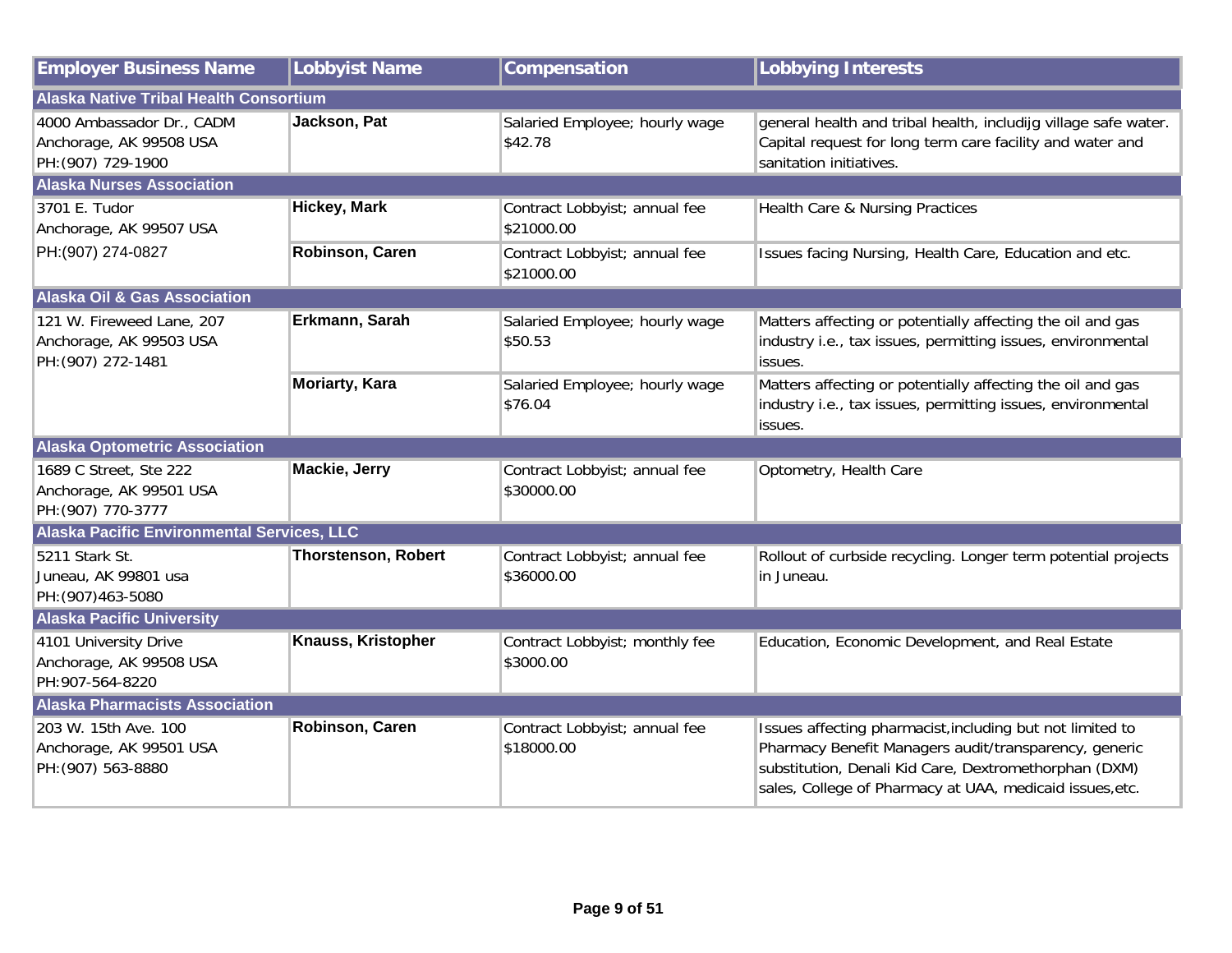| <b>Employer Business Name</b>                                                   | <b>Lobbyist Name</b>     | Compensation                                 | <b>Lobbying Interests</b>                                                                                                                                                                                                                                       |
|---------------------------------------------------------------------------------|--------------------------|----------------------------------------------|-----------------------------------------------------------------------------------------------------------------------------------------------------------------------------------------------------------------------------------------------------------------|
| Alaska Power & Telephone Co.                                                    |                          |                                              |                                                                                                                                                                                                                                                                 |
| P.O. Box 3222<br>Port Townsend, AK 98368 USA<br>PH: (360) 385-1733              | <b>Markley, Lawrence</b> | Contract Lobbyist; annual fee<br>\$40000.00  | Electric and telecommunications related issues, including<br>renewable energy and transmission projects such as the<br>Reynolds Creek Hydroelecric project, the renewable energy<br>grant program and the PCE program.                                          |
|                                                                                 | <b>Stancliff, David</b>  | Contract Lobbyist; annual fee<br>\$8750.00   | Updating policy makers on the status of the Tok Biomass<br>project and all related items.                                                                                                                                                                       |
| <b>Alaska Power Association</b>                                                 |                          |                                              |                                                                                                                                                                                                                                                                 |
| 703 West Tudor Road, Suite 200<br>Anchorage, AK 99503 USA<br>PH: (907) 561-6103 | <b>Markley, Lawrence</b> | Contract Lobbyist; annual fee<br>\$40000.00  | Electric utility industry-related issues, including the<br>renewable energy program, power project fund, alternative<br>energy revolving fund, state energy plan, PCE, RCA, net<br>metering, air quality regulations, tax credits and workers'<br>compensation. |
| <b>Alaska Primary Care Association</b>                                          |                          |                                              |                                                                                                                                                                                                                                                                 |
| 903 W Northern Lights Blvd<br>Anchorage, AK 99503 USA                           | <b>Brady, Kennis</b>     | Salaried Employee; annual wage<br>\$47500.00 | Any and all matters related to Healthcare policy in Alaska<br>and the United States.                                                                                                                                                                            |
| PH: (907) 929-2725                                                              | D'Amato, David           | Salaried Employee; annual wage<br>\$75000.00 | All issues relating to public health and access to primary care<br>for the underserved                                                                                                                                                                          |
|                                                                                 | Logan, Jeffrey           | Contract Lobbyist; annual fee<br>\$32500.00  | health care issues                                                                                                                                                                                                                                              |
|                                                                                 | Sullivan, Mary           | Salaried Employee; hourly wage<br>\$25.96    | Health policy and funding                                                                                                                                                                                                                                       |
| <b>Alaska Professional Design Council</b>                                       |                          |                                              |                                                                                                                                                                                                                                                                 |
| 409 W. 12th Avenue<br>Anchorage, AK 99501 USA<br>PH: (907) 947-1855             | Walsh, John              | Salaried Employee; annual wage<br>\$22000.00 | Professional Practice Issues, Regulatory Oversight, Boards &<br>Commissions, Procurement, Education & Education Facilities,<br>Licensure Issues, Indemnification, Economic Development,<br><b>Budgets</b>                                                       |
| Alaska Professional Hunters Association, Inc.                                   |                          |                                              |                                                                                                                                                                                                                                                                 |
| <b>HC60 Box 299C</b><br>Copper Center, AK 99573 USA<br>PH: (908) 822-3755       | Stacey, John             | Contract Lobbyist; annual fee<br>\$10000.00  | Issues relating to professional hunting guiding in Alaska and<br>uses of Alaska's renewable, game resource.                                                                                                                                                     |
| <b>Alaska Psychological Association</b>                                         |                          |                                              |                                                                                                                                                                                                                                                                 |
| P.O. Box 241292<br>Anchorage, AK 99524 USA<br>PH: (907) 242-6601                | Walsh, John              | Contract Lobbyist; annual fee<br>\$8000.00   | Practice of Professional Psychology, Boards & Commissions,<br>Mental Health & Health Care                                                                                                                                                                       |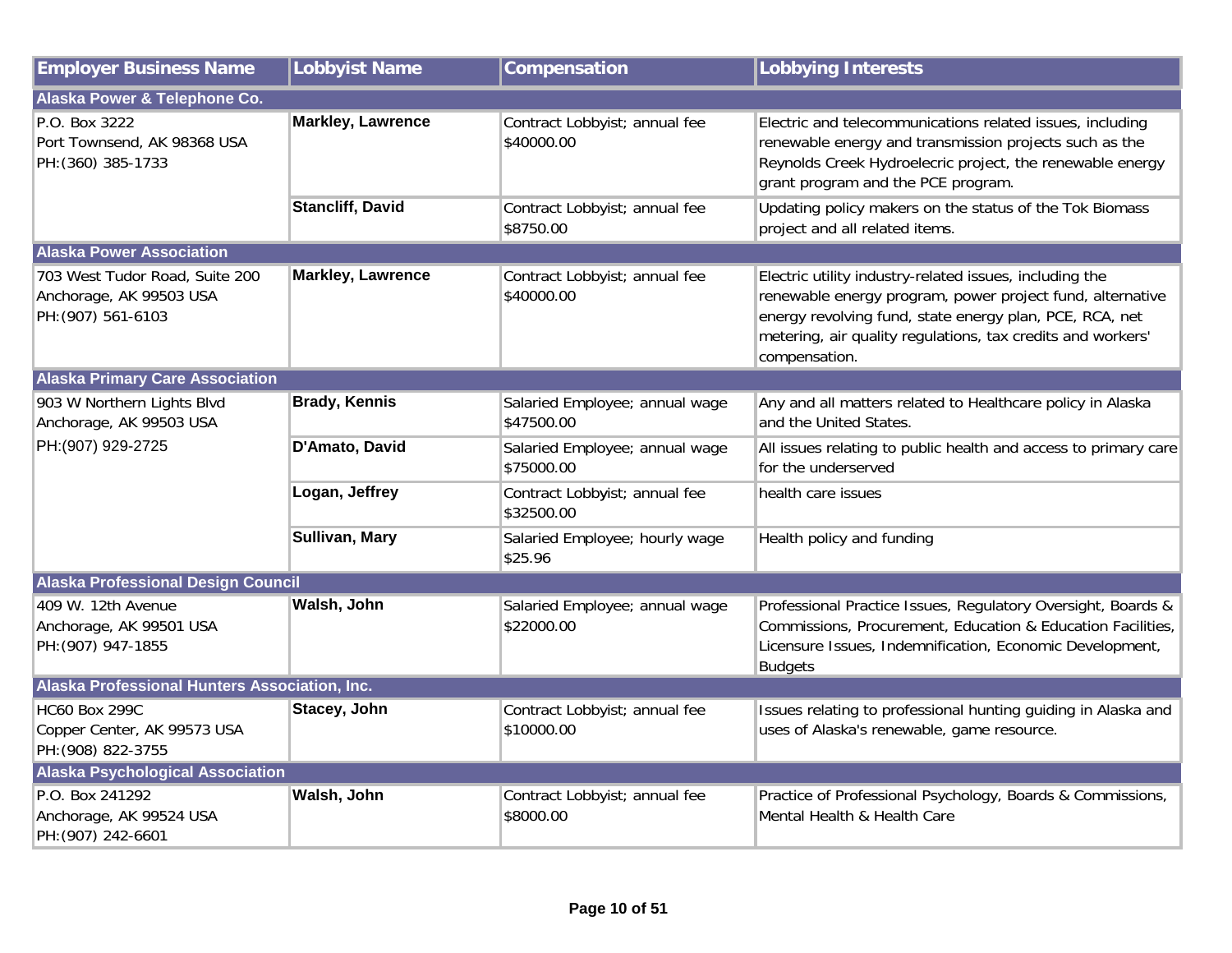| <b>Employer Business Name</b>                                        | <b>Lobbyist Name</b>       | Compensation                                  | <b>Lobbying Interests</b>                                                                                                                                                                                                                                                                                                              |  |
|----------------------------------------------------------------------|----------------------------|-----------------------------------------------|----------------------------------------------------------------------------------------------------------------------------------------------------------------------------------------------------------------------------------------------------------------------------------------------------------------------------------------|--|
| Alaska Public Telecommunications, Inc.                               |                            |                                               |                                                                                                                                                                                                                                                                                                                                        |  |
| 3877 University Drive<br>Anchorage, AK 99508 USA<br>PH:907-550-8421  | Lindbeck, Stephen          | Salaried Employee; annual wage<br>\$115000.00 | I will lobby on behalf of capital budget requests for my<br>employer, Alaska Public Telecommunications, Inc. I also will<br>lobby to support operating budget funding for public<br>broadcasting through the Alaska Public Broadcasting<br>Commission. I do not currently anticipate other matters of<br>interest arising during 2012. |  |
|                                                                      | Parish, David              | Contract Lobbyist; monthly fee<br>\$3000.00   | Public broadcasting.                                                                                                                                                                                                                                                                                                                   |  |
| <b>Alaska Railroad Corporation</b>                                   |                            |                                               |                                                                                                                                                                                                                                                                                                                                        |  |
| 327 West Ship Creek Avenue<br>Anchorage, AK 99501 USA                | Lindskoog, Wendy           | Salaried Employee; annual wage<br>\$25190.00  | Alaska Railroad Corporation programs, plans, projects,<br>capital and real estate authorization and needs.                                                                                                                                                                                                                             |  |
| PH:(907) 265-2461                                                    | Sullivan, Timothy          | Salaried Employee; annual wage<br>\$25600.00  | Alaska Railroad Corporation programs, plans, projects,<br>capital and real estate authorization and needs.                                                                                                                                                                                                                             |  |
| <b>Alaska Regional Hospital</b>                                      |                            |                                               |                                                                                                                                                                                                                                                                                                                                        |  |
| 2801 DeBarr Road<br>Anchorage, AK 99508 USA<br>PH: (907) 264-1713    | <b>Miller, Charles</b>     | Contract Lobbyist; monthly fee<br>\$4500.00   | Health care                                                                                                                                                                                                                                                                                                                            |  |
| <b>Alaska Restaurant and Beverage Assc.</b>                          |                            |                                               |                                                                                                                                                                                                                                                                                                                                        |  |
| 2601 Blueberry Road<br>Anchorage, AK 99503 USA<br>PH: (907) 562-7275 | <b>Bickford, Frank</b>     | Contract Lobbyist; annual fee<br>\$10000.00   | Restaurant & Retail issues                                                                                                                                                                                                                                                                                                             |  |
| <b>Alaska Rock Products Association</b>                              |                            |                                               |                                                                                                                                                                                                                                                                                                                                        |  |
| 11471 Lang Street<br>Anchorage, AK 99515 USA<br>PH: (907) 227-6731   | <b>Healy, Thomas</b>       | Salaried Employee; annual wage<br>\$54000.00  | Matters affecting the sand and gravel production industry in<br>Alaska. These include HB 298, HB 89, HB 58, as well as<br>state agency issues such as ADEC's fugitive dust regulations<br>and DNR's Div. of Agriculture invasive species standards.                                                                                    |  |
| <b>Alaska Scallop Assn</b>                                           |                            |                                               |                                                                                                                                                                                                                                                                                                                                        |  |
| 7216 Interlaaken<br>Lakewood, WA 98499 USA<br>PH: (253) 582-2580     | <b>Thorstenson, Robert</b> | No compensation \$5000.00                     | Maintaining a limited entry system for the state waters<br>scallop fishery.                                                                                                                                                                                                                                                            |  |
| <b>Alaska Seine Boat Owners Association</b>                          |                            |                                               |                                                                                                                                                                                                                                                                                                                                        |  |
| 410 calhoun ave<br>juneau, AK 99801 USA<br>PH: (907) 463-5080        | Dawson, Kent               | Contract Lobbyist; annual fee<br>\$24000.00   | Laws and regulations pertaining to the Alaska fishing<br>industry.                                                                                                                                                                                                                                                                     |  |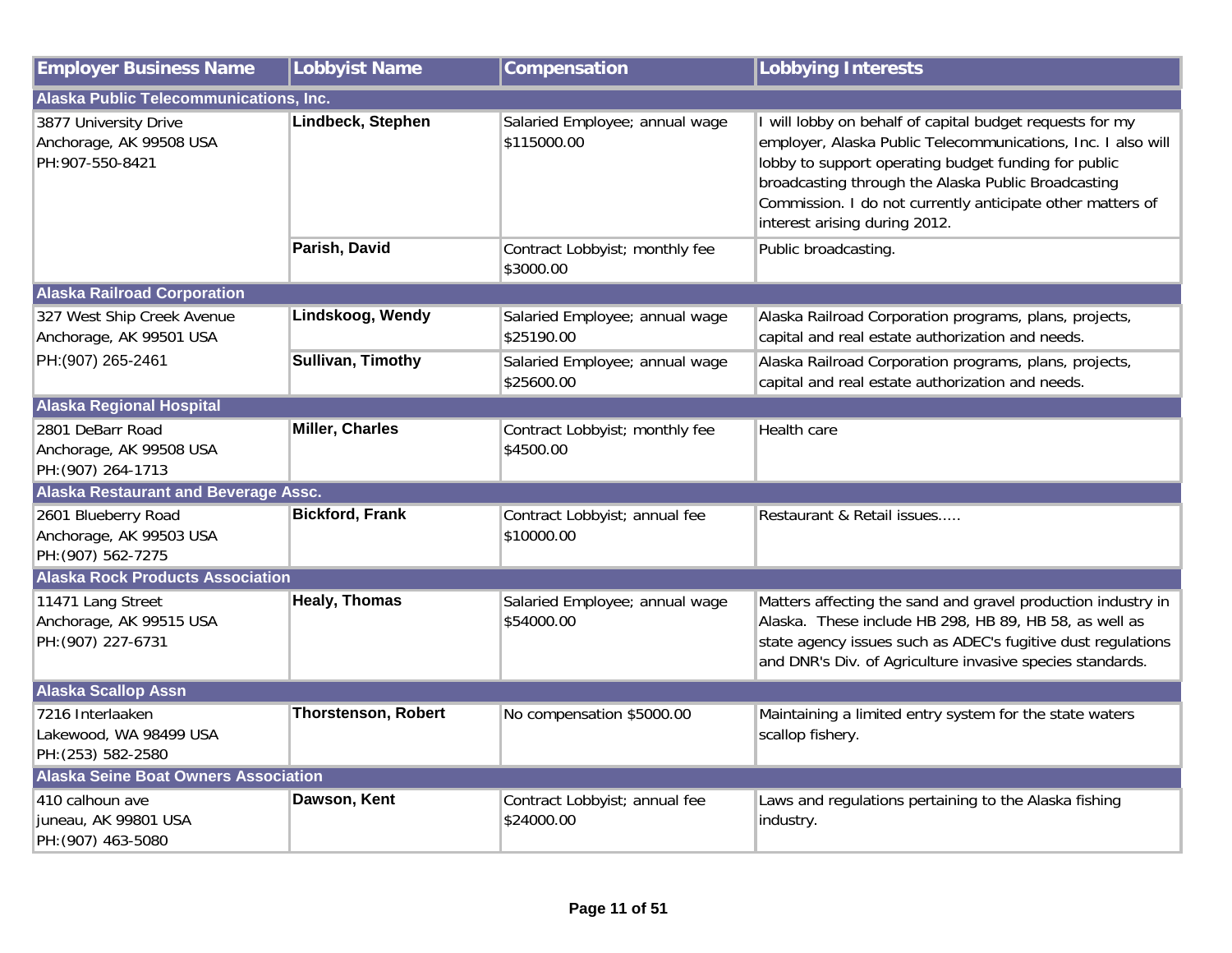| <b>Employer Business Name</b>                                             | <b>Lobbyist Name</b>                                                                                 | Compensation                                 | <b>Lobbying Interests</b>                                                                                                                                                                    |  |
|---------------------------------------------------------------------------|------------------------------------------------------------------------------------------------------|----------------------------------------------|----------------------------------------------------------------------------------------------------------------------------------------------------------------------------------------------|--|
| Alaska Ship & Drydock, Inc.                                               |                                                                                                      |                                              |                                                                                                                                                                                              |  |
| P.O. 7552<br>Ketchikan, AK 99901 USA<br>PH: (907) 228-5302                | <b>Hickey, Mark</b>                                                                                  | Contract Lobbyist; annual fee<br>\$15000.00  | Issues relating to the development of the Ketchikan<br>Shipyard, and vessel operating and capital funding for the<br>Alaska Marine Highway System.                                           |  |
| <b>Alaska Society of CPAs</b>                                             |                                                                                                      |                                              |                                                                                                                                                                                              |  |
| 341 West Tudor Rd.105<br>Anchorage, AK 99503 USA<br>PH: (907) 562-4334    | <b>Reinwand, Jerry</b>                                                                               | Contract Lobbyist; annual fee<br>\$5000.00   | Issues, public policy and legislation that may affect Alaska's<br>workers' compensation statues, and insurance issues and<br>public policy in general.                                       |  |
| <b>Alaska Society of Eye Physicians and Surgeons</b>                      |                                                                                                      |                                              |                                                                                                                                                                                              |  |
| 3500 LaTouche Suite 250<br>Anchorage, AK 99508 USA<br>PH: (907) 561-1530  | <b>Bickford, Frank</b>                                                                               | Contract Lobbyist; annual fee<br>\$10000.00  | Quality Eye Care, Health Care                                                                                                                                                                |  |
| <b>Alaska Spine Institute</b>                                             |                                                                                                      |                                              |                                                                                                                                                                                              |  |
| 3801 University Lake Dr.<br>Anchorage, AK 99508 USA<br>PH: (907) 762-6340 | Reed, Ashley                                                                                         | Contract Lobbyist; annual fee<br>\$50000.00  | All legislation, and administration activities, regarding health<br>care, including: programs, services, workers' compensation,<br>access, quality, commission recommendations, and funding. |  |
| <b>Alaska State Chamber of Commerce</b>                                   |                                                                                                      |                                              |                                                                                                                                                                                              |  |
| 630 E Fifth Avenue<br>Anchorage, AK 99501 USA<br>PH: (907) 278-2722       | <b>Carter, Patrick</b>                                                                               | Contract Lobbyist; annual fee<br>\$15000.00  | Any and all aspects relating to the membership of the Alaska<br>State Chamber of Commerce                                                                                                    |  |
| <b>Alaska State Dental Hygienists Association</b>                         |                                                                                                      |                                              |                                                                                                                                                                                              |  |
| PO Box 240247<br>Anchorage, AK 99524 USA<br>PH: (907) 354-0133            | Anderson, Linda (Spouse<br>or Domestic Partner - Steve \$15000.00<br><b>Frank - Public Official)</b> | Contract Lobbyist; annual fee                | Issues related to dental hygienists                                                                                                                                                          |  |
| <b>Alaska State Fair, Inc</b>                                             |                                                                                                      |                                              |                                                                                                                                                                                              |  |
| 2075 Glenn Hwy<br>Palmer, AK 99645 US<br>PH:907-745-4827                  | Allen, B.B.                                                                                          | Contract Lobbyist; monthly fee<br>\$5000.00  | Mat Valley Legislative Consultants will perform lobbying<br>services for the Alaska State Fair's capital and life safety<br>projects.                                                        |  |
| <b>Alaska State Home Building Association</b>                             |                                                                                                      |                                              |                                                                                                                                                                                              |  |
| 8301 Schoon, Ste 200<br>Anchorage, AK 99518 USA<br>PH: (907) 644-4190     | <b>Bitney, John</b>                                                                                  | Contract Lobbyist; annual fee<br>\$36000.00  | Residential construction and development policy issues                                                                                                                                       |  |
| <b>Alaska State Hospital &amp; Nursing Home Association</b>               |                                                                                                      |                                              |                                                                                                                                                                                              |  |
| 426 Main Street<br>Juneau, AK 99801 USA<br>PH:907-586-1790                | Perdue, Karen                                                                                        | Salaried Employee; monthly wage<br>\$1875.00 | Health Care issues including budget issues legislation and<br>regulatory issues.                                                                                                             |  |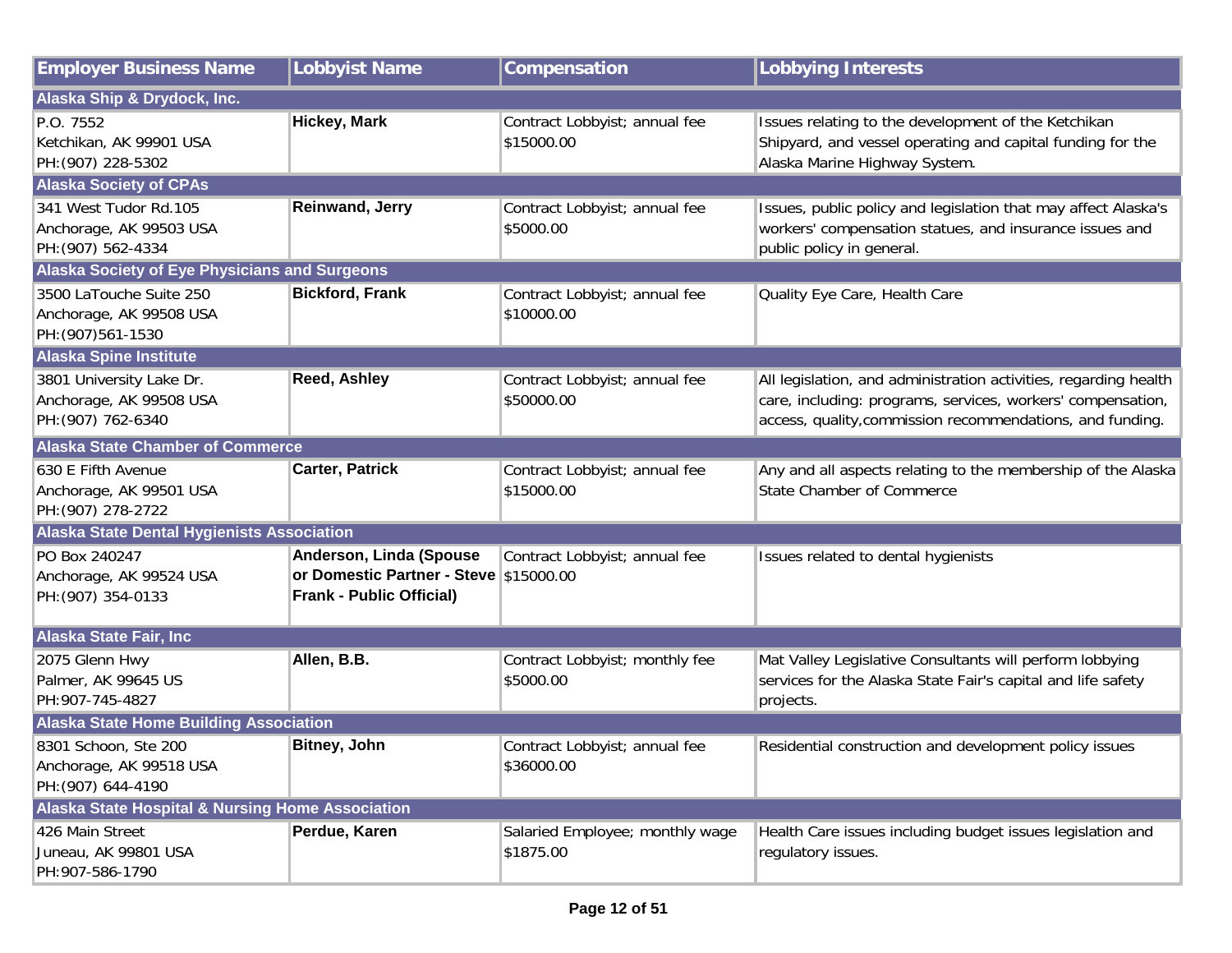| <b>Employer Business Name</b>                                                | <b>Lobbyist Name</b>  | Compensation                                 | <b>Lobbying Interests</b>                                                                                                                                                                                                                                                                                                                           |
|------------------------------------------------------------------------------|-----------------------|----------------------------------------------|-----------------------------------------------------------------------------------------------------------------------------------------------------------------------------------------------------------------------------------------------------------------------------------------------------------------------------------------------------|
| <b>Alaska State Medical Association</b>                                      |                       |                                              |                                                                                                                                                                                                                                                                                                                                                     |
| 4107 Laurel Street<br>Anchorage, AK 99508 USA<br>PH: (907) 562-0304          | Jardell, Kevin        | Contract Lobbyist; annual fee<br>\$35000.00  | Matters relatiing to the practice of medicine, health care and<br>physician services.                                                                                                                                                                                                                                                               |
| <b>Alaska State Pipe Trades UA Local 375</b>                                 |                       |                                              |                                                                                                                                                                                                                                                                                                                                                     |
| C/O UA Local 375<br>Fairbanks, AK 99709 USA<br>PH:907-479-6221               | Grossi, Paul          | Contract Lobbyist; annual fee<br>\$15000.00  | Lobby and promote legislation, regulations and policies that<br>are favorable to the positions and interest of the Alaska<br>State Pipe Trades. Lobby against any legislation, regulations<br>and policies that are detrimental to the Alaska State Pipe<br>Trades. Promote budgetary issues that are favorable to the<br>Alaska State Pipe Trades. |
| <b>Alaska State Veterinary Medical Association</b>                           |                       |                                              |                                                                                                                                                                                                                                                                                                                                                     |
| 18555 Osprey Circle<br>Anchorage, AK 99516 USA<br>PH: (907) 830-2022         | <b>Reed, Ashley</b>   |                                              | Contract Lobbyist; annual fee \$1.00   All legislation, and administration activities, regarding the<br>Veterinarian profession.                                                                                                                                                                                                                    |
| <b>Alaska Tanker Company</b>                                                 |                       |                                              |                                                                                                                                                                                                                                                                                                                                                     |
| 15400 NW Greenbrier Parkway<br>Beaverton, OR 97006 USA<br>PH: (503) 207-0056 | <b>Richards, Paul</b> | Contract Lobbyist; annual fee<br>\$48000.00  | Legislation or Administrative action which would impact<br>crude oil maritime transportation to and from Alaska.                                                                                                                                                                                                                                    |
| Alaska Timber Insurance Exchange                                             |                       |                                              |                                                                                                                                                                                                                                                                                                                                                     |
| 2417 Tongass Avenue, 214<br>Ketchikan, AK 99901 USA<br>PH: (907) 225-9451    | Reinwand, Jerry       | Contract Lobbyist; annual fee<br>\$5000.00   | Issues, public policy and legislation that may affect Alaska's<br>worker's compensation statutes and insurance issues and<br>public policy in general.                                                                                                                                                                                              |
| <b>Alaska Totem Trading</b>                                                  |                       |                                              |                                                                                                                                                                                                                                                                                                                                                     |
| 9809 Totem Bight rd.<br>Ketchikan, AK 99901 USA<br>PH:907-225-4445           | Knauss, Kristopher    | Contract Lobbyist; monthly fee<br>\$4000.00  | Retail, Commerce, State Parks, and land issues                                                                                                                                                                                                                                                                                                      |
| <b>Alaska Travel Industry Association</b>                                    |                       |                                              |                                                                                                                                                                                                                                                                                                                                                     |
| 2600 Cordova Street<br>Anchorage, AK 99503 USA                               | Kito, Jr., Sam        | Contract Lobbyist; annual fee<br>\$45000.00  | tourism, marketing, contracts                                                                                                                                                                                                                                                                                                                       |
| PH:(907) 646-3313                                                            | Mackie, Jerry         | Contract Lobbyist; annual fee<br>\$35000.00  | Tourism, Marketing, tourism marketing funding.                                                                                                                                                                                                                                                                                                      |
| <b>Alaska Trucking Association</b>                                           |                       |                                              |                                                                                                                                                                                                                                                                                                                                                     |
| 3443 minnesota drive<br>Anchorage, AK 99503 USA<br>PH: (907) 276-1149        | <b>Thompson, Aves</b> | Salaried Employee; annual wage<br>\$74411.92 | To promote the transportation industry in Alaska.                                                                                                                                                                                                                                                                                                   |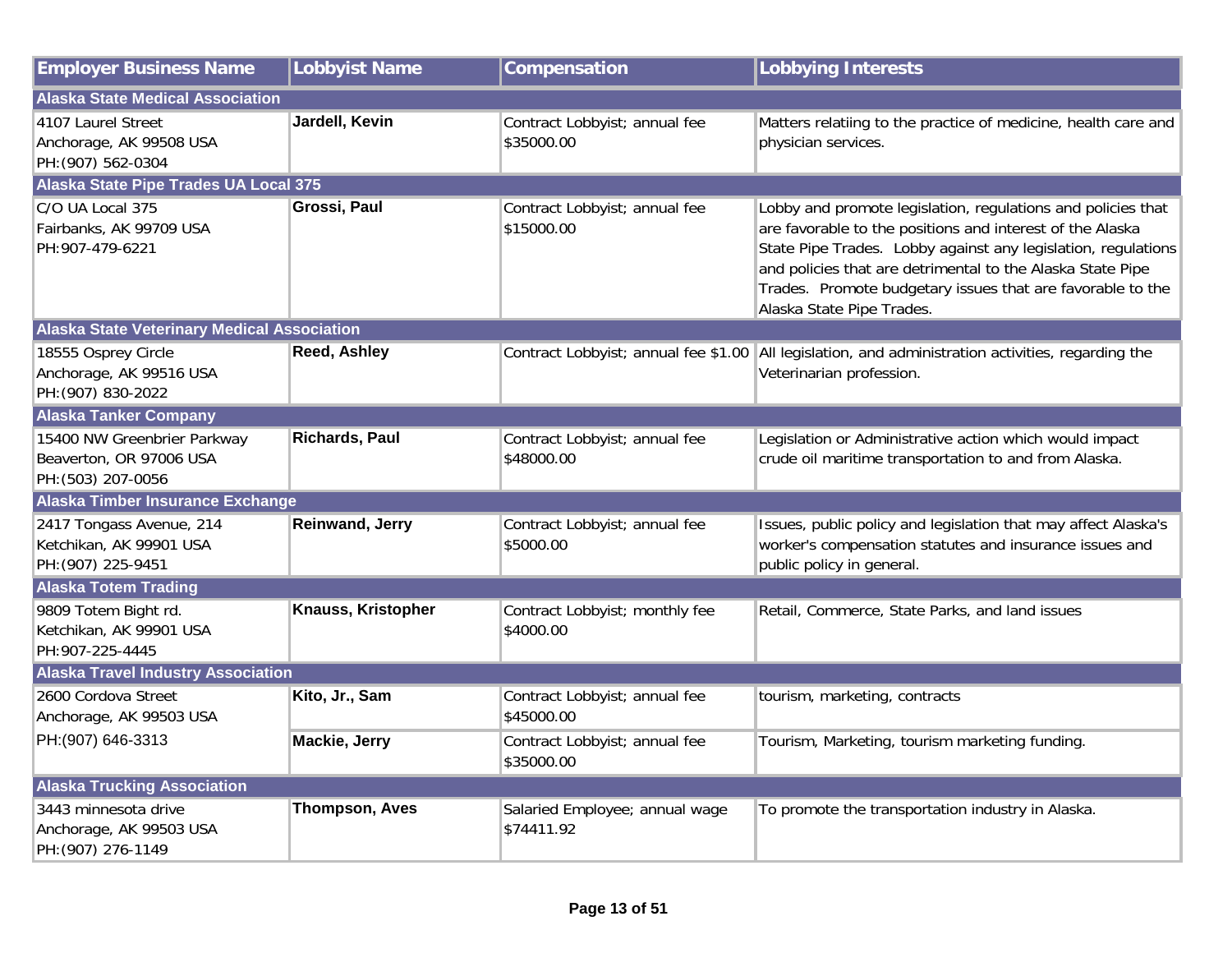| <b>Employer Business Name</b>                                         | <b>Lobbyist Name</b>   | Compensation                                | <b>Lobbying Interests</b>                                                                                                                                                                                                                   |
|-----------------------------------------------------------------------|------------------------|---------------------------------------------|---------------------------------------------------------------------------------------------------------------------------------------------------------------------------------------------------------------------------------------------|
| <b>Alaska Trust Company</b>                                           |                        |                                             |                                                                                                                                                                                                                                             |
| 1029 West Third Ave.<br>Anchorage, AK 99501 USA<br>PH: (907) 278-6775 | Richards, Paul         | Contract Lobbyist; annual fee<br>\$28200.00 | Any Legislative or Administrative action which would impact<br>the Alaska trust Industry.                                                                                                                                                   |
| <b>Alaska USA Federal Credit Union</b>                                |                        |                                             |                                                                                                                                                                                                                                             |
| 4000 Credit Union Drive<br>Anchorage, AK 99503 USA<br>PH:907-786-2807 | Harris, John           | Contract Lobbyist; monthly fee<br>\$3000.00 | All financial interests of Alaska AUSA including legislation and<br>administrative actions.                                                                                                                                                 |
| <b>Alaska Village Electric Cooperative</b>                            |                        |                                             |                                                                                                                                                                                                                                             |
| 4831 Eagle Street<br>Anchorage, AK 99503 USA<br>PH: (907) 565-5330    | Markley, Lawrence      | Contract Lobbyist; annual fee<br>\$30000.00 | Electric utlity-related issues, including the renewable energy<br>grant program, the PCE program and capital improvement<br>projects for communities served by AVECA.                                                                       |
| Alaska Wildlife Conservation Center, Inc.                             |                        |                                             |                                                                                                                                                                                                                                             |
| P.O. Box 949<br>Portage, AK 99587 USA<br>PH: (907) 244-8102           | Grasser, Edward        | Contract Lobbyist; monthly fee<br>\$2000.00 | wildlife conservation issues related to wood bison restoration<br>and budgetary requests in the FY13 CIP Budget                                                                                                                             |
| <b>Alaska Wine &amp; Spirits Wholesalers Association</b>              |                        |                                             |                                                                                                                                                                                                                                             |
| 240 W. 1st Ave<br>Anchorage, AK 99501 USA<br>PH: (907) 264-0213       | <b>Reinwand, Jerry</b> | Contract Lobbyist; annual fee<br>\$36000.00 | Issues, public policy and legislation of interest to Alaska's<br>hospitality industry.                                                                                                                                                      |
| <b>Alaska Womens Lobby</b>                                            |                        |                                             |                                                                                                                                                                                                                                             |
| P.O. Box 20891<br>Juneau, AK 99802 USA<br>PH: (907) 586-2264          | Robinson, Caren        | Contract Lobbyist; annual fee<br>\$35000.00 | Issues affecting women and children, including but not<br>limited to domestic violence and sexual assault, minimum<br>wage, child care assistance, Denali Kid Care, abortion rights,<br>civil liberties, gay rights and death penalty laws. |
| Alaska Works Partnership, Inc.                                        |                        |                                             |                                                                                                                                                                                                                                             |
| 1413 Hyder St.<br>Anchorage, AK 99501 USA<br>PH: (907) 569-4711       | <b>Etheridge, Don</b>  | Contract Lobbyist; monthly fee<br>\$2000.00 | VoTec issues                                                                                                                                                                                                                                |
| <b>Alaskans for Bristol Bay, Inc.</b>                                 |                        |                                             |                                                                                                                                                                                                                                             |
| 3705 Arctic Blvd<br>Anchorage, AK 99503-5774 USA<br>PH:907-748-2776   | Hutchinson, Kim        | Contract Lobbyist; annual fee<br>\$45000.00 | All matters pertaining to mining and fish in Bristol Bay area.                                                                                                                                                                              |
|                                                                       | <b>Reed, Ashley</b>    | Contract Lobbyist; annual fee<br>\$60000.00 | All legislation and administration activities regarding Bristol<br>Bay, including: fish and wildlife resources; land, air, and<br>water policies; and resource planning, permitting, and<br>development activities.                         |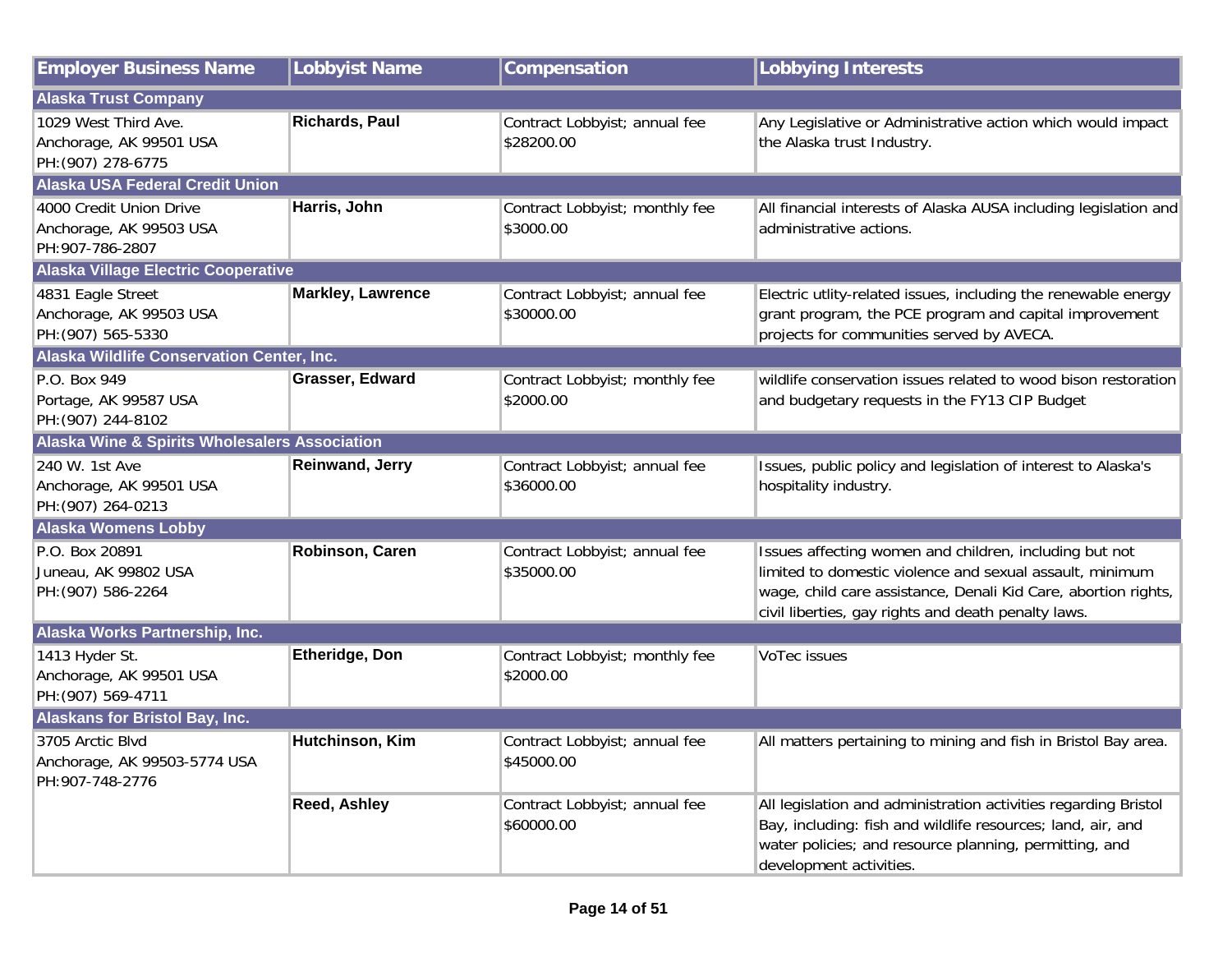| <b>Employer Business Name</b>                                               | <b>Lobbyist Name</b>   | Compensation                                | <b>Lobbying Interests</b>                                                                                                                                                                                 |  |
|-----------------------------------------------------------------------------|------------------------|---------------------------------------------|-----------------------------------------------------------------------------------------------------------------------------------------------------------------------------------------------------------|--|
| <b>Aleutians East Borough</b>                                               |                        |                                             |                                                                                                                                                                                                           |  |
| 3380 C Street<br>Anchorage, AK 99503 USA<br>PH: (907) 274-7555              | <b>Hickey, Mark</b>    | Contract Lobbyist; annual fee<br>\$42000.00 | Issues relating to municipalities and numerous capital<br>projects.                                                                                                                                       |  |
| <b>Alliance of Automobile Manufacturers, Inc.</b>                           |                        |                                             |                                                                                                                                                                                                           |  |
| 1401 Eye Street<br>Washington, DC 20005 USA<br>PH: (202) 326-5531           | Popely, Theodore       | Contract Lobbyist; annual fee<br>\$35000.00 | Matters relating to the automobile industry                                                                                                                                                               |  |
| <b>Allstate Ins Company</b>                                                 |                        |                                             |                                                                                                                                                                                                           |  |
| 18911 North Creek Parkway<br>Bothell, WA 98011 USA<br>PH: (425) 489-5399    | Reinwand, Jerry        | Contract Lobbyist; annual fee<br>\$40000.00 | Public Policy and legislation related to property and casualty<br>insurance issues, to state policy regarding private/public<br>insurance and catastrophic events, and to insurance issues in<br>general. |  |
| <b>Altria Client Services Inc. and its Affiliates</b>                       |                        |                                             |                                                                                                                                                                                                           |  |
| 1415 L Street suite 1150<br>Sacramento, CA 95814 USA                        | <b>Bickford, Frank</b> | Contract Lobbyist; annual fee<br>\$30000.00 | Tobacco related.                                                                                                                                                                                          |  |
| PH: (916) 583-9300                                                          | Evans, Robert          | Contract Lobbyist; annual fee<br>\$75000.00 | <b>Tobacco/Wine Issues</b>                                                                                                                                                                                |  |
| <b>Alyeska Pipeline Service Company</b>                                     |                        |                                             |                                                                                                                                                                                                           |  |
| P. O. Box 196660<br>Anchorage, AK 99519-6660 USA                            | <b>Mackie, Jerry</b>   | Contract Lobbyist; annual fee<br>\$65000.00 | Oil & Gas, Pipeline issues                                                                                                                                                                                |  |
| PH: (907) 787-8243                                                          | <b>Richards, Paul</b>  | Contract Lobbyist; monthly fee<br>\$5416.66 | Any Legislative or Administrative action which affects the<br>Operation or Maintenance of the Alyeska Pipeline Service<br>Company delivering crude oil transportation from PS 1 to<br>Valdez Terminal.    |  |
| Alyeska Resort Development L.L.C.                                           |                        |                                             |                                                                                                                                                                                                           |  |
| 1000 Arlberg Avenue<br>Girdwood, AK 99587 USA<br>PH: (801) 493-9396         | Parish, David          | Contract Lobbyist; monthly fee<br>\$1500.00 | Community development, energy and infrastructure, capital<br>projects.                                                                                                                                    |  |
| <b>American Academy of Ophthalmology</b>                                    |                        |                                             |                                                                                                                                                                                                           |  |
| 1101 Vermont Avenue NW<br>Washington, DC 20005 USA<br>PH: (202) 737-6662    | <b>Bickford, Frank</b> | Contract Lobbyist; annual fee<br>\$30000.00 | Quality Eye Care.                                                                                                                                                                                         |  |
| <b>American Cancer Society Cancer Action Network</b>                        |                        |                                             |                                                                                                                                                                                                           |  |
| 3851 Piper St., Suite U240<br>Anchorage, AK 99508 USA<br>PH: (907) 273-2097 | <b>Hickey, Mark</b>    | Contract Lobbyist; annual fee<br>\$25000.00 | Public Health & Tobacco Use Control                                                                                                                                                                       |  |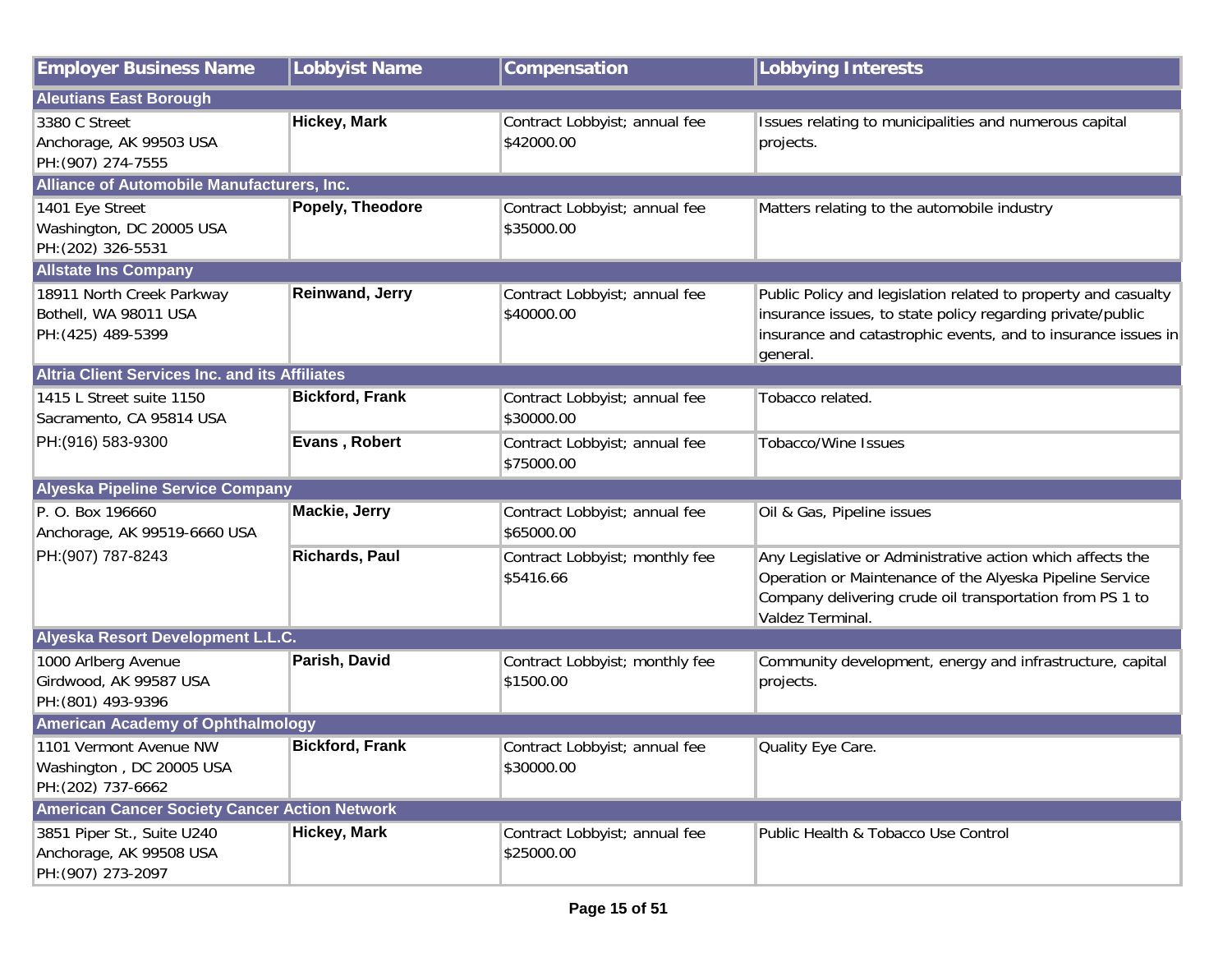| <b>Employer Business Name</b>                                                 | <b>Lobbyist Name</b>   | Compensation                                 | <b>Lobbying Interests</b>                                                                                                                                                                                                                                     |  |
|-------------------------------------------------------------------------------|------------------------|----------------------------------------------|---------------------------------------------------------------------------------------------------------------------------------------------------------------------------------------------------------------------------------------------------------------|--|
| American Cancer Society Cancer Action Network (continued)                     |                        |                                              |                                                                                                                                                                                                                                                               |  |
|                                                                               | Nenon, Emily           | Salaried Employee; annual wage<br>\$16530.00 | Issues related to prevention, early detection, treatment, and<br>palliative care of cancer. Colorectal cancer screening<br>including HB11, HB275. Budget for tobacco prevention and<br>control program, budget for obesity prevention and control<br>program. |  |
| <b>American Council of Life Insurers</b>                                      |                        |                                              |                                                                                                                                                                                                                                                               |  |
| 101 Constitution Avenue, NW<br>Washington, DC 20001 USA<br>PH: (512) 394-0049 | Nation, Brenda         | Salaried Employee; annual wage<br>\$16900.00 | All proposed legislation and regulations that may affect the<br>life, long-term care and disability income insurance industry.                                                                                                                                |  |
| American Heart Association, Pacific Mountain Affiliate                        |                        |                                              |                                                                                                                                                                                                                                                               |  |
| 816 So. Figueroa Street<br>Los Angeles, CA 90017 USA<br>PH: (213) 291-7000    | Parish, David          | Contract Lobbyist; monthly fee<br>\$4000.00  | public health, cardiovascular issues, tobacco prevention and<br>education.                                                                                                                                                                                    |  |
| <b>American Insurance Association</b>                                         |                        |                                              |                                                                                                                                                                                                                                                               |  |
| 1015 K St Suite 200<br>Sacramento, CA 95814 USA<br>PH: (916) 442-7795         | Hutchinson, Kim        | Contract Lobbyist; annual fee<br>\$10000.00  | all insurance legislation                                                                                                                                                                                                                                     |  |
| American International Group, Inc.                                            |                        |                                              |                                                                                                                                                                                                                                                               |  |
| 80 Pine Street<br>New York, NY 10005 USA<br>PH: (212) 770-7878                | <b>Miller, Charles</b> | Contract Lobbyist; monthly fee<br>\$3000.00  | P&C commercial insurance, worker compensation                                                                                                                                                                                                                 |  |
| <b>American Lung Association of Alaska</b>                                    |                        |                                              |                                                                                                                                                                                                                                                               |  |
| 9708 NE 133rd Ave<br>Vancouver, WA 98682 USA<br>PH:360-883-3535               | <b>Stoops, Reed</b>    | Contract Lobbyist; annual fee<br>\$9000.00   | Issues related to clean, indoor air.                                                                                                                                                                                                                          |  |
| <b>Anchorage Library Foundation</b>                                           |                        |                                              |                                                                                                                                                                                                                                                               |  |
| PO Box 244714<br>Anchorage, AK 99524 USA<br>PH: 907-677-7726                  | Lottsfeldt, James      | Contract Lobbyist; annual fee<br>\$5000.00   | Supporting appropriations and legislation that benefit<br>Anchorage branch libraries                                                                                                                                                                          |  |
| <b>Anchorage Museum Association</b>                                           |                        |                                              |                                                                                                                                                                                                                                                               |  |
| 625 C Street<br>Anchorage, AK 99501 USA<br>PH: 907-929-9222                   | Mulder, Eldon          | Contract Lobbyist; annual fee<br>\$40000.00  | Anchorage museum capital funding                                                                                                                                                                                                                              |  |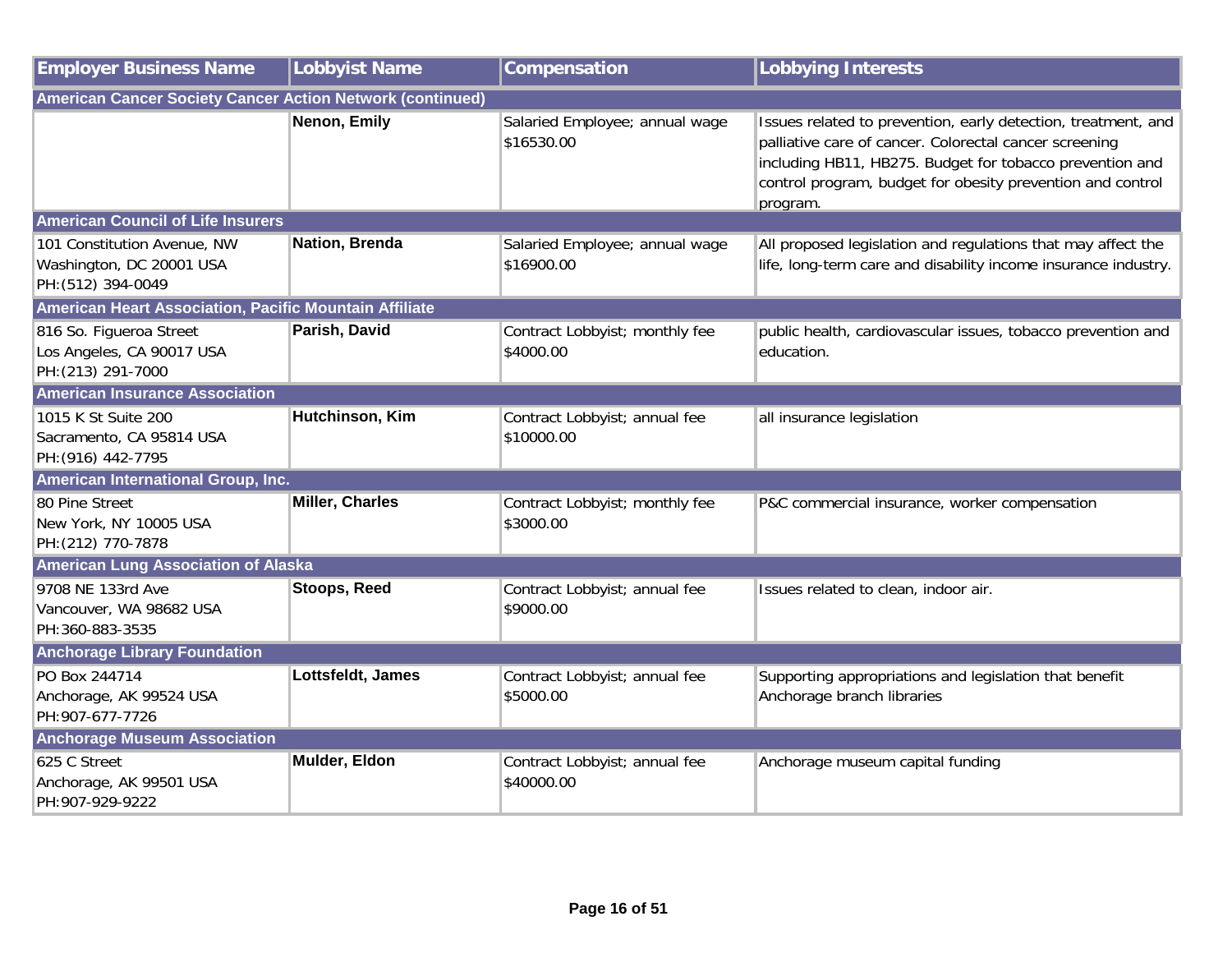| <b>Employer Business Name</b>                                                     | Lobbyist Name          | Compensation                                  | <b>Lobbying Interests</b>                                                                                                                                                                                                           |
|-----------------------------------------------------------------------------------|------------------------|-----------------------------------------------|-------------------------------------------------------------------------------------------------------------------------------------------------------------------------------------------------------------------------------------|
| Anchorage Neighborhood Housing Services, Inc. d/b/a NeighborWorks Anchorage       |                        |                                               |                                                                                                                                                                                                                                     |
| 480 West Tudor Road<br>Anchorage, AK 99503 US<br>PH:907-677-8460                  | Lottsfeldt, James      | Contract Lobbyist; monthly fee<br>\$4000.00   | Matters pertaing to Anchorage real estate, housing and<br>community development.                                                                                                                                                    |
| <b>Anderson Group, LLC</b>                                                        |                        |                                               |                                                                                                                                                                                                                                     |
| 3165 Riverview Drive<br>Fairbanks, AK 99709 USA<br>PH: (907) 460-6767             | Morgan, Yuri           | Contract Lobbyist; monthly fee<br>\$13333.00  | Issues relating to clients of Anderson Group, LLC, including<br>athletic trainers, financial institutions and banking,<br>hospitality, dental hygienists, municipal, utilities, youth<br>services, hospital and natural gas issues. |
|                                                                                   | <b>Shaub, Thyes</b>    | Contract Lobbyist; annual fee<br>\$30000.00   | Issues related to Alaska financial institutions and banking.                                                                                                                                                                        |
| Anheuser-Busch Companies, Inc.                                                    |                        |                                               |                                                                                                                                                                                                                                     |
| 15800 Roscoe Blvd<br>Van Nuys, CA 91406 USA<br>PH: (818) 908-5507                 | Chamberlain, Wendy     | Contract Lobbyist; annual fee<br>\$50000.00   | All issues relating to alcohol. This includes franchise laws,<br>drunk driving laws, sales tax, brewery legislation etc.                                                                                                            |
| <b>Apache Corporation</b>                                                         |                        |                                               |                                                                                                                                                                                                                                     |
| Apache Corporation<br>Houston, TX 77056 USA<br>PH:713/296-6151                    | Parker, Lisa           | Salaried Employee; annual wage<br>\$185000.00 | oil and gas                                                                                                                                                                                                                         |
| <b>APEA/AFT</b>                                                                   |                        |                                               |                                                                                                                                                                                                                                     |
| 211 4th Street Suite 306<br>Juneau, AK 99801 USA                                  | Hutchinson, Kim        | Contract Lobbyist; annual fee<br>\$17500.00   | All legislation pertaining to pulic employees and other labor<br><b>issues</b>                                                                                                                                                      |
| PH:(907) 586-2334                                                                 | <b>Reinwand, Jerry</b> | Contract Lobbyist; annual fee<br>\$17500.00   | Public policy issues and legislation related to Alaska's public<br>employees.                                                                                                                                                       |
| <b>APICDA Joint Ventures</b>                                                      |                        |                                               |                                                                                                                                                                                                                                     |
| 234 Gold Street<br>Juneau, AK 99801 USA<br>PH: 907-586-0161                       | <b>Reinwand, Jerry</b> | Contract Lobbyist; annual fee<br>\$60000.00   | Issues, public policy and legislation that may affect municipal<br>and tribal governments, and fiscal issues affecting ports and<br>harbors state grant programs.                                                                   |
| <b>Apple Inc.</b>                                                                 |                        |                                               |                                                                                                                                                                                                                                     |
| c/o 2350 Kerner Blvd., Ste. 250<br>San Rafael, CA 94901 USA<br>PH: (415) 389-6800 | <b>Hickey, Mark</b>    | Contract Lobbyist; annual fee<br>\$8000.00    | Issues relating to use of technology and student - teacher<br>education. Any legislation pertaining to technology products<br>and general corporate matters.                                                                        |
|                                                                                   | Robinson, Caren        | Contract Lobbyist; annual fee<br>\$8000.00    | Issues relating to use of technology and student-teacher<br>education. Any legislation pertaining to technology products<br>and general corporate matters.                                                                          |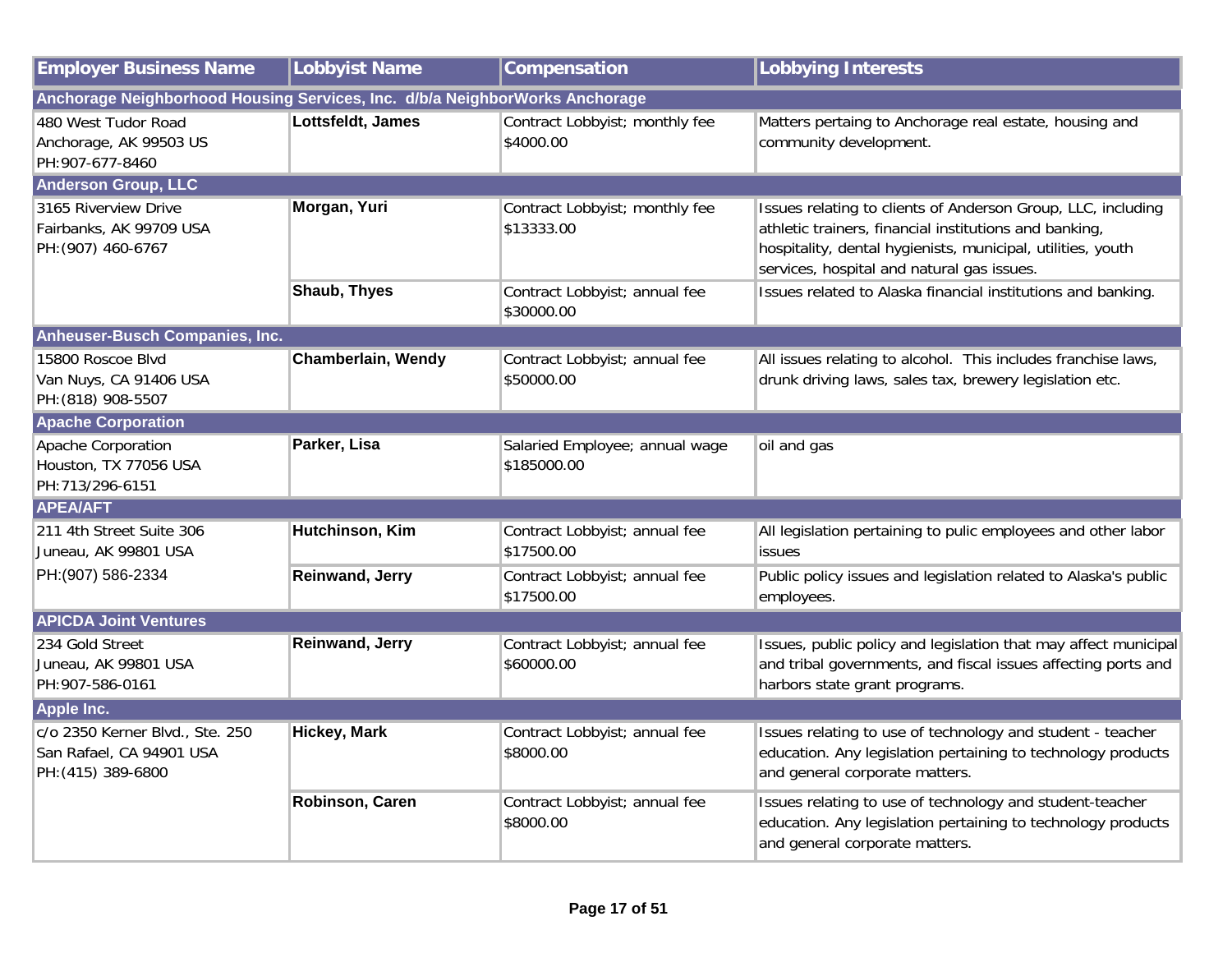| <b>Employer Business Name</b>                                             | <b>Lobbyist Name</b>       | Compensation                                  | <b>Lobbying Interests</b>                                                                                                                                                                                        |  |
|---------------------------------------------------------------------------|----------------------------|-----------------------------------------------|------------------------------------------------------------------------------------------------------------------------------------------------------------------------------------------------------------------|--|
| <b>Apple Inc. (continued)</b>                                             |                            |                                               |                                                                                                                                                                                                                  |  |
|                                                                           | Rogers, David              | Contract Lobbyist; annual fee<br>\$8000.00    | Issues relating to use of technology and student-teacher<br>education. Any legislation pertaining to technology products<br>and general corporate matters.                                                       |  |
|                                                                           | Sinclair, Renee            | Salaried Employee; annual wage<br>\$120000.00 | Computer utilization in education.                                                                                                                                                                               |  |
| <b>Arctic Slope Regional Corporation</b>                                  |                            |                                               |                                                                                                                                                                                                                  |  |
| 3900 C Street<br>Anchorage, AK 99503 USA                                  | Mackie, Jerry              | Contract Lobbyist; annual fee<br>\$50000.00   | Native Corporation, Economic Development, Oil & Gas,<br>Energy, State Budget issues.                                                                                                                             |  |
| PH: (907) 339-6031                                                        | <b>Reed, Ashley</b>        | Contract Lobbyist; annual fee<br>\$45000.00   | Legislation, and administrative activites, regarding native<br>corporations, resource development, and all economic<br>related policy issues.                                                                    |  |
| <b>Arctic Winter Games Team Alaska</b>                                    |                            |                                               |                                                                                                                                                                                                                  |  |
| PO Box 83325<br>Fairbanks, AK 99708-3325 USA<br>PH: (907) 474-4278        | <b>Gruening, Clark</b>     | Contract Lobbyist; annual fee<br>\$9250.00    | Funding to defray transportation and equipment costs and<br>other expenses of Team Alaska to participate in the Arctic<br>Winter Games.                                                                          |  |
| Armstrong Oil & Gas, Inc.                                                 |                            |                                               |                                                                                                                                                                                                                  |  |
| 1421 Blake Street<br>Denver, CO 80202 USA<br>PH: (303) 623-1821           | <b>Reed, Ashley</b>        | Contract Lobbyist; monthly fee<br>\$5000.00   | All bills, and administration activities, regarding oil and tax,<br>including: taxation, royalties, leasing policy, and regulations.                                                                             |  |
| Armstrong-Keta, Inc.                                                      |                            |                                               |                                                                                                                                                                                                                  |  |
| Armstrong-Keta, Inc.<br>Juneau, AK 99802 USA<br>PH: (907) 586-3443        | <b>Thorstenson, Robert</b> | Contract Lobbyist; annual fee<br>\$30000.00   | Any and all matters relating to salmon enhancement,<br>particularly in southern Chatham Strait.                                                                                                                  |  |
| <b>ASARC Key Coalition</b>                                                |                            |                                               |                                                                                                                                                                                                                  |  |
| 540 W. Intl Airport Road<br>Anchorage, AK 99518 USA<br>PH: (907) 561-5335 | <b>Gruening, Clark</b>     | Contract Lobbyist; annual fee<br>\$20000.00   | Programs and funding for state and community-based<br>services for individuals with developmental disabilities.<br>Legislation for insurance coverage for autism spectrum<br>disorders, including HB79 and SB74. |  |
| <b>ASEA/AFSCME Local52</b>                                                |                            |                                               |                                                                                                                                                                                                                  |  |
| 1577 C Street Suite 201<br>Anchorage, AK 99501 USA<br>PH: (907) 277-5200  | <b>Putman, Fate</b>        | Salaried Employee; monthly wage<br>\$5770.00  | public employee interests including SB 121/HB 336                                                                                                                                                                |  |
| <b>Ashley Reed &amp; Associates</b>                                       |                            |                                               |                                                                                                                                                                                                                  |  |
| 813 D Street, Suite 200<br>Anchorage, AK 99501 USA<br>PH: (907) 229-4049  | <b>Weller, Royce</b>       | Contract Lobbyist; monthly fee<br>\$6250.00   | Lobby on behalf of, and provide support services for, all<br>clients held by Ashley Reed & Associates. Services include<br>interacting with the Administration.                                                  |  |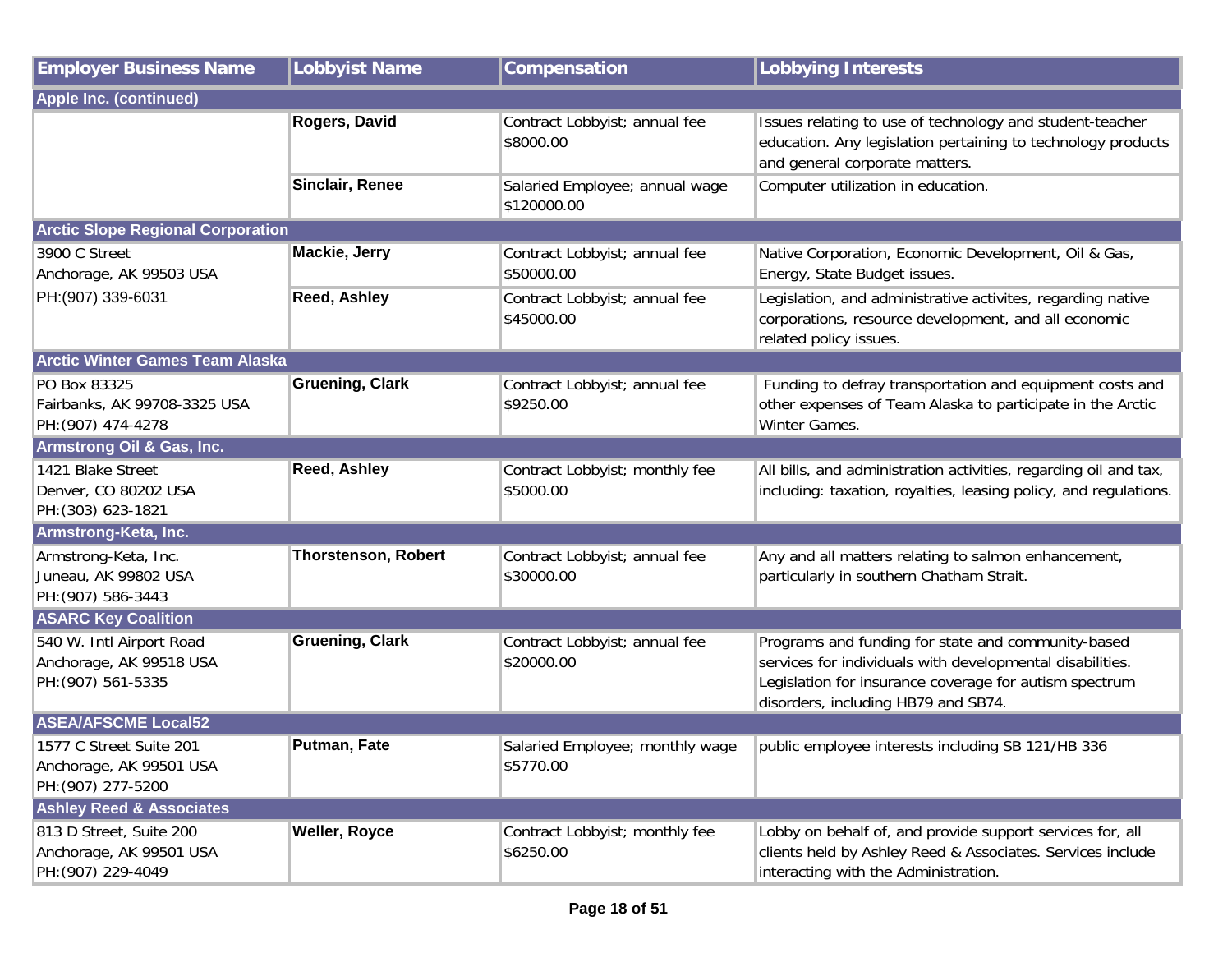| <b>Employer Business Name</b>                                                 | <b>Lobbyist Name</b>         | Compensation                                 | <b>Lobbying Interests</b>                                                                                   |
|-------------------------------------------------------------------------------|------------------------------|----------------------------------------------|-------------------------------------------------------------------------------------------------------------|
| <b>Associated General Contractors of Alaska</b>                               |                              |                                              |                                                                                                             |
| 8005 Schoon Street<br>Anchorage, AK 99518 USA<br>PH: (907) 561-5354           | <b>Tibbles, Michael</b>      | Contract Lobbyist; annual fee<br>\$30000.00  | Legislation, appropriations, and administrative regulatory<br>issues relating to the construction industry. |
| <b>Association of Alaska School Boards</b>                                    |                              |                                              |                                                                                                             |
| 1111 West 9th Street<br>Juneau, AK 99801 USA                                  | Rose, Carl                   | Salaried Employee; annual wage<br>\$19287.80 | Public Education, Community Engagement, Funding, Child<br>Advocacy                                          |
| PH:907-463-1660                                                               | <b>Whicker, Robert</b>       | Salaried Employee; annual wage<br>\$4815.25  | Public Education, Funding, Child Advocacy and Community<br>Engagement                                       |
| AstraZeneca Pharmaceuticals, LP                                               |                              |                                              |                                                                                                             |
| 1800 Concord Pike<br>Wilmington, DE 19850 USA<br>PH: (302) 885-5412           | <b>McDaid O'Neill, Trish</b> | Salaried Employee; annual wage<br>\$81.25    | Health care, health care reform, medicaid, pharmaceuticals                                                  |
| <b>Asurion Corporation</b>                                                    |                              |                                              |                                                                                                             |
| 648 Grassmere Park, Ste 300<br>Nashville, TN 37211 USA<br>PH:615-837-7292     | <b>Reed, Ashley</b>          | Contract Lobbyist; annual fee<br>\$30000.00  | All legislation, and administrative activities, regarding mobile<br>electronic device insurance.            |
| <b>AT&amp;T Services, Inc.</b>                                                |                              |                                              |                                                                                                             |
| 505 East Bluff Dr.<br>Anchorage, AK 99501 USA<br>PH: (503) 306-6565           | Gillespie, Raymond           | Salaried Employee; annual wage<br>\$92196.00 | Telecommunications                                                                                          |
| <b>Autism Speaks</b>                                                          |                              |                                              |                                                                                                             |
| 863 Corley Mill Road<br>Lexington, SC 29072 USA<br>PH: (803) 582-9905         | Parish, David                | Contract Lobbyist; monthly fee<br>\$4000.00  | Autism related issues.                                                                                      |
| <b>Barrick Gold Corporation of NA</b>                                         |                              |                                              |                                                                                                             |
| 101 Constitution Avenue, NW<br>Washington, DC 20001 USA<br>PH: (202) 682-9499 | Mackie, Jerry                | Contract Lobbyist; annual fee<br>\$84000.00  | Mining, Resource Development issues.                                                                        |
| <b>Bayer HealthCare LLC</b>                                                   |                              |                                              |                                                                                                             |
| 555 White Plains Road<br>Tarrytown, NY 10591 USA<br>PH: (914) 333-6924        | Hoover, Jim                  | Salaried Employee; hourly wage<br>\$101.00   | All matters related to healthcare and pharmaceutical<br>manufacturing.                                      |
| <b>Bennett Law Office, P.C.</b>                                               |                              |                                              |                                                                                                             |
| PO Box 7967<br>Missoula, MT 59807 USA<br>PH: (406) 543-5803                   | Popely, Theodore             | Contract Lobbyist; monthly fee<br>\$4500.00  | Issues relating to commerce and taxation, especially in<br>purchase and sale agreements                     |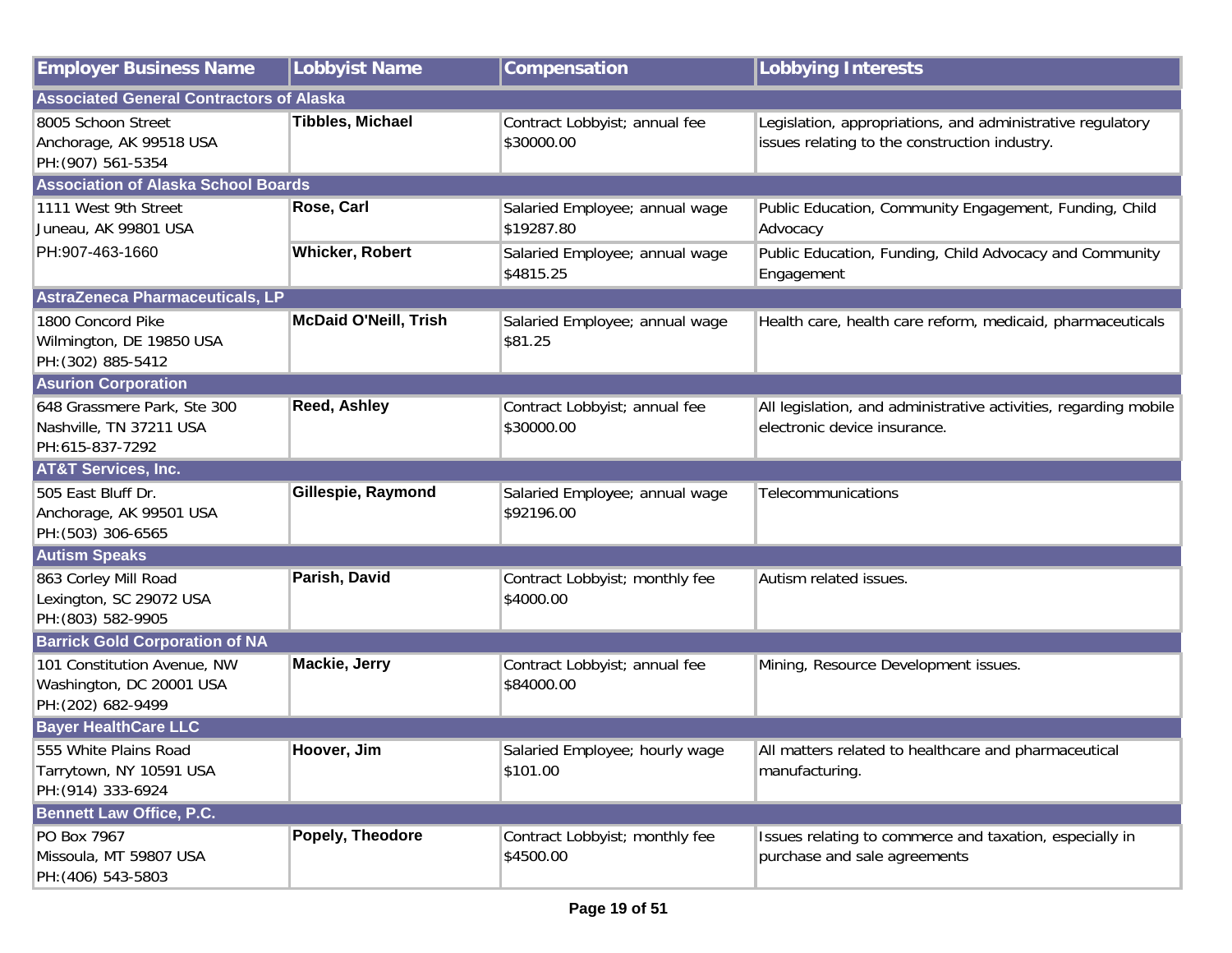| <b>Employer Business Name</b>                                               | <b>Lobbyist Name</b>                                                                           | Compensation                                | <b>Lobbying Interests</b>                                                                                                                                             |
|-----------------------------------------------------------------------------|------------------------------------------------------------------------------------------------|---------------------------------------------|-----------------------------------------------------------------------------------------------------------------------------------------------------------------------|
| <b>Bering Sea Fishermen's Association</b>                                   |                                                                                                |                                             |                                                                                                                                                                       |
| 1130 W. 6th Avenue<br>Anchorage, AK 99501 USA<br>PH:907-279-6519            | Fisk, Ian (Spouse or<br><b>Domestic Partner -</b><br><b>Shannen Fisk - Public</b><br>Official) | Contract Lobbyist; annual fee<br>\$12250.00 | Matters related to establishment of a Chinook salmon<br>research and restoration endowment fund, SB 205, HB 332,<br>and any appropriations bill related to this fund. |
| <b>Bering Strait School District</b>                                        |                                                                                                |                                             |                                                                                                                                                                       |
| P.O. Box 225<br>Unalakleet, AK 99684 USA<br>PH: (907) 624-4256              | Walsh, John                                                                                    | Contract Lobbyist; annual fee<br>\$22000.00 | Education, Finance, School Facilities, Vocational Education,<br>Rural Development                                                                                     |
| <b>Bering Straits Native Corp</b>                                           |                                                                                                |                                             |                                                                                                                                                                       |
| 4600 DeBarr Rd Suite 200<br>Anchorage, AK 99508 USA<br>PH: (907) 563-3788   | <b>Boutin, Tomas</b>                                                                           | Contract Lobbyist; monthly fee<br>\$1500.00 | Alaska Land Mobile Radio, communications technologies                                                                                                                 |
| <b>Billing Services Group</b>                                               |                                                                                                |                                             |                                                                                                                                                                       |
| 7411 John Smith Drive<br>San Antonio, TX 78229 USA<br>PH:202-375-9575       | Reed, Ashley                                                                                   | Contract Lobbyist; annual fee<br>\$42500.00 | All legislation governing or related to third party billings.                                                                                                         |
| <b>Blood Bank of Alaska</b>                                                 |                                                                                                |                                             |                                                                                                                                                                       |
| 4000 Laurel Street<br>Anchorage, AK 99508 USA<br>PH:907 222-5675            | Evans, Robert                                                                                  | Contract Lobbyist; annual fee<br>\$60000.00 | <b>Blood Bank Development</b>                                                                                                                                         |
| <b>Boys &amp; Girls Clubs of America</b>                                    |                                                                                                |                                             |                                                                                                                                                                       |
| 1120 Huffman Rd. Ste. 24 #538<br>Anchorage, AK 99515 USA<br>PH:907-522-0704 | Parish, David                                                                                  | Contract Lobbyist; annual fee<br>\$10000.00 | youth programs, community projects, capital budget.                                                                                                                   |
| <b>BP Exploration Alaska Inc.</b>                                           |                                                                                                |                                             |                                                                                                                                                                       |
| 900 E Benson Blvd.<br>Anchorage, AK 99508 USA                               | Bilbao, Damian                                                                                 | Salaried Employee; hourly wage<br>\$125.00  | Oil & Gas related matters                                                                                                                                             |
| PH:(907) 564-5465                                                           | Quesnel, Paul                                                                                  | Salaried Employee; hourly wage<br>\$105.00  | Oil & gas issues.                                                                                                                                                     |
|                                                                             | <b>Syring, Paul</b>                                                                            | Salaried Employee; hourly wage<br>\$93.50   | Oil and Gas Production Tax Matters, i.e. HB 110, SB 85 and<br>others                                                                                                  |
| <b>Bristol Bay Borough</b>                                                  |                                                                                                |                                             |                                                                                                                                                                       |
| <b>Box 189</b><br>Naknek, AK 99633 USA<br>PH: (907) 246-4224                | Walsh, John                                                                                    | Contract Lobbyist; annual fee<br>\$36000.00 | Municipal Issues, Finance, Economic Development, Fishery<br>Development & Fishery Management, Transportation<br>Infrastructure, Education, Vocational Education       |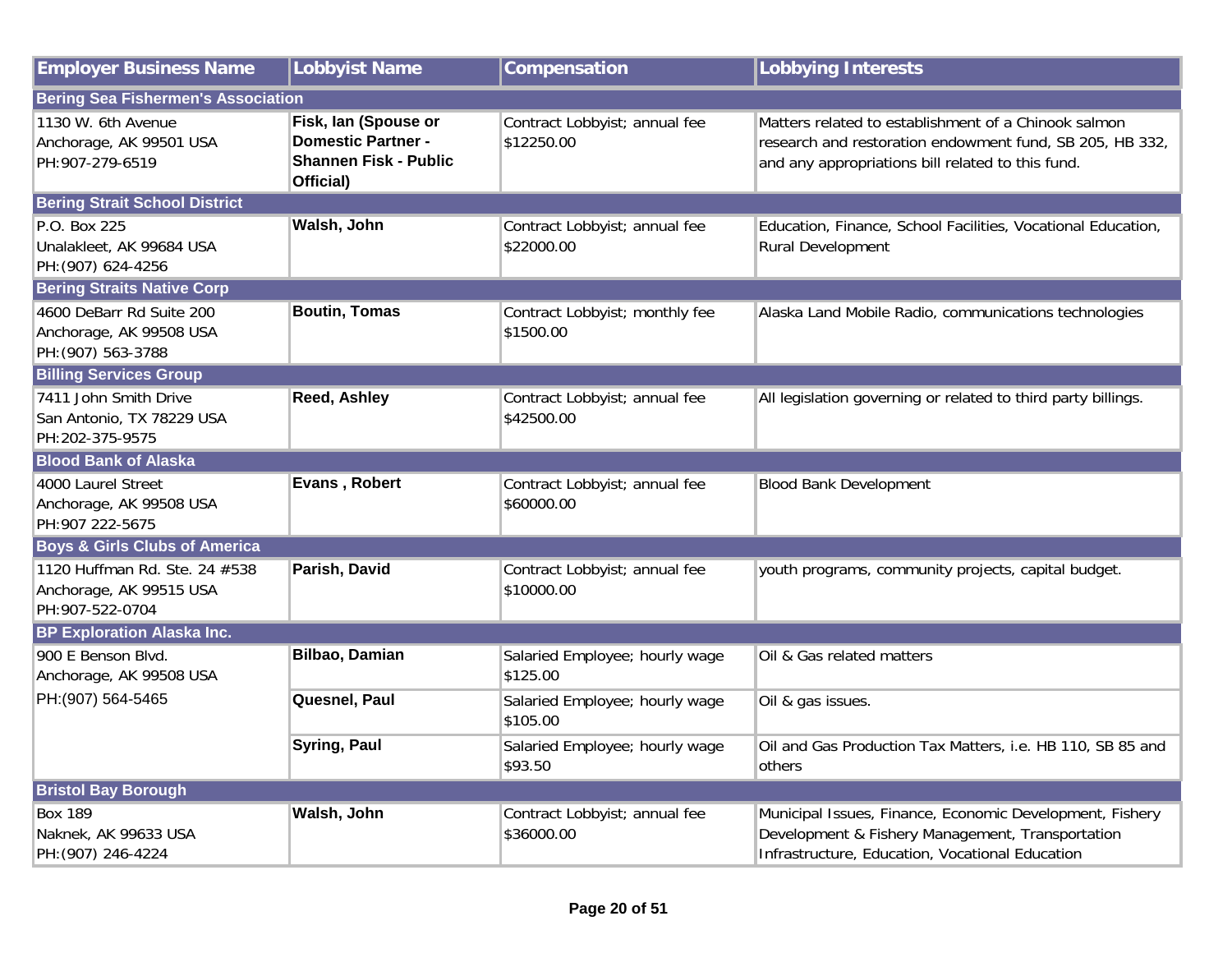| <b>Employer Business Name</b>                                                    | <b>Lobbyist Name</b>                                                                         | Compensation                                 | <b>Lobbying Interests</b>                                                                                                                                                   |
|----------------------------------------------------------------------------------|----------------------------------------------------------------------------------------------|----------------------------------------------|-----------------------------------------------------------------------------------------------------------------------------------------------------------------------------|
| <b>Bristol Bay Economic Development Corporation</b>                              |                                                                                              |                                              |                                                                                                                                                                             |
| P.O. Box 1464<br>Dillingham, AK 99576 USA<br>PH: (907) 842-4370                  | Walsh, John                                                                                  | Salaried Employee; annual wage<br>\$20000.00 | Fisheries & Fishery Management, Rural & Economic<br>Development, Finance, Limited Entry, Ocean Policy                                                                       |
| <b>Bristol Bay Native Corporation</b>                                            |                                                                                              |                                              |                                                                                                                                                                             |
| 111 West 16th Ave. Suite 400<br>Anchorage, AK 99501 USA<br>PH: (907) 265-7832    | Popely, Theodore                                                                             | Contract Lobbyist; monthly fee<br>\$4000.00  | Matters affecting Alaska Native Corporations, including<br>business, land use and regulations                                                                               |
| <b>Buccaneer Alaska, LLC</b>                                                     |                                                                                              |                                              |                                                                                                                                                                             |
| 952 Echo Ln<br>Houston, TX 77024 US<br>PH:713-468-1678                           | Chamberlain, Wendy                                                                           | Contract Lobbyist; annual fee<br>\$50000.00  | Cook Inlet oil and gas issues, Umiat road funding, Tax credit<br>incentives for oil and gas exploration and development.<br>Capital budget, resource related tax proposals. |
| <b>Calista Corporation</b>                                                       |                                                                                              |                                              |                                                                                                                                                                             |
| 301 Calista Court, Suite A<br>Anchorage, AK 99518-3028 USA<br>PH: (907) 279-5516 | Chamberlain, Wendy                                                                           | Contract Lobbyist; annual fee<br>\$125000.00 | Issues relating to native corporations, mining tax, capital<br>budget, operating budget, bond bills, energy, roads and<br>schools.                                          |
| <b>Carlile Transportation Systems</b>                                            |                                                                                              |                                              |                                                                                                                                                                             |
| 1800 East 1st Avenue<br>Anchorage, AK 99501 USA<br>PH:907-276-7797               | Knauss, Kristopher                                                                           | Contract Lobbyist; monthly fee<br>\$2000.00  | Transportation, Environmental, Logistical, and Commerce<br><b>Issues</b>                                                                                                    |
| <b>Carnival Corporation &amp; plc</b>                                            |                                                                                              |                                              |                                                                                                                                                                             |
| 1750 P Street NW<br>Washington, DC 20036 USA<br>PH: (202) 347-7150               | Fuhs, Paul (Spouse or<br><b>Domestic Partner - Kristin</b><br><b>Ryan - Public Official)</b> | Contract Lobbyist; annual fee<br>\$25000.00  | Cruise ship discharge regulations and legislation                                                                                                                           |
| <b>Cash America International</b>                                                |                                                                                              |                                              |                                                                                                                                                                             |
| 1600 W 7th Street<br>Fort Worth, TX 76102 USA<br>PH: (817) 570-1638              | Mulder, Eldon                                                                                | Contract Lobbyist; annual fee<br>\$36000.00  | Pawn shop issues and regulations.                                                                                                                                           |
| <b>Catholic Community Service</b>                                                |                                                                                              |                                              |                                                                                                                                                                             |
| 419 6th St.<br>Juneau, AK 99801 USA<br>PH: (907) 463-6183                        | Jardell, Kevin                                                                               | Contract Lobbyist; annual fee<br>\$10000.00  | Matters relating to social services. Capital Budget.                                                                                                                        |
| <b>CDIA</b>                                                                      |                                                                                              |                                              |                                                                                                                                                                             |
| 1090 Vermonet avenue<br>Washington, DC, DC 20005 USA<br>PH: (202) 408-7404       | Hutchinson, Kim                                                                              | Contract Lobbyist; annual fee<br>\$15000.00  | matters pertaing to credit agencys and credit reporting.                                                                                                                    |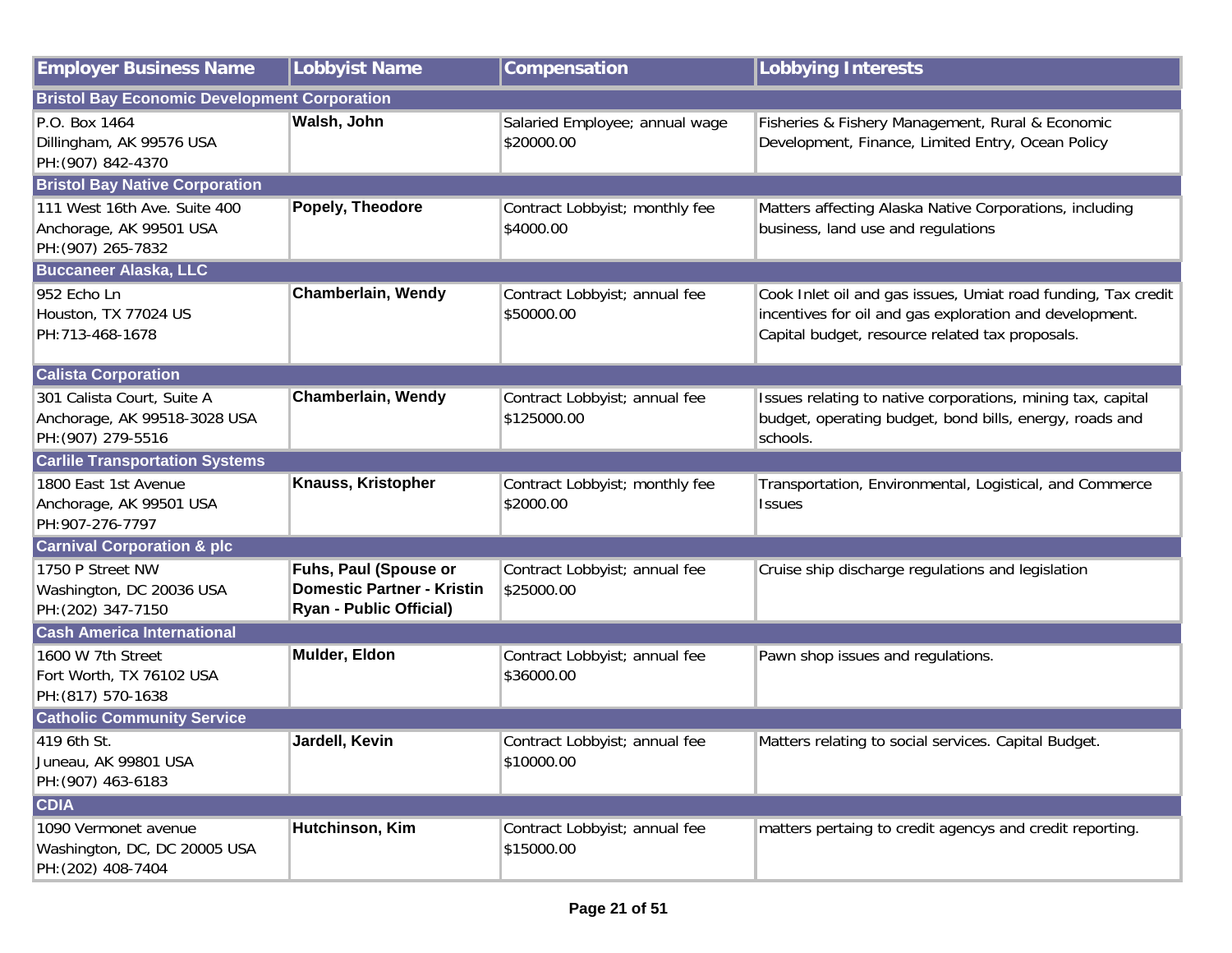| <b>Employer Business Name</b>                                                     | <b>Lobbyist Name</b>     | Compensation                                | <b>Lobbying Interests</b>                                                                                                                                                                                                                            |
|-----------------------------------------------------------------------------------|--------------------------|---------------------------------------------|------------------------------------------------------------------------------------------------------------------------------------------------------------------------------------------------------------------------------------------------------|
| <b>CGI Technologies &amp; Solutions Inc.</b>                                      |                          |                                             |                                                                                                                                                                                                                                                      |
| 1215 K Street<br>Sacramento, CA 95814 USA<br>PH: (919) 283-2000                   | Popely, Theodore         | Contract Lobbyist; monthly fee<br>\$5000.00 | Matters relating to Information Technology and state<br>procurement                                                                                                                                                                                  |
| <b>Chenega Corporation</b>                                                        |                          |                                             |                                                                                                                                                                                                                                                      |
| 3000 C St, Ste. 301<br>Anchorage, AK 99503 USA<br>PH: (907) 677-4905              | <b>Hickey, Mark</b>      | Contract Lobbyist; hourly fee<br>\$150.00   | Infrastructure Needs/Economic Development/Corporate<br><b>Matters</b>                                                                                                                                                                                |
| <b>Chugach Alaska Corporation</b>                                                 |                          |                                             |                                                                                                                                                                                                                                                      |
| 3800 Centerpoint Drive<br>Anchorage, AK 99503 US<br>PH: (907) 563-8866            | Lottsfeldt, James        | Contract Lobbyist; annual fee<br>\$60000.00 | Resource Development, Land issues, government contracting<br>and other miscellaneous business issues of the Chugach<br>Alaska Corporation. Also will attend to issues of Native<br>Alaskans and rural life.                                          |
| <b>Chugach Electric Association, Inc.</b>                                         |                          |                                             |                                                                                                                                                                                                                                                      |
| P O Box 196300<br>Anchorage, AK 99519 USA                                         | <b>Reinwand, Jerry</b>   | Contract Lobbyist; annual fee<br>\$40000.00 | Public policy issues and legislation related to energy and to<br>Alaska's electric cooperatives.                                                                                                                                                     |
| PH: (907) 762-4431                                                                | <b>Steyer, Phil</b>      | Salaried Employee; hourly wage<br>\$62.84   | Electric utility issues                                                                                                                                                                                                                              |
| Cisco Systems, Inc.                                                               |                          |                                             |                                                                                                                                                                                                                                                      |
| c/o Nielsen, Merksamer Ste. 250<br>San Rafael, CA 94901 USA<br>PH: (415) 389-6800 | Mulder, Eldon            | Contract Lobbyist; annual fee<br>\$60000.00 | Information technology issues.                                                                                                                                                                                                                       |
| <b>Citizens for Fire Safety Institute</b>                                         |                          |                                             |                                                                                                                                                                                                                                                      |
| P.O. Box 602065<br>Sacramento, CA 95860 USA<br>PH: (916) 482-1825                 | <b>Bickford, Frank</b>   | Contract Lobbyist; annual fee<br>\$45000.00 | Flame retardant legislation.                                                                                                                                                                                                                         |
| <b>City and Borough of Juneau, Alaska</b>                                         |                          |                                             |                                                                                                                                                                                                                                                      |
| 155 S. Seward St.<br>Juneau, AK 99801 USA<br>PH: (907) 586-0216                   | <b>Gruening, Clark</b>   | Contract Lobbyist; annual fee<br>\$60000.00 | Municipal Revenue Sharing, the FY 2013 State Operating and<br>Capital Budgets, legislative and state administrative actions<br>affecting the finances and powers of the City and Borough of<br>Juneau and its departments and enterprise operations. |
| <b>City and Borough of Sitka</b>                                                  |                          |                                             |                                                                                                                                                                                                                                                      |
| 100 Lincoln Street<br>Sitka, AK 99835 USA<br>PH: (907) 747-1801                   | <b>Markley, Lawrence</b> | Contract Lobbyist; annual fee<br>\$60000.00 | Municipal-related issues, including the Coastal Management<br>Program, Blue Lake Hydroelectric Project, road improvement<br>projects and other capital improvement projects.                                                                         |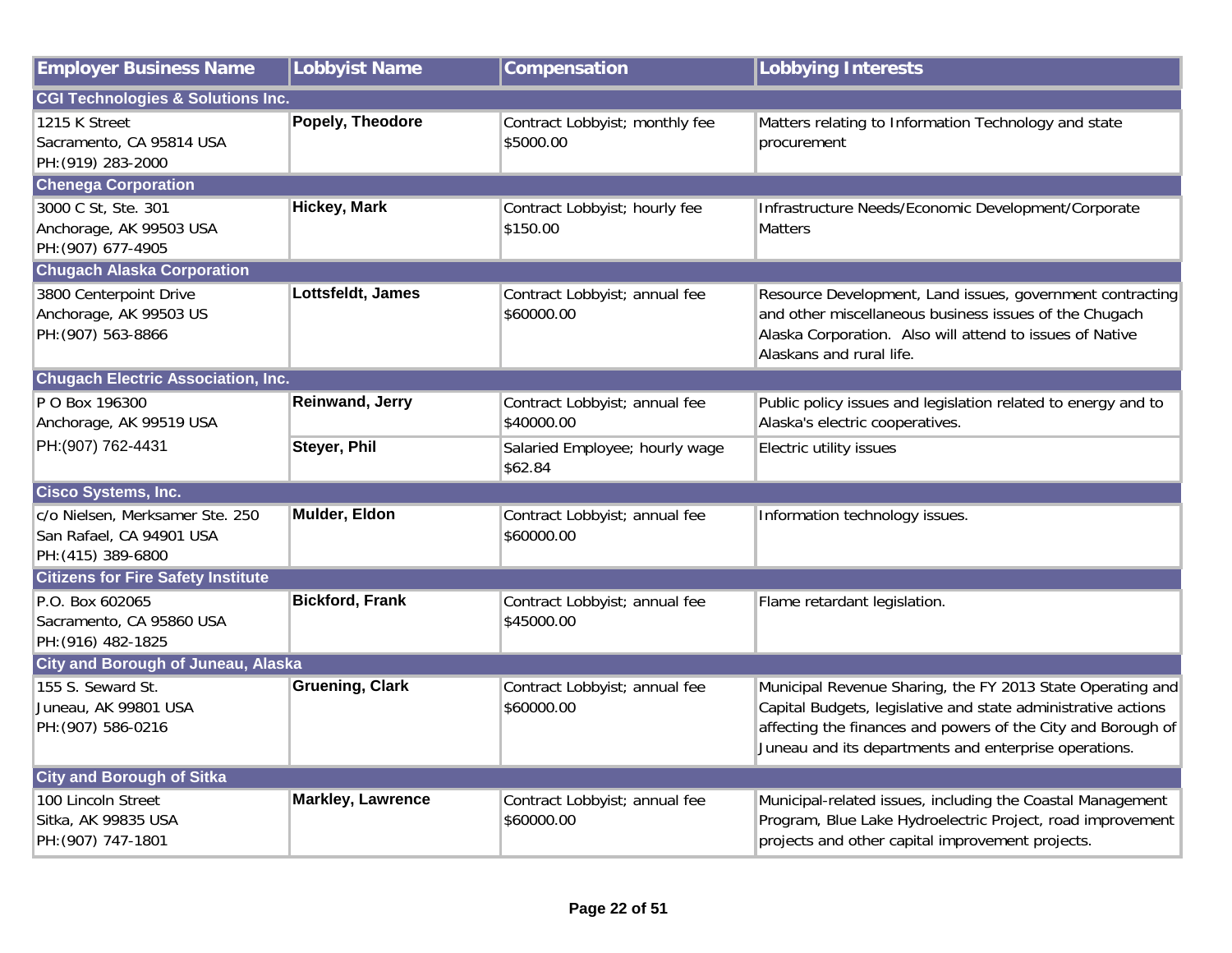| <b>Employer Business Name</b>                                    | <b>Lobbyist Name</b>                                                                                 | Compensation                                | <b>Lobbying Interests</b>                                                                                                                       |
|------------------------------------------------------------------|------------------------------------------------------------------------------------------------------|---------------------------------------------|-------------------------------------------------------------------------------------------------------------------------------------------------|
| <b>City and Borough of Yakutat</b>                               |                                                                                                      |                                             |                                                                                                                                                 |
| 109 Max Italio<br>Yakutat, AK 99689 USA<br>PH: (907) 784-3323    | Fisk, lan (Spouse or<br><b>Domestic Partner -</b><br><b>Shannen Fisk - Public</b><br>Official)       | Contract Lobbyist; annual fee<br>\$25000.00 | Matters related to municipal government, school districts,<br>operating and capital budgets, fisheries and other resource<br>development issues |
| <b>City of Akutan</b>                                            |                                                                                                      |                                             |                                                                                                                                                 |
| 3380 C Street<br>ANCHORAGE, AK 99503 USA<br>PH: (907) 777-1643   | <b>Hickey, Mark</b>                                                                                  | Contract Lobbyist; annual fee<br>\$40000.00 | Issues relating to municipalities and numerous capital<br>projects.                                                                             |
| <b>City of Bethel</b>                                            |                                                                                                      |                                             |                                                                                                                                                 |
| P.O. Box 1388<br>Bethel, AK 99559 USA<br>PH: (907) 543-1373      | <b>Richards, Paul</b>                                                                                | Contract Lobbyist; monthly fee<br>\$3333.33 | Any Legislative, or Administrative action which is of interest<br>to the City of Bethel, Alaska                                                 |
| <b>City of Cordova</b>                                           |                                                                                                      |                                             |                                                                                                                                                 |
| <b>Box 1210</b><br>Cordova, AK 99574 USA<br>PH: (907) 424-6248   | <b>Bitney, John</b>                                                                                  | Contract Lobbyist; annual fee<br>\$50000.00 | Issues of interest to municipal governments, including<br>budget, PERS, fisheries, and transportation                                           |
| <b>City of Dillingham</b>                                        |                                                                                                      |                                             |                                                                                                                                                 |
| PO Box 889<br>Dillingham, AK 99576 USA<br>PH: (907) 842-5225     | Fisk, Greg                                                                                           | Contract Lobbyist; monthly fee<br>\$500.00  | Legislative and administrative lobbying on behalf of the City<br>of Dillingham with particular attention to capital budget<br>issues.           |
|                                                                  | Fisk, Ian (Spouse or<br><b>Domestic Partner -</b><br><b>Shannen Fisk - Public</b><br>Official)       | Contract Lobbyist; monthly fee<br>\$500.00  | Matters pertaining to the CIP priorities of the City of<br>Dillingham and any other legislation relevant to<br>municipalities.                  |
|                                                                  | Stone, Jr., Joseph                                                                                   | Contract Lobbyist; monthly fee<br>\$1000.00 | All matters of interest as deemed necessary by the<br>employer.                                                                                 |
| <b>City of Fairbanks</b>                                         |                                                                                                      |                                             |                                                                                                                                                 |
| 800 Cushman Street<br>Fairbanks, AK 99707 USA<br>PH:907-459-6788 | Anderson, Linda (Spouse<br>or Domestic Partner - Steve \$40000.00<br><b>Frank - Public Official)</b> | Contract Lobbyist; annual fee               | Municipal issues                                                                                                                                |
| <b>City of Galena</b>                                            |                                                                                                      |                                             |                                                                                                                                                 |
| <b>PO Box 149</b><br>Galena, AK 99741 USA<br>PH: (907) 656-1301  | Dawson, Kent                                                                                         | Contract Lobbyist; annual fee<br>\$40000.00 | Development of biomass project in Galena and surrounding<br>communities. Municipal appropriations.                                              |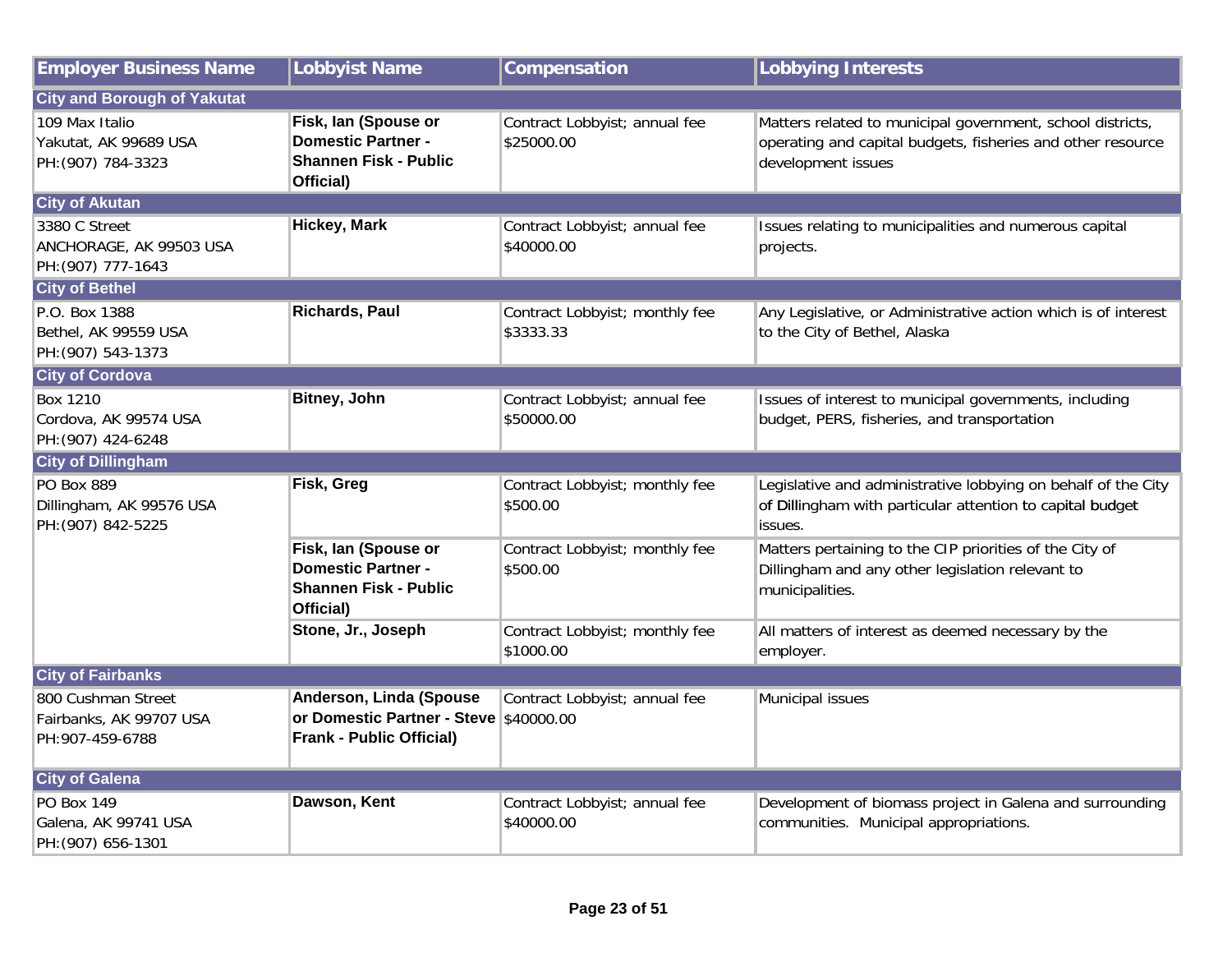| <b>Employer Business Name</b>                                             | <b>Lobbyist Name</b>                                                                                 | Compensation                                | <b>Lobbying Interests</b>                                                                                                                                                                             |
|---------------------------------------------------------------------------|------------------------------------------------------------------------------------------------------|---------------------------------------------|-------------------------------------------------------------------------------------------------------------------------------------------------------------------------------------------------------|
| <b>City of Homer</b>                                                      |                                                                                                      |                                             |                                                                                                                                                                                                       |
| 491 E. Pioneer Ave.<br>Homer, AK 99603 USA<br>PH:907-235.8121             | Anderson, Linda (Spouse<br>or Domestic Partner - Steve \$40000.00<br><b>Frank - Public Official)</b> | Contract Lobbyist; annual fee               | Municipal issues                                                                                                                                                                                      |
| <b>City of Hoonah</b>                                                     |                                                                                                      |                                             |                                                                                                                                                                                                       |
| P.O. Box 360<br>Hoonah, AK 99829 USA<br>PH: (907) 945-3663                | <b>Markley, Lawrence</b>                                                                             | Contract Lobbyist; annual fee<br>\$40000.00 | City-related issues, including raw water line replacement,<br>multi-purpose building development, park improvements,<br>hydro development, the renewable energy grant program<br>and the PCE program. |
| <b>City of Ketchikan</b>                                                  |                                                                                                      |                                             |                                                                                                                                                                                                       |
| 334 Front Street<br>Ketchikan, AK 99901 USA<br>PH: (907) 228-5603         | Matiashowski, Raymond                                                                                | Contract Lobbyist; annual fee<br>\$42000.00 | All matters affecting municipal governments including<br>funding bills.                                                                                                                               |
| <b>City of King Cove</b>                                                  |                                                                                                      |                                             |                                                                                                                                                                                                       |
| 3380 C Street, Suite 205<br>Anchorage, AK 99503 USA<br>PH: (907) 274-7573 | <b>Hickey, Mark</b>                                                                                  | Contract Lobbyist; annual fee<br>\$41000.00 | Issues relating to municipalities and numerous capital<br>projects.                                                                                                                                   |
| <b>City of Kodiak</b>                                                     |                                                                                                      |                                             |                                                                                                                                                                                                       |
| 710 Mill Bay Rd., Rm. 219<br>Kodiak, AK 99615 USA<br>PH: (907) 486-8640   | Gillespie, Raymond                                                                                   | Contract Lobbyist; annual fee<br>\$45000.00 | Municipal and budget issues                                                                                                                                                                           |
| <b>City of Kotzebue</b>                                                   |                                                                                                      |                                             |                                                                                                                                                                                                       |
| City of Kotzebue<br>Kotzebue, AK 99752 USA<br>PH: (907) 442-3401          | Adams, Al                                                                                            | Contract Lobbyist; monthly fee<br>\$4400.00 | Community capital projects and legislative issues related to<br>water/sewer, roads, airports, beach erosion control and<br>other necessary capital needs.                                             |
| <b>City of Nome</b>                                                       |                                                                                                      |                                             |                                                                                                                                                                                                       |
| <b>PO Box 281</b><br>Nome, AK 99762 USA<br>PH: (907) 443-6620             | Chamberlain, Wendy                                                                                   | Contract Lobbyist; annual fee<br>\$75000.00 | Municipal and local government issues. Capital, operating<br>and supplemental budget bills. Mining and resource<br>development issues. School funding, utility and energy<br>funding.                 |
| <b>City of Petersburg</b>                                                 |                                                                                                      |                                             |                                                                                                                                                                                                       |
| <b>PO Box 329</b><br>Petersburg, AK 99833 USA<br>PH: (907) 772-3302       | Matiashowski, Raymond                                                                                | Contract Lobbyist; annual fee<br>\$36000.00 | All matters affecting municipal governments including<br>funding bills.                                                                                                                               |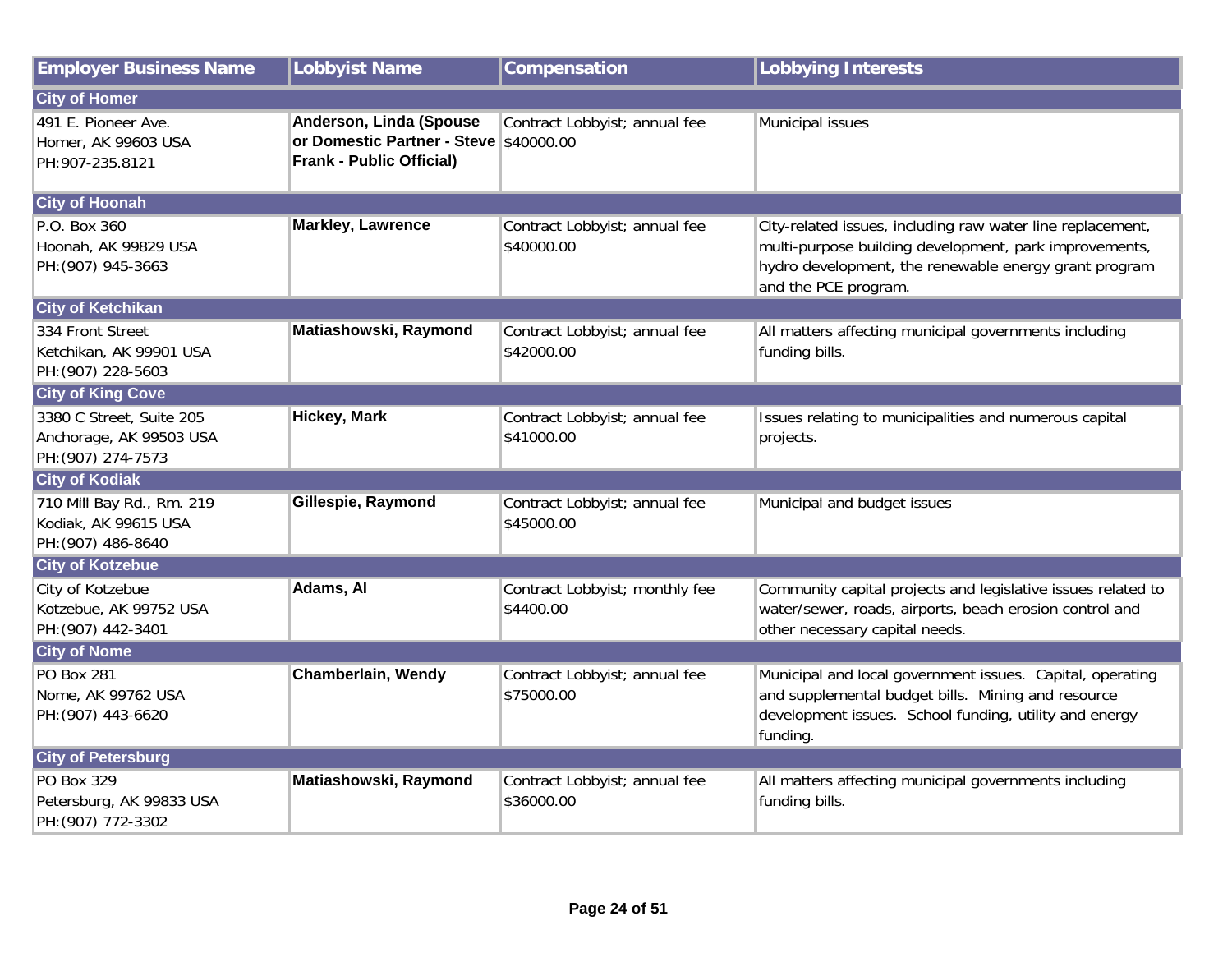| <b>Employer Business Name</b>                                           | <b>Lobbyist Name</b>   | Compensation                                  | <b>Lobbying Interests</b>                                                                                                                                                                                                           |
|-------------------------------------------------------------------------|------------------------|-----------------------------------------------|-------------------------------------------------------------------------------------------------------------------------------------------------------------------------------------------------------------------------------------|
| <b>City of Saint Paul</b>                                               |                        |                                               |                                                                                                                                                                                                                                     |
| PO Box 901<br>St Paul Island, AK 99660 USA<br>PH: (907) 546-3152        | <b>Gruening, Clark</b> | Contract Lobbyist; annual fee<br>\$12500.00   | Municipal and fisheries issues, Revenue sharing, PCE, state<br>operating and capital budget funding.                                                                                                                                |
| <b>City of Sand Point</b>                                               |                        |                                               |                                                                                                                                                                                                                                     |
| 3380 C Street 205<br>Anchorage, AK 99503 USA<br>PH: (907) 274-7561      | <b>Hickey, Mark</b>    | Contract Lobbyist; annual fee<br>\$15000.00   | Issues relating to municipalities and numerous capital<br>projects.                                                                                                                                                                 |
| <b>City of Seward</b>                                                   |                        |                                               |                                                                                                                                                                                                                                     |
| P.O. Box 167<br>Seward, AK 99664 USA<br>PH: (907) 224-4047              | Dawson, Kent           | Contract Lobbyist; annual fee<br>\$89000.00   | Capital appropriations including the Alaska Coastal Villages<br>Project and the Seward Industrial Marine Center. Capital<br>appropriation, legislation, and regulations pertaining to the<br>Alaska Sealife Center.                 |
| <b>CITY OF UNALASKA</b>                                                 |                        |                                               |                                                                                                                                                                                                                                     |
| P.O. BOX 610<br>UNALASKA, AK 99685 USA<br>PH: (907) 581-1251            | Gillespie, Raymond     | Contract Lobbyist; annual fee<br>\$79000.00   | Municipal and budget issues                                                                                                                                                                                                         |
| <b>City of Valdez</b>                                                   |                        |                                               |                                                                                                                                                                                                                                     |
| P.O. Box 307<br>Valdez, AK 99686 USA<br>PH: (907) 834-3468              | Hutchinson, Kim        | Contract Lobbyist; monthly fee<br>\$4000.00   | all matters pertaining to Municipal Gov. aand the city of<br>Valdez                                                                                                                                                                 |
| <b>City of Whittier</b>                                                 |                        |                                               |                                                                                                                                                                                                                                     |
| P.O.Box 608<br>Whittier, AK 99693-0608 USA<br>PH: (907) 472-2327        | Knauss, Kristopher     | Contract Lobbyist; monthly fee<br>\$5500.00   | Municipal, Budget, Regulatory, and Commerce Issues<br>pertaining to the City of Whittier                                                                                                                                            |
| <b>Coastal Villages Region Fund</b>                                     |                        |                                               |                                                                                                                                                                                                                                     |
| 711 H Street Suite 200<br>Anchorage, AK 99501 USA<br>PH: (907) 278-5151 | <b>Hickey, Mark</b>    | Contract Lobbyist; annual fee<br>\$25000.00   | The three lobbying tasks are (1) funding an extension of the<br>runway at Platinum, Alaska; (2) development of the regional<br>port at Platinum; and (3) funding and support for marine<br>facility improvements at Seward, Alaska. |
| <b>ConocoPhillips Alaska, Inc.</b>                                      |                        |                                               |                                                                                                                                                                                                                                     |
| 700 G Street<br>Anchorage, AK 99501 USA<br>PH: (907) 440-4143           | <b>Babcock, Portia</b> | Salaried Employee; annual wage<br>\$150000.00 | Oil and gas exploration, development, production, and<br>transportation issues.                                                                                                                                                     |
|                                                                         | <b>Evans, Marie</b>    | Salaried Employee; hourly wage<br>\$97.00     | Legislative and Administrative action relating to oil and gas<br>taxation; including bill numbers SB85, SB192, and HB110.                                                                                                           |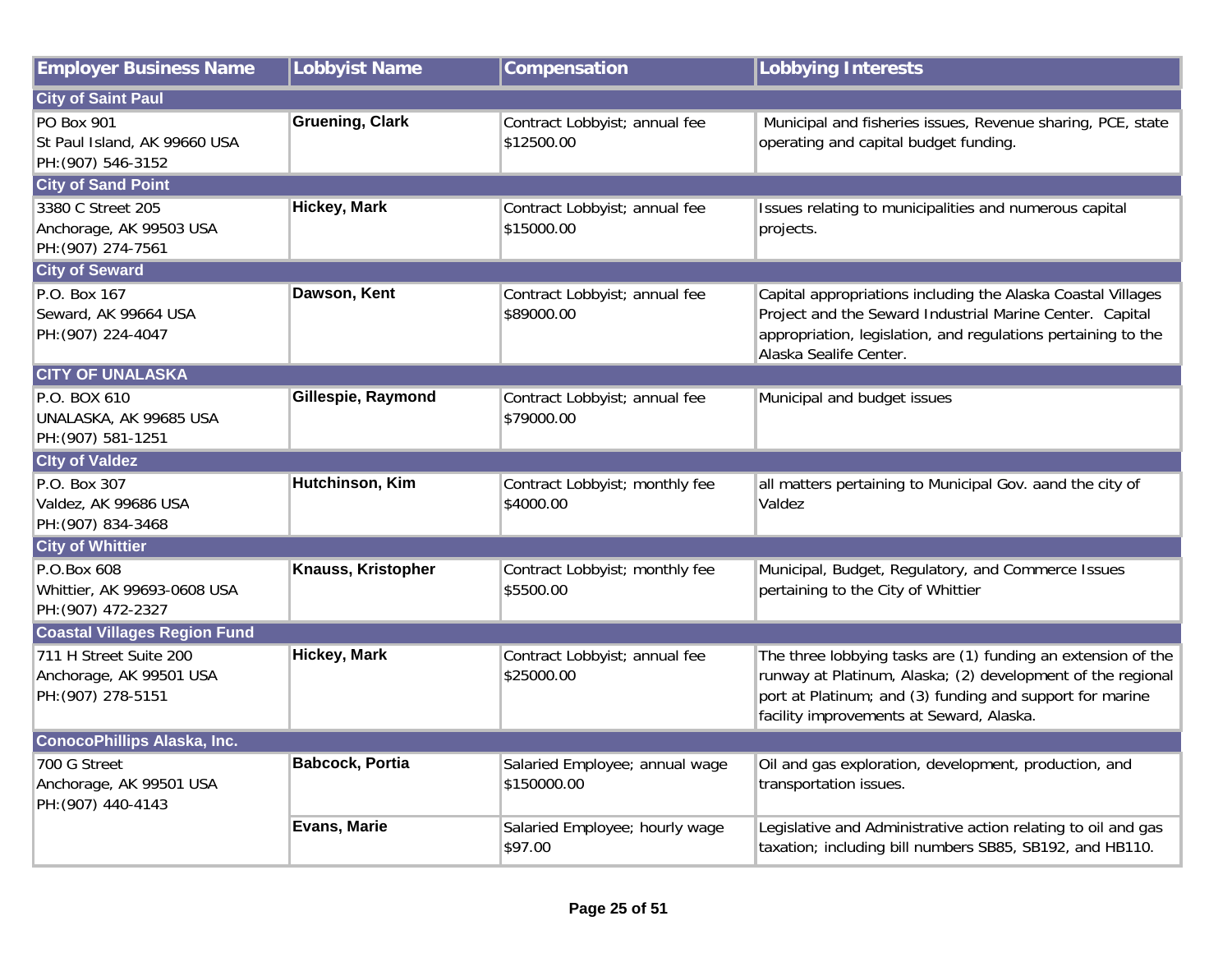| <b>Employer Business Name</b>                                             | <b>Lobbyist Name</b>     | Compensation                                | <b>Lobbying Interests</b>                                                                                                                                                         |
|---------------------------------------------------------------------------|--------------------------|---------------------------------------------|-----------------------------------------------------------------------------------------------------------------------------------------------------------------------------------|
| <b>ConocoPhillips Alaska, Inc. (continued)</b>                            |                          |                                             |                                                                                                                                                                                   |
|                                                                           | Hurley, Michael          | Salaried Employee; hourly wage<br>\$110.00  | Legislative and Administrative action impacting the<br>exploration, development, production and transportation of<br>oil and gas.                                                 |
|                                                                           | Knauss, Kristopher       | Contract Lobbyist; monthly fee<br>\$5000.00 | Oil and Gas, Environmental, Workforce, Regulatory, and<br>Permitting Issues                                                                                                       |
| <b>Consumer Healthcare Products Association</b>                           |                          |                                             |                                                                                                                                                                                   |
| 900 19th Street NW<br>Washington, DC 20006 USA<br>PH:202-429-9260         | Mulder, Eldon            | Contract Lobbyist; annual fee<br>\$15000.00 | <b>HB 167</b>                                                                                                                                                                     |
| <b>Cook Inlet Housing Authority</b>                                       |                          |                                             |                                                                                                                                                                                   |
| 3510 Spenard Road<br>Anchorage, AK 99503 USA<br>PH: (907) 793-3000        | Mackie, Jerry            | Contract Lobbyist; annual fee<br>\$48000.00 | Housing, Economic Development, State Budget issues.                                                                                                                               |
| <b>Cook Inlet Region, Inc.</b>                                            |                          |                                             |                                                                                                                                                                                   |
| 2525 C Street, Suite 500<br>Anchorage, AK 99503 USA<br>PH: (907) 263-5525 | Mackie, Jerry            | Contract Lobbyist; monthly fee<br>\$5000.00 | Native Corporation, business, economic development, and<br>energy issues.                                                                                                         |
| <b>Cook Inlet Tribal Council</b>                                          |                          |                                             |                                                                                                                                                                                   |
| 3600 San Jeronimo Drive<br>Anchorage, AK 99508 USA<br>PH: (907) 793-3403  | <b>Reed, Ashley</b>      | Contract Lobbyist; monthly fee<br>\$4000.00 | All legislation, and administrative activities, relating to<br>employment, job training, substance abuse and treatment,<br>and educational programs and related funding.          |
| <b>Copper Valley Electric Association, Inc.</b>                           |                          |                                             |                                                                                                                                                                                   |
| PO Box 45<br>Glennallen, AK 99588 USA<br>PH: (907) 822-8342               | <b>Markley, Lawrence</b> | Contract Lobbyist; annual fee<br>\$45000.00 | Electric utility-related issues, including the Allison Creek<br>Hydroelectric Project, renewable energy grant program,<br>power project loan program and air quality regulations. |
| <b>Cordova District Fishermen United</b>                                  |                          |                                             |                                                                                                                                                                                   |
| PO Box 939<br>Cordova, AK 99574 USA<br>PH: (907) 424-3447                 | Mc Cune, Gerald          | Contract Lobbyist; annual fee<br>\$2500.00  | Commerical fishing issues                                                                                                                                                         |
| <b>Council of Alaska Producers</b>                                        |                          |                                             |                                                                                                                                                                                   |
| PO Box 33499<br>Juneau, AK 99803 USA<br>PH: (907) 957-2149                | Dawson, Kent             | Contract Lobbyist; annual fee<br>\$75000.00 | Laws and regulations impacting metal mining in Alaska.<br>Coastal Zone Management Program<br>HB58, HB85, HB86, HB106, HB166, HB168, HB174, HB186, HJR20,<br>SB45, SB56, SB123     |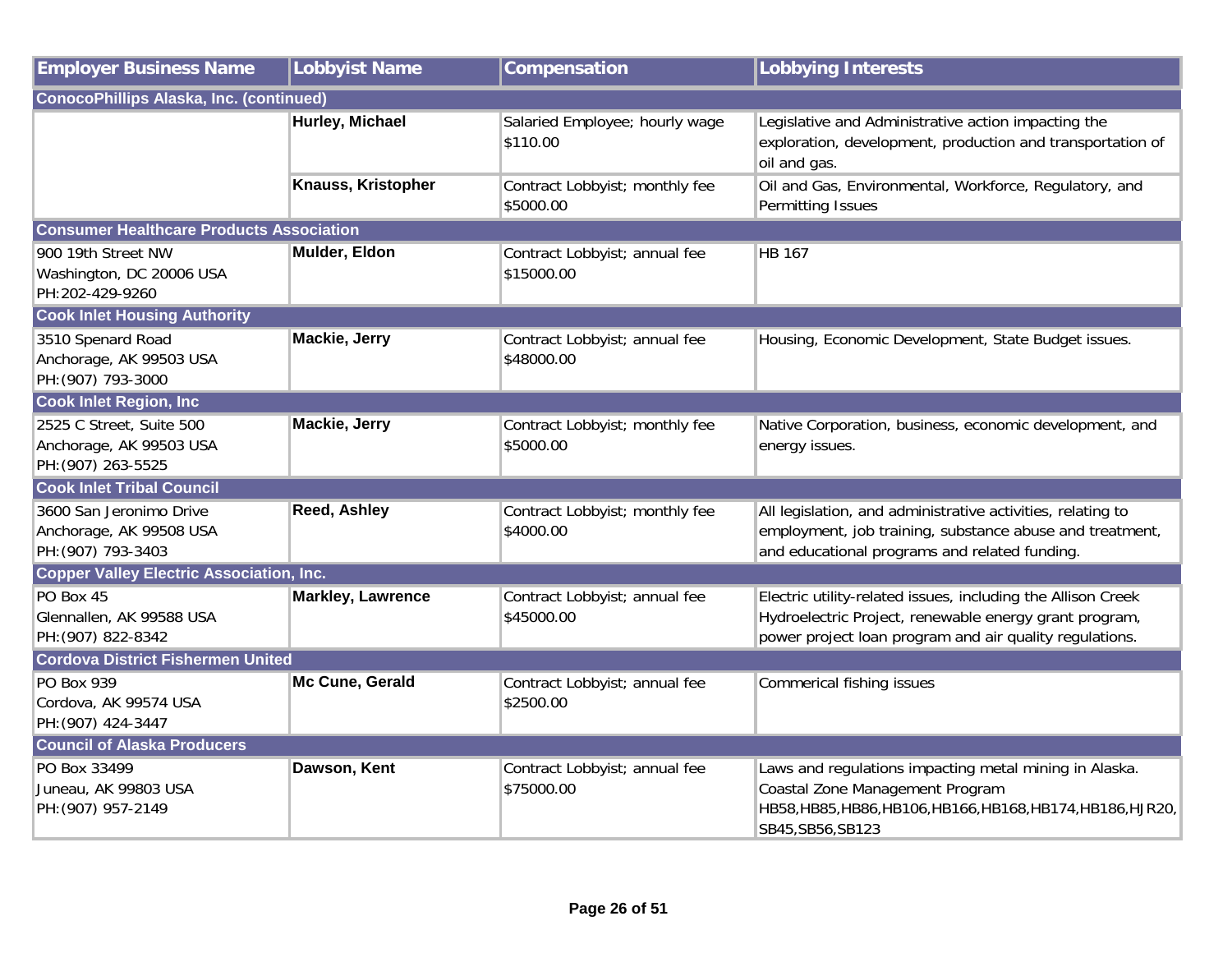| <b>Employer Business Name</b>                                           | <b>Lobbyist Name</b>      | Compensation                                | <b>Lobbying Interests</b>                                                                                                                                            |
|-------------------------------------------------------------------------|---------------------------|---------------------------------------------|----------------------------------------------------------------------------------------------------------------------------------------------------------------------|
| <b>Crowley</b>                                                          |                           |                                             |                                                                                                                                                                      |
| 201 Arctic Slope Ave<br>Anchorage, AK 99518 USA<br>PH: (907) 777-5505   | Gillespie, Raymond        | Contract Lobbyist; annual fee<br>\$50625.00 | Marine tranporation, energy/fuel, environmental and budget<br>issues                                                                                                 |
| <b>Curam Software Inc, an IBM Company</b>                               |                           |                                             |                                                                                                                                                                      |
| 13800 Coppermine Road<br>Herndon, VA 20171 USA<br>PH: 703.738.9804      | Mulder, Eldon             | Contract Lobbyist; monthly fee<br>\$2500.00 | Medicaid Eligibility Information System funding.                                                                                                                     |
| <b>CVS Caremark Corporation</b>                                         |                           |                                             |                                                                                                                                                                      |
| 1300 I Street, N. W.<br>Washington, DC 20005 USA<br>PH: (202) 772-3516  | <b>Reed, Ashley</b>       | Contract Lobbyist; monthly fee<br>\$3500.00 | All legislation, and administrative activities, relating to health<br>care.                                                                                          |
| <b>Data Recognition Corporation</b>                                     |                           |                                             |                                                                                                                                                                      |
| 13490 Bass Lake Road<br>Maple Grove, MN 55311 USA<br>PH: (763) 268-2000 | Evans, Robert             | Contract Lobbyist; annual fee<br>\$36000.00 | <b>Education issues</b>                                                                                                                                              |
| <b>David Parish &amp; Associates, LLC</b>                               |                           |                                             |                                                                                                                                                                      |
| P.O. Box 111861<br>Anchorage, AK 99511 USA<br>PH: (907) 522-2600        | App, Jennifer             | Contract Lobbyist; annual fee<br>\$37000.00 | Issues impacting mining and natural resources, health<br>issues, retail issues, advocating for capital budget<br>appropriations and operating budget appropriations. |
| Dell Inc.                                                               |                           |                                             |                                                                                                                                                                      |
| One Dell Way - RR1-33<br>Round Rock, AK 78682 USA<br>PH: (512) 728-0291 | <b>Bickford, Frank</b>    | Contract Lobbyist; annual fee<br>\$24000.00 | Procurement IT Related                                                                                                                                               |
| <b>Deloitte Consulting LLP</b>                                          |                           |                                             |                                                                                                                                                                      |
| 1001 G Street NW<br>Washington, DC 20001 USA<br>PH: (202) 220-2635      | <b>Chamberlain, Wendy</b> | Contract Lobbyist; annual fee<br>\$15000.00 | Issue relating to information technology, IT consulting,                                                                                                             |
| <b>Delta Western Inc.</b>                                               |                           |                                             |                                                                                                                                                                      |
| 4241 21st Ave West<br>Seattle, WA 98199 USA<br>PH: (206) 357-1735       | <b>CARTER, PATRICK</b>    | Contract Lobbyist; monthly fee<br>\$2500.00 | Any and all aspects of the fuel terminal and distribution<br>business.                                                                                               |
| <b>Dewberry &amp; Davis LLC</b>                                         |                           |                                             |                                                                                                                                                                      |
| 8401 Arlington Blvd.<br>Fairfax, VA 22031 US<br>PH:703.849.0271         | Mulder, Eldon             | Contract Lobbyist; annual fee<br>\$50000.00 | Digital mapping funding.                                                                                                                                             |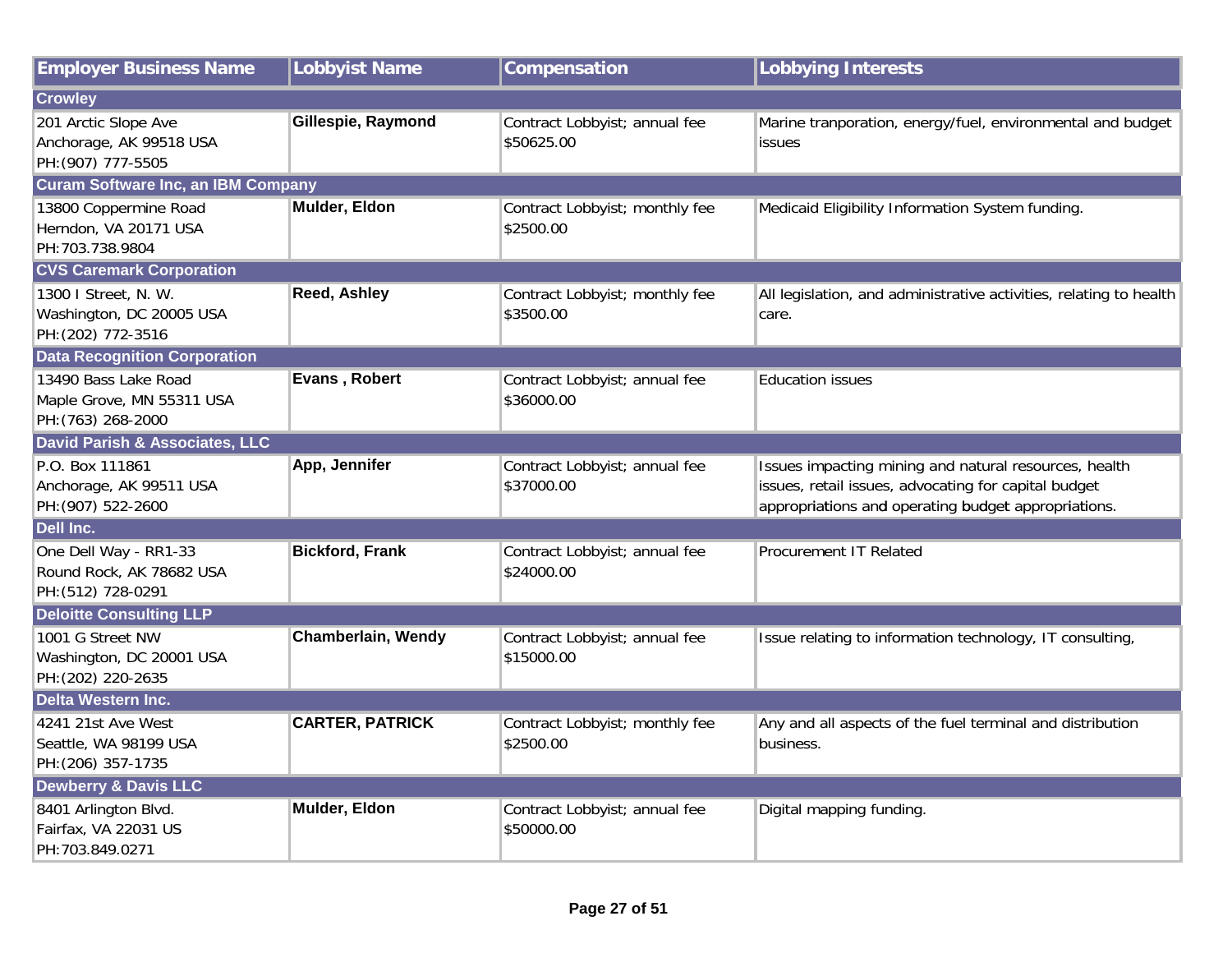| <b>Employer Business Name</b>                                                    | <b>Lobbyist Name</b>                                                                                 | Compensation                                 | <b>Lobbying Interests</b>                                                                                                                                                                                                                                    |  |
|----------------------------------------------------------------------------------|------------------------------------------------------------------------------------------------------|----------------------------------------------|--------------------------------------------------------------------------------------------------------------------------------------------------------------------------------------------------------------------------------------------------------------|--|
| Doyon Utilities, LLC                                                             |                                                                                                      |                                              |                                                                                                                                                                                                                                                              |  |
| PO Box 74040<br>Fairbanks, AK 99707 USA<br>PH: 907-455-1542                      | Anderson, Linda (Spouse<br>or Domestic Partner - Steve \$35000.00<br><b>Frank - Public Official)</b> | Contract Lobbyist; annual fee                | <b>Utility issues</b>                                                                                                                                                                                                                                        |  |
| Doyon, Limited                                                                   |                                                                                                      |                                              |                                                                                                                                                                                                                                                              |  |
| Doyon Place Suite 300<br>Fairbanks, AK 99701 USA                                 | Dawson, Kent                                                                                         | Contract Lobbyist; annual fee<br>\$75000.00  | Matters relating to oil and gas taxation and regulation in the<br>Nenana Basin and Yukon Flats areas                                                                                                                                                         |  |
| PH: (907) 459-2030                                                               | Obed, Sarah                                                                                          | Salaried Employee; hourly wage<br>\$39.15    | Natural resources/oil and gas exploration, education,<br>workforce development, tax credits, search and<br>rescue/recovery efforts and expenditures, endangered<br>species, business development programs, rural economic<br>development and transportation. |  |
| <b>EHD Enterprises</b>                                                           |                                                                                                      |                                              |                                                                                                                                                                                                                                                              |  |
| 2100 Belmont Dr<br>Anchorage, AK 99517 USA<br>PH:529-6730                        | Heffern, Sandra                                                                                      | Contract Lobbyist; monthly fee<br>\$3000.00  | Health reform, services for individuals with disabilities and<br>seniors, Medicaid home and community based waiver<br>services, personal care assistant services, DHSS budget. no<br>specific legislation                                                    |  |
| <b>Eli Lilly and Co.</b>                                                         |                                                                                                      |                                              |                                                                                                                                                                                                                                                              |  |
| 603 Stewart St.<br>Seattle, WA 98101 USA<br>PH: (206) 409-8032                   | Kito, Jr., Sam                                                                                       | Contract Lobbyist; monthly fee<br>\$58000.00 | pharmaceuticals, healthcare, public policy                                                                                                                                                                                                                   |  |
| <b>ENSTAR Natural Gas</b>                                                        |                                                                                                      |                                              |                                                                                                                                                                                                                                                              |  |
| PO Box 190288<br>Anchorage, AK 99519-0288 USA<br>PH: (907) 334-7668              | <b>Reed, Ashley</b>                                                                                  | Contract Lobbyist; monthly fee<br>\$5000.00  | All legislation, and administrative activities, regarding public<br>utilites and natural gas issues.                                                                                                                                                         |  |
| <b>Enterprise Holdings LLC</b>                                                   |                                                                                                      |                                              |                                                                                                                                                                                                                                                              |  |
| 1119 SW 7th St.<br>Renton, WA 98057 USA<br>PH:425-917-7549                       | Mackie, Jerry                                                                                        | Contract Lobbyist; annual fee<br>\$12000.00  | Rental Car industry issues                                                                                                                                                                                                                                   |  |
| E-Terra, LLC                                                                     |                                                                                                      |                                              |                                                                                                                                                                                                                                                              |  |
| 7810 Ascot Street<br>Anchorage, AK 99502 USA<br>PH: (907) 562-1500               | Mulder, Eldon                                                                                        | Contract Lobbyist; annual fee<br>\$48000.00  | Alaska aviation safety project funding and information<br>technology issues.                                                                                                                                                                                 |  |
| <b>Exxon Mobil Corporation</b>                                                   |                                                                                                      |                                              |                                                                                                                                                                                                                                                              |  |
| c/o 2350 Kerner Blvd., Ste 250<br>San Rafael, CA 94901 USA<br>PH: (415) 389-6800 | Jardell, Kevin                                                                                       | Contract Lobbyist; monthly fee<br>\$11681.19 | Matters relating or relvevant to the oil and gas industry<br>including taxation and permiting.                                                                                                                                                               |  |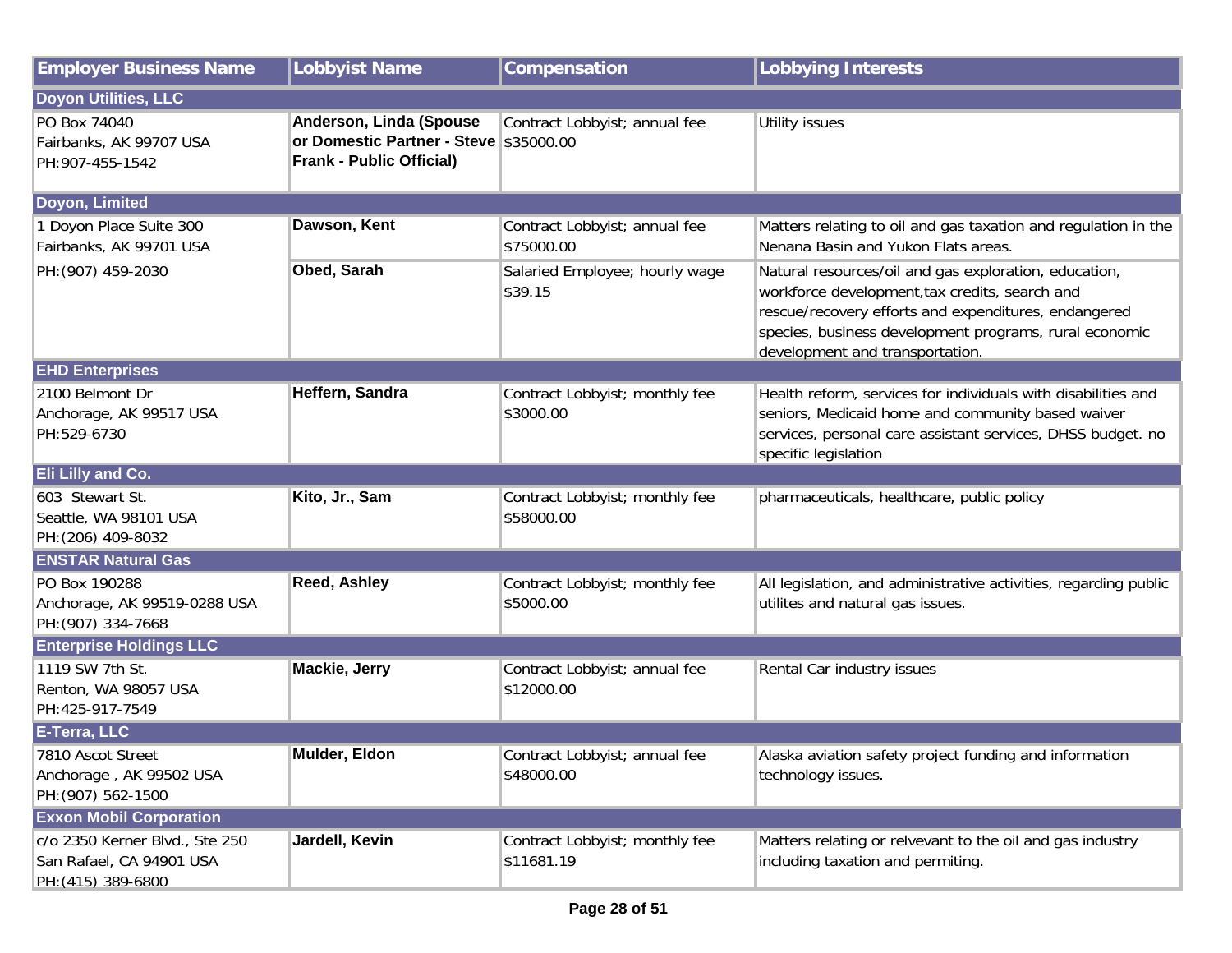| <b>Employer Business Name</b>                                           | <b>Lobbyist Name</b>                                                                                  | Compensation                                 | <b>Lobbying Interests</b>                                                                                                                |
|-------------------------------------------------------------------------|-------------------------------------------------------------------------------------------------------|----------------------------------------------|------------------------------------------------------------------------------------------------------------------------------------------|
| <b>Exxon Mobil Corporation (continued)</b>                              |                                                                                                       |                                              |                                                                                                                                          |
|                                                                         | Seckers, Dan                                                                                          | Salaried Employee; annual wage<br>\$86000.00 | Administrative actions and legislation in the areas of<br>taxation, environment, oil and gas exploration, development<br>and production. |
| <b>Fairbanks Memorial Hospital</b>                                      |                                                                                                       |                                              |                                                                                                                                          |
| 1650 Cowles St.<br>Fairbanks, AK 99701 USA<br>PH: (907) 458-5308        | Anderson, Linda (Spouse<br>or Domestic Partner - Steve \$65000.00<br><b>Frank - Public Official)</b>  | Contract Lobbyist; annual fee                | <b>Hospital issues</b>                                                                                                                   |
| <b>Fairbanks Natural Gas</b>                                            |                                                                                                       |                                              |                                                                                                                                          |
| 3408 International Way<br>Fairbanks, AK 99701 USA<br>PH: (907) 452-7111 | Anderson, Linda (Spouse<br>or Domestic Partner - Steve \$60000.00<br><b>Frank - Public Official)</b>  | Contract Lobbyist; annual fee                | Natural gas and utility issues                                                                                                           |
| <b>Fairbanks North Star Borough</b>                                     |                                                                                                       |                                              |                                                                                                                                          |
| PO Box 71267<br>Fairbanks, AK 99707-2167 USA<br>PH: (907) 459-1389      | Anderson, Linda (Spouse<br>or Domestic Partner - Steve \$100000.00<br><b>Frank - Public Official)</b> | Contract Lobbyist; annual fee                | Municipal issues                                                                                                                         |
| Fairbanks North Star Borough School District                            |                                                                                                       |                                              |                                                                                                                                          |
| 520 Fifth Ave.<br>Fairbanks, AK 99701 USA<br>PH: (907) 452-2000         | Ringstad, John                                                                                        | Contract Lobbyist; annual fee<br>\$40000.00  | Education                                                                                                                                |
| <b>Fairview Business Association</b>                                    |                                                                                                       |                                              |                                                                                                                                          |
| 324 E. 9th Avenue<br>ANCHORAGE, AK 99501 US<br>PH:907-947-9438          | Fuhs, Paul                                                                                            | Contract Lobbyist; annual fee<br>\$40000.00  | capital budget, community development                                                                                                    |
| <b>Family Centered Services of Alaska</b>                               |                                                                                                       |                                              |                                                                                                                                          |
| 1825 Marika Road<br>Fairbanks, AK 99709 USA<br>PH: (907) 474-0890       | Anderson, Linda (Spouse<br>or Domestic Partner - Steve \$40000.00<br><b>Frank - Public Official)</b>  | Contract Lobbyist; annual fee                | Issues relating to family and youth services                                                                                             |
| <b>Fraser Stryker PC LLO</b>                                            |                                                                                                       |                                              |                                                                                                                                          |
| 500 Energy Plaza<br>Omaha, NE 68102 USA<br>PH: (402) 341-6000           | Reed, Ashley                                                                                          | Contract Lobbyist; hourly fee<br>\$300.00    | All legislation, and administrative activites, regarding<br>maritime issues and marine pilot regulations.                                |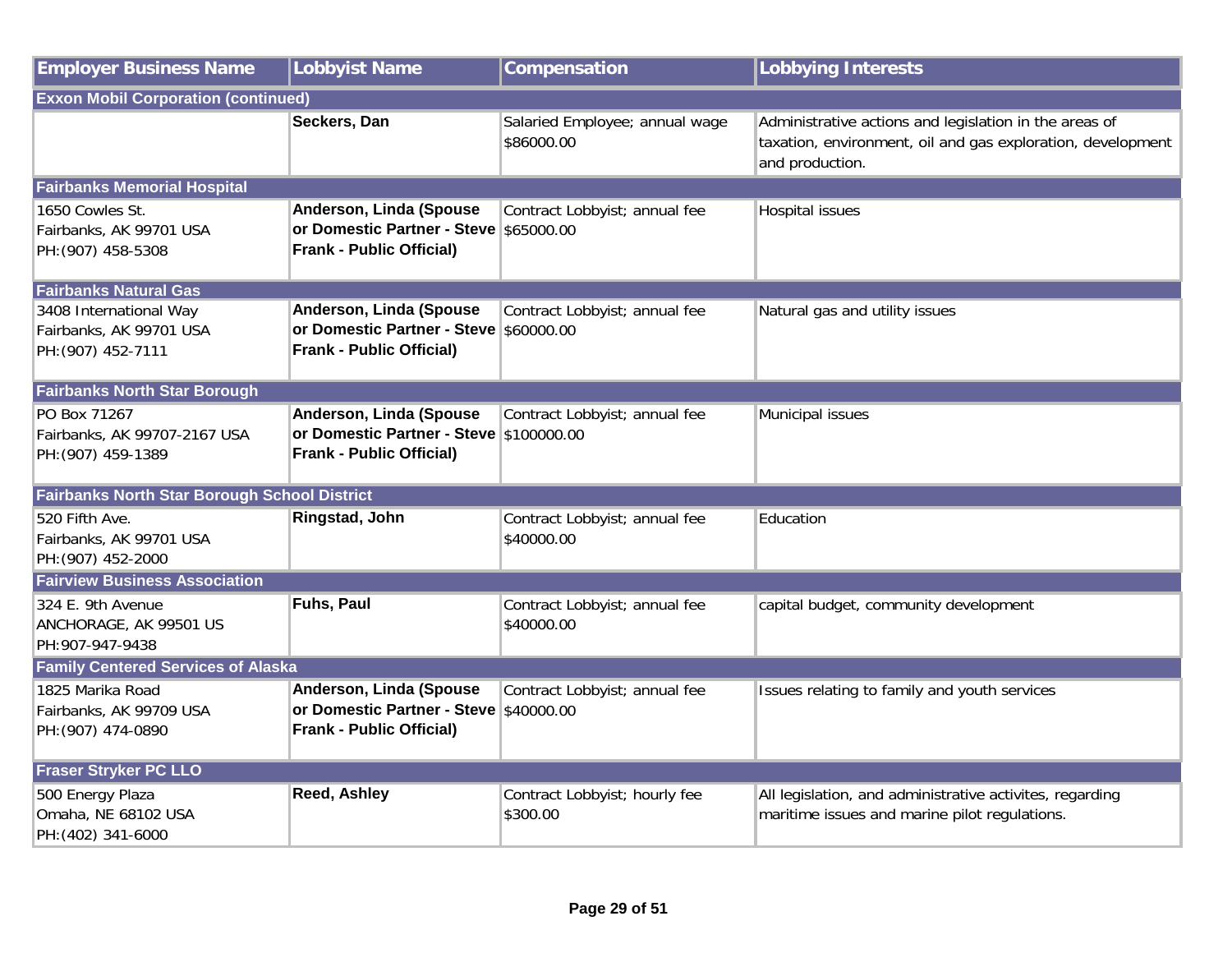| <b>Employer Business Name</b>                                                     | Lobbyist Name          | Compensation                                | <b>Lobbying Interests</b>                                                                                               |
|-----------------------------------------------------------------------------------|------------------------|---------------------------------------------|-------------------------------------------------------------------------------------------------------------------------|
| <b>Fresenius Medical Care North America</b>                                       |                        |                                             |                                                                                                                         |
| 625 Medical Center Drive<br>Newton, KS 67114 USA<br>PH:316.841.5245               | Evans, Robert          | Contract Lobbyist; annual fee<br>\$60000.00 | <b>Health Care Issues</b>                                                                                               |
| <b>Full Metal Minerals</b>                                                        |                        |                                             |                                                                                                                         |
| 1500 - 409 Granville Street<br>Vancouver, BC V6C 1T2 Canada<br>PH: (604) 484-7855 | Knauss, Kristopher     | Contract Lobbyist; monthly fee<br>\$5000.00 | Mining, Environmental, Permitting, Commerce, and<br><b>Regulatory Issues</b>                                            |
| <b>Galena City School District 2</b>                                              |                        |                                             |                                                                                                                         |
| P.O. Box 299<br>Galena, AK 99741 United Statea<br>PH:907-656-1883 ext 107         | Dawson, Kent           | Contract Lobbyist; annual fee<br>\$51750.00 | Capital funding for dormitory roof repair, community biomass<br>project, and funding for stipend for boarding students. |
| GCI                                                                               |                        |                                             |                                                                                                                         |
| 2550 Denali Street<br>Anchorage, AK 99503 USA                                     | Kito, Jr., Sam         | Contract Lobbyist; annual fee<br>\$40000.00 | telecommunications, public utilities                                                                                    |
| PH: (907) 229-3857                                                                | Mulder, Eldon          | Contract Lobbyist; annual fee<br>\$40000.00 | Information technology and telecommunications issues.                                                                   |
|                                                                                   | Reed, Ashley           | Contract Lobbyist; annual fee<br>\$50000.00 | All legislation, and administrative activities, regarding or<br>impacting phone and telecommunications services.        |
|                                                                                   | <b>Stoops, Reed</b>    | Contract Lobbyist; hourly fee<br>\$55000.00 | All issues regarding telecommunications.                                                                                |
| <b>GEICO</b>                                                                      |                        |                                             |                                                                                                                         |
| One GEICO Plaza<br>Washington, DC 20076 USA<br>PH: (301) 986-3568                 | Knauss, Kristopher     | Contract Lobbyist; hourly fee<br>\$350.00   | Property & Casualty Insurance, Regulatory, Credit,<br>Transportation, and Commerce Matters                              |
| <b>General Motors LLC</b>                                                         |                        |                                             |                                                                                                                         |
| 300 Renaissance Center<br>Detroit, MI 48265 US<br>PH:313 665 7531                 | <b>Bickford, Frank</b> | Contract Lobbyist; annual fee<br>\$20000.00 | Automotive                                                                                                              |
| Girdwood 2020                                                                     |                        |                                             |                                                                                                                         |
| P O Box 1102<br>Girdwood, AK 99587 USA<br>PH: (907) 783-2128                      | Parish, David          | Contract Lobbyist; monthly fee<br>\$1500.00 | Community & Economic Development, Infrastructure, Energy<br>and Capital Projects.                                       |
| <b>Golden Valley Electric Association</b>                                         |                        |                                             |                                                                                                                         |
| PO Box 71249<br>Fairbanks, AK 99707-1249 USA<br>PH: (907) 458-5721                | Evans, Robert          | Contract Lobbyist; annual fee<br>\$54000.00 | <b>Electric Utility Issues</b>                                                                                          |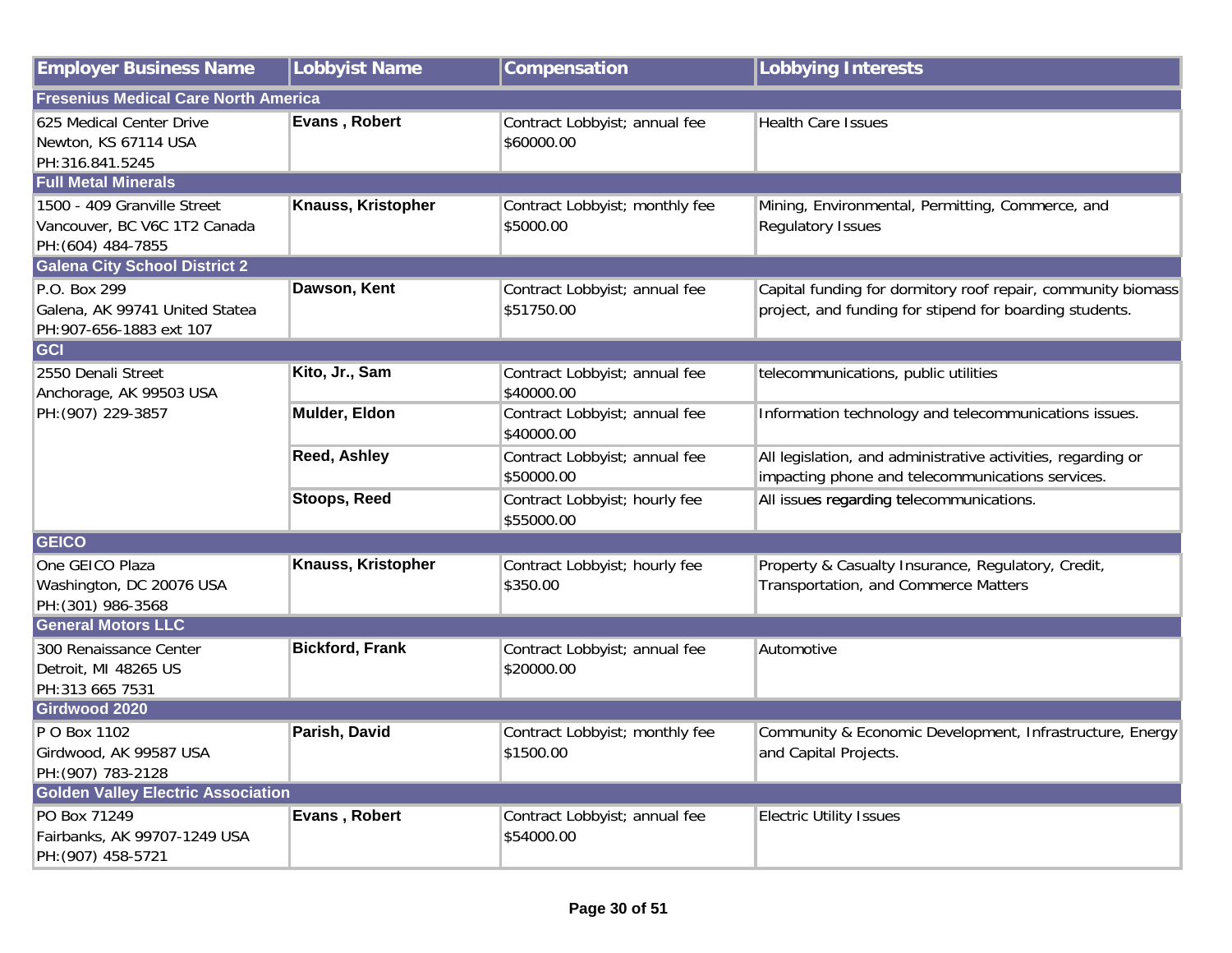| <b>Employer Business Name</b>                                                          | <b>Lobbyist Name</b>                                                                                       | Compensation                                | <b>Lobbying Interests</b>                                                                                    |
|----------------------------------------------------------------------------------------|------------------------------------------------------------------------------------------------------------|---------------------------------------------|--------------------------------------------------------------------------------------------------------------|
| Harbor Enterprises, Inc.                                                               |                                                                                                            |                                             |                                                                                                              |
| P.O. Box 389<br>Seward, AK 99664 USA<br>PH: (907) 224-3190                             | <b>Hickey, Mark</b>                                                                                        | Contract Lobbyist; annual fee<br>\$15000.00 | Fuel Marketing & Distribution/Corporate Matters.                                                             |
| <b>HDR Alaska, Inc.</b>                                                                |                                                                                                            |                                             |                                                                                                              |
| 2525 C street suite 305<br>Anchorage, AK 99503 US                                      | Logan, Jeffrey                                                                                             | Contract Lobbyist; monthly fee<br>\$3000.00 | construction, transportation, engineering and environmental<br>services                                      |
| PH:907.644.2000                                                                        | Parish, David                                                                                              | Contract Lobbyist; monthly fee<br>\$3500.00 | construction, transportation, engineering and environmental<br>services.                                     |
| <b>Heatherdale Resources Ltd.</b>                                                      |                                                                                                            |                                             |                                                                                                              |
| 15th Floor, 1040 West Georgia St<br>Vancouver, BC V6E 4H8 Canada<br>PH: (604) 684-6365 | Parish, David                                                                                              | Contract Lobbyist; monthly fee<br>\$2000.00 | Mining issues.                                                                                               |
| <b>Heavy Oil Solutions</b>                                                             |                                                                                                            |                                             |                                                                                                              |
| 1764 Chena Pump Rd<br>Fairbanks, AK 99709 USA<br>PH:907-457-2354                       | <b>Carter, Patrick</b>                                                                                     | No compensation \$0.00                      | Any and all matters relating to the Heavy Oil business                                                       |
| <b>Hickey &amp; Associates</b>                                                         |                                                                                                            |                                             |                                                                                                              |
| 211 4th Street; Suite #108<br>Juneau, AK 99801 USA<br>PH: (907) 586-2263               | STONE, Jr., Joseph<br><b>(Spouse or Domestic</b><br>Partner - Denise Liccioli -<br><b>Public Official)</b> | Contract Lobbyist; annual fee<br>\$15000.00 | I will monitor, report, and assist Hickey and Associates<br>concerning all bills of interest to his clients. |
| <b>HILCORP ALASKA, LLC</b>                                                             |                                                                                                            |                                             |                                                                                                              |
| 3800 CENTERPOINT DRIVE<br>Anchorage, AK 99503 USA<br>PH:907-777-8392                   | <b>Carter, Patrick</b>                                                                                     | Contract Lobbyist; monthly fee<br>\$4000.00 | Any and all aspects of the oil and gas industry.                                                             |
| <b>Holland America Line</b>                                                            |                                                                                                            |                                             |                                                                                                              |
| <b>Holland America Line</b><br>Seattle, WA 98119 USA<br>PH: (206) 286-3491             | <b>Mackie, Jerry</b>                                                                                       | Contract Lobbyist; annual fee<br>\$60000.00 | Cruise Industry, Hospitality, Transportation, visitor Industry.                                              |
| <b>Homer Electric Association, Inc.</b>                                                |                                                                                                            |                                             |                                                                                                              |
| 280 Airport Way<br>Kenai, AK 99611 USA<br>PH: (907) 283-2324                           | <b>Carter, Patrick</b>                                                                                     | Contract Lobbyist; monthly fee<br>\$4000.00 | Any and all aspects of electric generation and transmission<br>business                                      |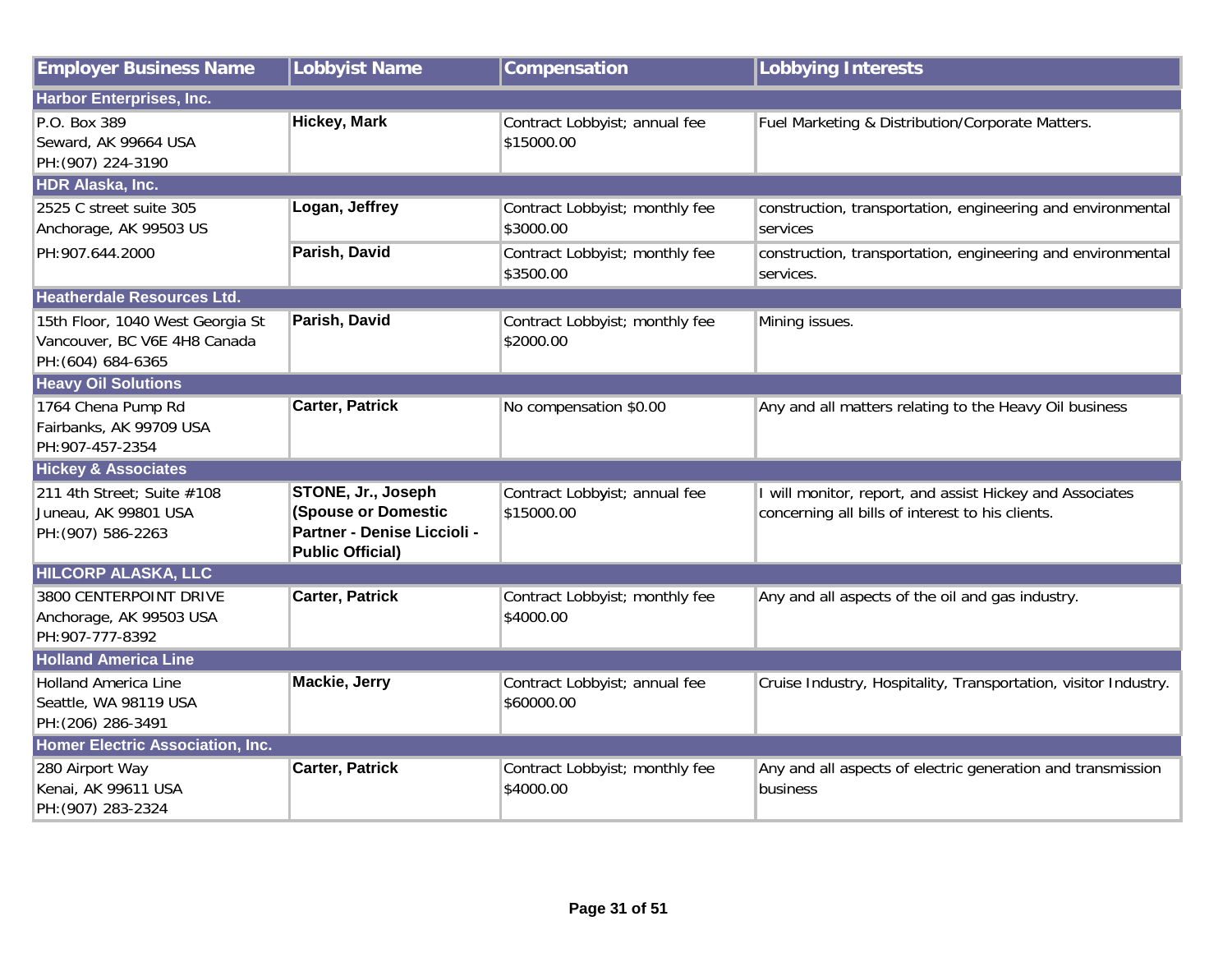| <b>Employer Business Name</b>                                                      | Lobbyist Name                                                                                | Compensation                                | <b>Lobbying Interests</b>                                                                                                                                                                        |
|------------------------------------------------------------------------------------|----------------------------------------------------------------------------------------------|---------------------------------------------|--------------------------------------------------------------------------------------------------------------------------------------------------------------------------------------------------|
| <b>Homestate Mortgage Company LLC</b>                                              |                                                                                              |                                             |                                                                                                                                                                                                  |
| 3801 Centerpoint Dr #100<br>Anchorage, AK 99503 USA<br>PH: (907) 762-5894          | <b>Mackie, Jerry</b>                                                                         | Contract Lobbyist; annual fee<br>\$18000.00 | Mortgage Industry, Banking, Finance, Real Estate. and Title<br>company issues.                                                                                                                   |
| <b>Hope Community Resources, Inc.</b>                                              |                                                                                              |                                             |                                                                                                                                                                                                  |
| 540 W. International Airport Road<br>Anchorage, AK 99518 USA<br>PH: (907) 561-5335 | Donley, David                                                                                | Contract Lobbyist; annual fee<br>\$50000.00 | Capital budget, legislative, and regulatory issues.                                                                                                                                              |
| <b>Horizon Lines</b>                                                               |                                                                                              |                                             |                                                                                                                                                                                                  |
| 1717 Tidewater Road<br>Anchorage, AK 99501-1036 USA<br>PH: (907) 263-5606          | Fuhs, Paul (Spouse or<br><b>Domestic Partner - Kristin</b><br><b>Ryan - Public Official)</b> | Contract Lobbyist; monthly fee<br>\$4400.00 | Maritime Issues, Capital Appropriations                                                                                                                                                          |
| Icicle Seafoods, Inc.                                                              |                                                                                              |                                             |                                                                                                                                                                                                  |
| P.O. Box 79003<br>Seattle, WA 98119 USA<br>PH:206 282-0988                         | Kito, Jr., Sam                                                                               | Contract Lobbyist; annual fee<br>\$42000.00 | seafood, natural resources, economic development, taxation                                                                                                                                       |
| <b>Icy Strait Point</b>                                                            |                                                                                              |                                             |                                                                                                                                                                                                  |
| 9301 Glacier Hwy<br>Juneau, AK 99801 USA<br>PH: (907) 523-3670                     | Kito, Jr., Sam                                                                               | Contract Lobbyist; annual fee<br>\$30000.00 | economic development, tourism                                                                                                                                                                    |
| <b>Inlandboatmens Union of the Pacific</b>                                         |                                                                                              |                                             |                                                                                                                                                                                                  |
| 8800 Glacier Hwy #112<br>Juneau, AK 99801 USA                                      | Hutchinson, Kim                                                                              | Contract Lobbyist; annual fee<br>\$10000.00 | all matters pertaining to the marine highways                                                                                                                                                    |
| PH: (907) 790-9644                                                                 | <b>Reinwand, Jerry</b>                                                                       | Contract Lobbyist; annual fee<br>\$10000.00 | Public employee contracts and related issues.                                                                                                                                                    |
| <b>Inside Passage Electric Cooperative</b>                                         |                                                                                              |                                             |                                                                                                                                                                                                  |
| PO Box 210982<br>Auke Bay, AK 99821 USA<br>PH: (907) 789-3196                      | <b>Markley, Lawrence</b>                                                                     | Contract Lobbyist; annual fee<br>\$25000.00 | Electric utility-related issues, including hydro and other<br>renewable energy development, transmission development,<br>the renewable energy grant program, PCE and air quality<br>regulations. |
| <b>International Brotherhood of Electrical Workers Local 1547</b>                  |                                                                                              |                                             |                                                                                                                                                                                                  |
| 3333 Denali Street Ste 200<br>Anchorage, AK 99503 USA<br>PH: (907) 272-6571        | Lottsfeldt, James                                                                            | Contract Lobbyist; annual fee<br>\$32000.00 | Issues pertaining to organized labor, electrical and<br>construction projects, power generation and certain<br>municipal issues.                                                                 |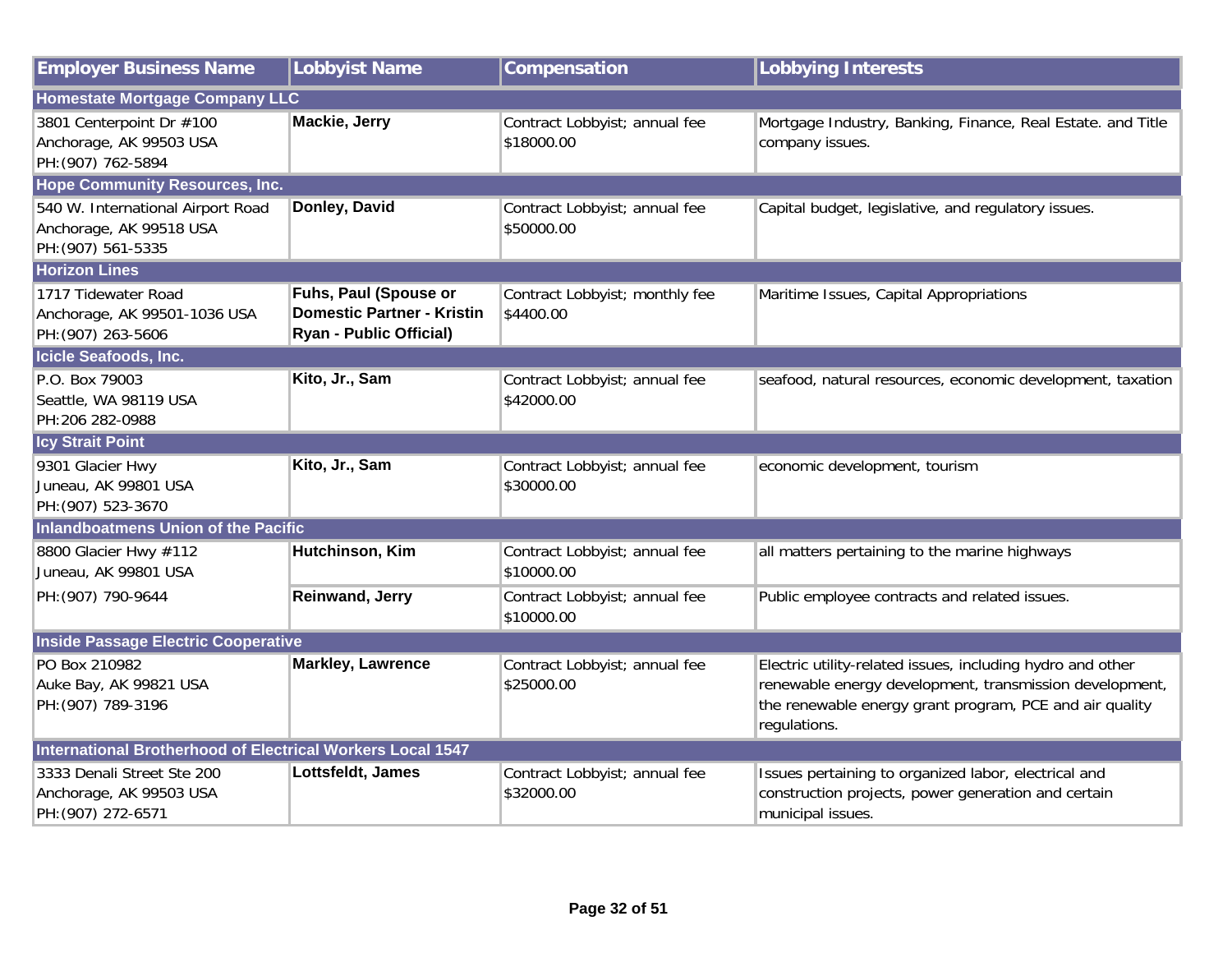| <b>Employer Business Name</b>                                                 | <b>Lobbyist Name</b>       | Compensation                                | <b>Lobbying Interests</b>                                                                                                                                                                                                                                                  |  |
|-------------------------------------------------------------------------------|----------------------------|---------------------------------------------|----------------------------------------------------------------------------------------------------------------------------------------------------------------------------------------------------------------------------------------------------------------------------|--|
| <b>Ironworker Management Progressive Action Cooperative Trust</b>             |                            |                                             |                                                                                                                                                                                                                                                                            |  |
| 8141Schoon Street<br>Anchorage, AK 99518 USA<br>PH:1-907-522-8299             | Grossi, Paul               | Contract Lobbyist; annual fee<br>\$8000.00  | Lobby for the passage of Alternative Dispute Resolution<br>(ADR) legislation and promulgation of regulation to effect<br>the legislation.<br>Promote the use of American Steel for the Tanana River<br>Bridge Project and other public projects in the State of<br>Alaska. |  |
| J. C. Penney Corporation, Inc.                                                |                            |                                             |                                                                                                                                                                                                                                                                            |  |
| 6501 Legacy Dr<br>Plano, TX 75024 USA<br>PH: (972) 431-1219                   | Parish, David              | Contract Lobbyist; annual fee<br>\$2500.00  | Retail business issues.                                                                                                                                                                                                                                                    |  |
| Juneau Hydropower Inc.                                                        |                            |                                             |                                                                                                                                                                                                                                                                            |  |
| PO Box 22775<br>Juneau, AK 99802 USA<br>PH:907-789-2775                       | Kubley, Don                | Contract Lobbyist; annual fee<br>\$25000.00 | Support and promote the development of Sweetheart Lake<br>Hydro project and increased hydro power activity in Alaska.<br>Funding and completion of the Southeast Alaska intertie<br>powergrid.                                                                             |  |
| Juneau1                                                                       |                            |                                             |                                                                                                                                                                                                                                                                            |  |
| 645 G Street, Suite 100-604<br>Anchorage, AK 99501 USA<br>PH: (907) 868-1409  | Jardell, Kevin             | Contract Lobbyist; annual fee<br>\$55000.00 | Matters relating to procurement, leasing and commercial real<br>estate.                                                                                                                                                                                                    |  |
| Kenai Peninsula Fishermen's Association                                       |                            |                                             |                                                                                                                                                                                                                                                                            |  |
| 410 Calhoun Ave<br>juneau, AK 99801 USA<br>PH: (907) 463-5080                 | <b>Thorstenson, Robert</b> | Contract Lobbyist; annual fee<br>\$15000.00 | Matters relating to Board of Fisheries, ADFG issues.                                                                                                                                                                                                                       |  |
| <b>Kenatize Indian Tribe</b>                                                  |                            |                                             |                                                                                                                                                                                                                                                                            |  |
| 106 Deepwood CT.<br>Kenai, AK 99611 USA<br>PH: (907) 283-0403                 | Adams, Al                  | Contract Lobbyist; monthly fee<br>\$4000.00 | Purpose is to acquire a 2 phase funding for a healthcare<br>facilty and other issues.                                                                                                                                                                                      |  |
| Kent Dawson Company, Inc.                                                     |                            |                                             |                                                                                                                                                                                                                                                                            |  |
| PO Box 20790<br>Juneau, AK 99802 USA<br>PH: (907) 463-2533                    | Dawson, Jenny              | Contract Lobbyist; monthly fee<br>\$2000.00 | Assist with the clients of Kent Dawson Company.                                                                                                                                                                                                                            |  |
| Ketchikan Gateway Borough                                                     |                            |                                             |                                                                                                                                                                                                                                                                            |  |
| 1900 First Avenue, Suite 210<br>Ketchikan, AK 99901 USA<br>PH: (907) 228-6637 | Matiashowski, Raymond      | Contract Lobbyist; annual fee<br>\$48000.00 | All matters affecting municipal governments including<br>funding bills.                                                                                                                                                                                                    |  |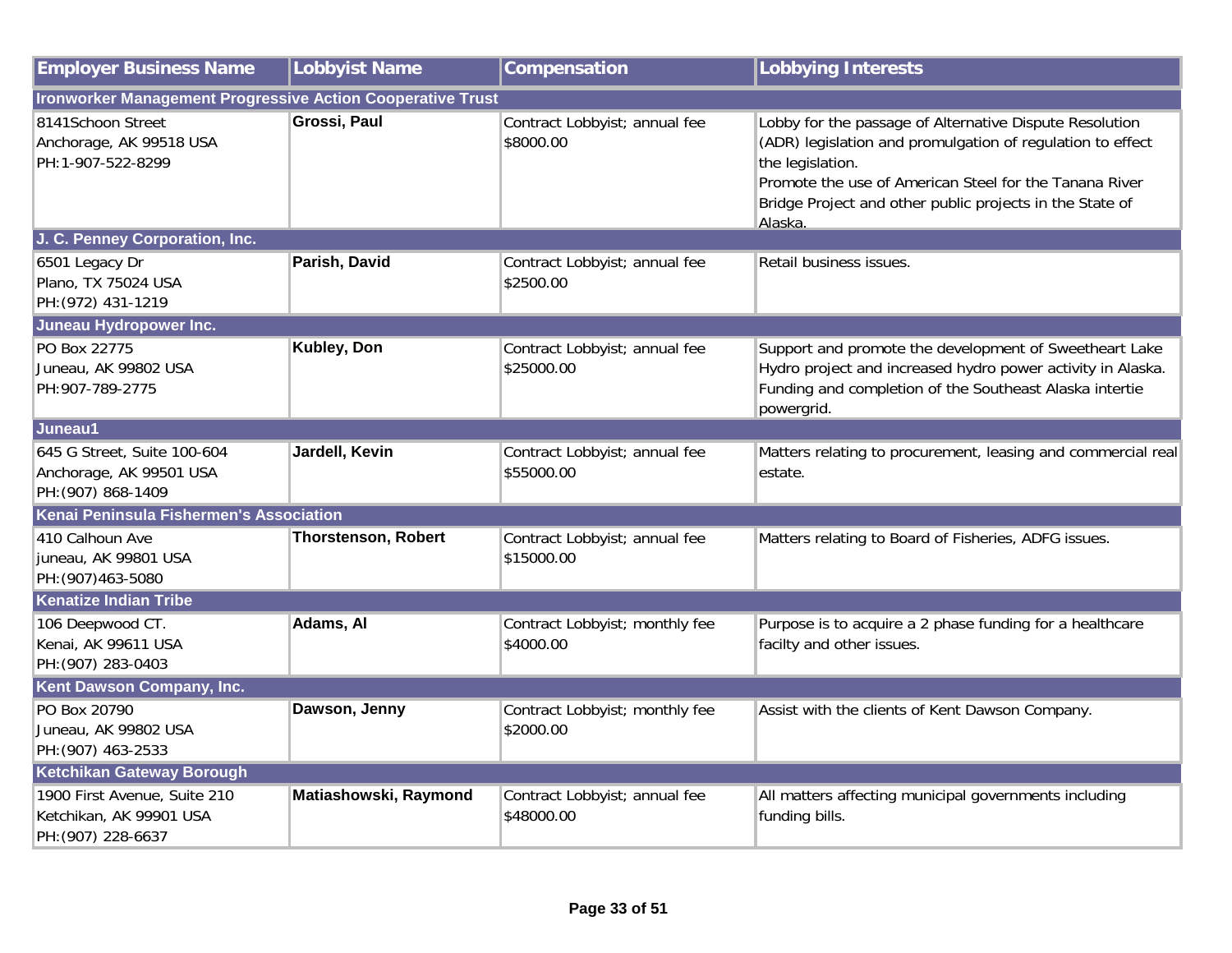| <b>Employer Business Name</b>                                          | <b>Lobbyist Name</b>     | Compensation                                  | <b>Lobbying Interests</b>                                                                                                                                                                                                           |
|------------------------------------------------------------------------|--------------------------|-----------------------------------------------|-------------------------------------------------------------------------------------------------------------------------------------------------------------------------------------------------------------------------------------|
| <b>Ketchikan Indian Community</b>                                      |                          |                                               |                                                                                                                                                                                                                                     |
| 2960 Tongass Avenue<br>Ketchikan, AK 99901 USA<br>PH:907-228-9222      | <b>Williams, Bill</b>    | Contract Lobbyist; annual fee<br>\$35000.00   | Captial bugeting, and any bills that will effect KIC                                                                                                                                                                                |
| Kito Inc.                                                              |                          |                                               |                                                                                                                                                                                                                                     |
| 300 HERMIT ST 1<br>JUNEAU, AK 99801 USA<br>PH: (907) 209-3003          | Sylvester, Linda         | Salaried Employee; annual wage<br>\$17000.00  | Medicaid, health care, pharmaceutical                                                                                                                                                                                               |
| Koch Companies Public Sector, LLC and its Affiliates                   |                          |                                               |                                                                                                                                                                                                                                     |
| 1100 H & H Lane<br>North Pole, AK 99075 USA<br>PH:907-488-5103         | Cook, Jeffry             | Salaried Employee; annual wage<br>\$164000.00 | Energy and related issues including oil and gas, refining,<br>marketing, environmental laws and regulations and all other<br>laws and regulations impacting the company's Alaska<br>operations (Flint Hills Resources Alaska, LLC). |
|                                                                        | Evans, Robert            | Contract Lobbyist; annual fee<br>\$60000.00   | <b>Energy Issues</b>                                                                                                                                                                                                                |
| <b>Kodiak Electric Association, Inc.</b>                               |                          |                                               |                                                                                                                                                                                                                                     |
| <b>PO Box 787</b><br>Kodiak, AK 99615 USA<br>PH: (907) 486-7707        | Evans, Robert            | Contract Lobbyist; annual fee<br>\$60000.00   | <b>Electric Utility Issues</b>                                                                                                                                                                                                      |
| <b>Kodiak Island Borough</b>                                           |                          |                                               |                                                                                                                                                                                                                                     |
| 710 Mill Bay Road<br>Kodiak, AK 99615 USA<br>PH: (907) 486-9310        | <b>Hickey, Mark</b>      | Contract Lobbyist; annual fee<br>\$40000.00   | Issues relating to municipalities and numerous capital<br>projects.                                                                                                                                                                 |
| Kootznoowoo, Inc                                                       |                          |                                               |                                                                                                                                                                                                                                     |
| 8585 Old Dairy Rd, Ste 104<br>Juneau, AK 99801 USA<br>PH: 907-790-2992 | Kubley, Don              | Contract Lobbyist; monthly fee<br>\$2500.00   | Development of Corporate owned natural resources including<br>mining, timber and hydropower.                                                                                                                                        |
| Kotzebue Electric Association Inc.                                     |                          |                                               |                                                                                                                                                                                                                                     |
| <b>Box 44</b><br>Kotzebue, AK 99752 USA<br>PH: (907) 442-3491          | <b>Markley, Lawrence</b> | Contract Lobbyist; monthly fee<br>\$2000.00   | Electric utility-related issues, including wind development,<br>battery storage development, the renewable energy grant<br>program and PCE.                                                                                         |
| <b>Lake and Peninsula Borough</b>                                      |                          |                                               |                                                                                                                                                                                                                                     |
| <b>PO Box 495</b><br>King Salmon, AK 99613 USA<br>PH: (907) 246-3421   | <b>Hickey, Mark</b>      | Contract Lobbyist; annual fee<br>\$55000.00   | Issues relating to municipalities and numerous capital<br>projects.                                                                                                                                                                 |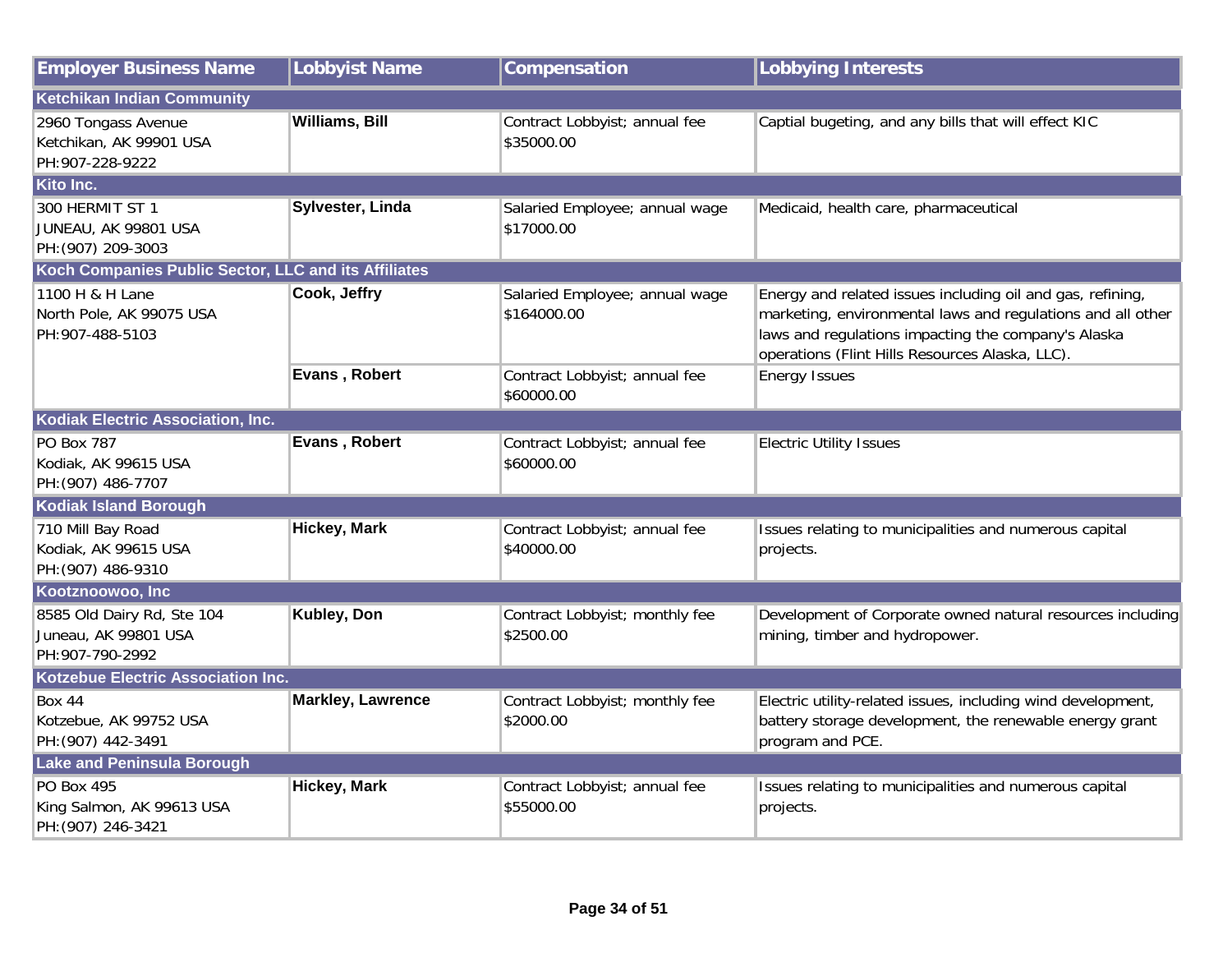| <b>Employer Business Name</b>                                           | <b>Lobbyist Name</b>   | Compensation                                 | <b>Lobbying Interests</b>                                                                                                                                                       |
|-------------------------------------------------------------------------|------------------------|----------------------------------------------|---------------------------------------------------------------------------------------------------------------------------------------------------------------------------------|
| Legislative Consultants in Alaska                                       |                        |                                              |                                                                                                                                                                                 |
| 224 4th Street<br>Juneau, AK 99801 USA                                  | <b>Carter, Patrick</b> | Contract Lobbyist; annual fee<br>\$22500.00  | Any and all aspects of the business of Legislative Consultants<br>Inc.                                                                                                          |
| PH: (907) 230-4230                                                      | <b>DeWitt, Dennis</b>  | Contract Lobbyist; annual fee<br>\$60000.00  | issues relating to real estate, automobiles, cruise ships,<br>alcohol, municipalities, native corporations, education,<br>telephones, mining, health care, and petroleum issues |
|                                                                         | Mulder, Eldon          | Contract Lobbyist; annual fee<br>\$25000.00  | Oil and gas, education, mining, municipal and other issues of<br>interest to LCIA.                                                                                              |
| <b>Liberty Dialysis - Alaska LLC</b>                                    |                        |                                              |                                                                                                                                                                                 |
| 7650 SE 27th St.<br>Mercer Island, WA 98040 USA<br>PH:206-816-6506      | Parish, David          | Contract Lobbyist; monthly fee<br>\$4500.00  | Healthcare issues.                                                                                                                                                              |
| <b>Liberty Mutual</b>                                                   |                        |                                              |                                                                                                                                                                                 |
| 27th Floor, Safeco Plaza<br>Seattle, WA 98185 USA<br>PH: (206) 473-5456 | <b>Stoops, Reed</b>    | Salaried Employee; annual wage<br>\$24000.00 | Property and casualty insurance issues.                                                                                                                                         |
| <b>Lower Kuskokwim School District</b>                                  |                        |                                              |                                                                                                                                                                                 |
| <b>Box 305</b><br>Bethel, AK 99559 USA<br>PH: (907) 543-4810            | Reinwand, Jerry        | Contract Lobbyist; annual fee<br>\$30000.00  | Issues, public policy and legislation that may effect K-12<br>funding for the Lower Kuskokwim School District and school<br>construction legislation.                           |
| <b>Lower Yukon School District</b>                                      |                        |                                              |                                                                                                                                                                                 |
| PO Box 32089<br>Mountain Village, AK 99532 USA<br>PH: (907) 591-2411    | Walsh, John            | Salaried Employee; annual wage<br>\$25000.00 | Education, Finance, School Facilities, Vocation Education,<br>Rural Development, Regional Transportation, Energy                                                                |
| Luxottica Retail North America dba LensCrafters/Pearle Vision           |                        |                                              |                                                                                                                                                                                 |
| <b>PO Box 459</b><br>Marblehead, OH 43440 USA<br>PH:419-798-2031        | <b>Miller, Charles</b> | Contract Lobbyist; annual fee<br>\$15000.00  | Optician, eye care                                                                                                                                                              |
| Lynden                                                                  |                        |                                              |                                                                                                                                                                                 |
| 6441 S. Airpark Place<br>Anchorage, AK 99502 USA<br>PH: (907) 249-0215  | <b>Stoops, Reed</b>    | Salaried Employee; annual wage<br>\$60000.00 | All legislation and administration action relating to<br>commercial transportation in Alaska.                                                                                   |
| <b>Maniilaq Assoc.</b>                                                  |                        |                                              |                                                                                                                                                                                 |
| P O Box 1197<br>Kotzebue, AK 99752 USA<br>PH: (907) 442-7752            | Adams, Al              | Contract Lobbyist; monthly fee<br>\$7000.00  | Issues of interest include construction of an elderly care<br>facility, water/sewer, health clinics, public safety & VPSO,<br>and Health care operating funds                   |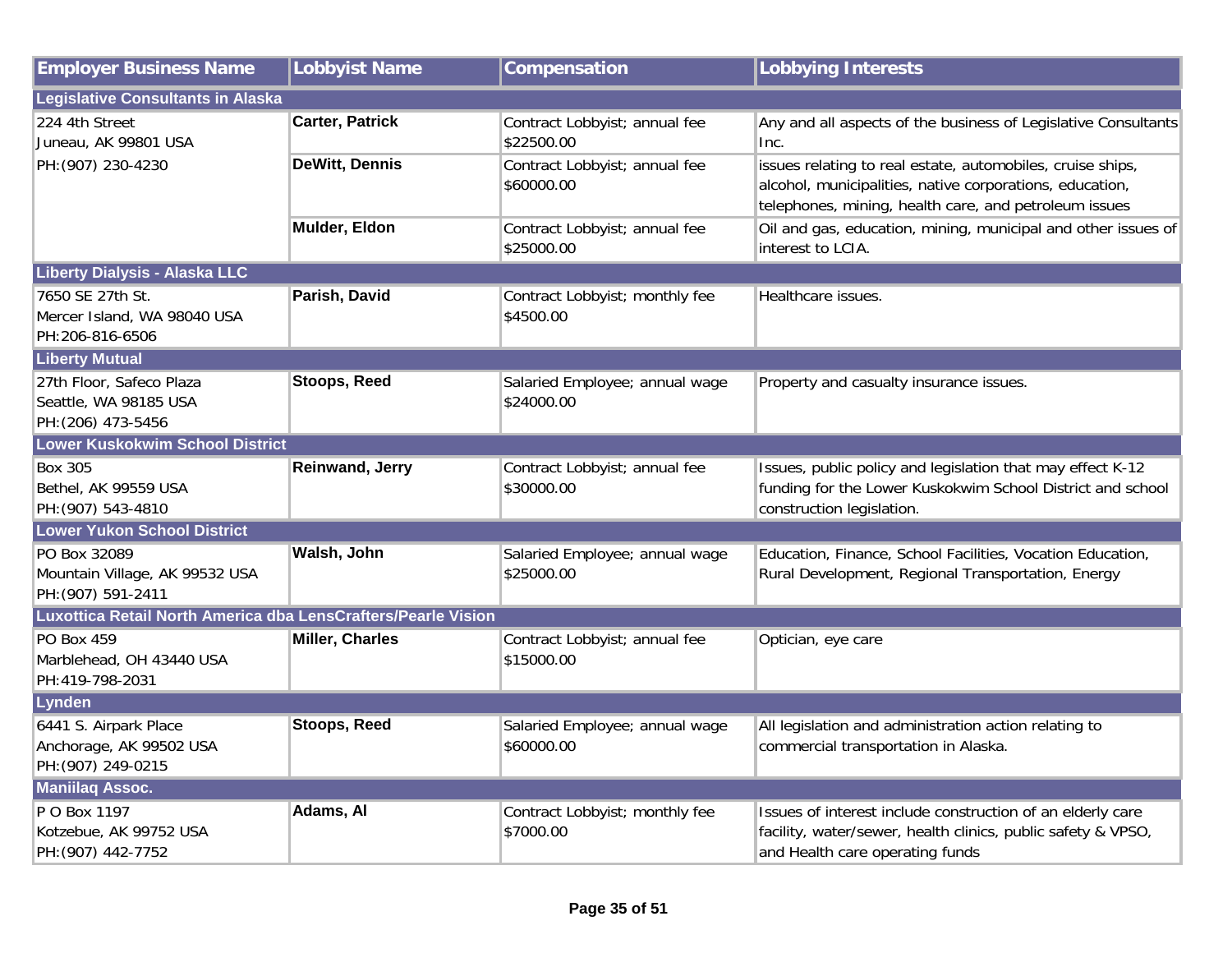| <b>Employer Business Name</b>                                           | <b>Lobbyist Name</b>     | Compensation                                 | <b>Lobbying Interests</b>                                                                                                                                                                                                                                                              |
|-------------------------------------------------------------------------|--------------------------|----------------------------------------------|----------------------------------------------------------------------------------------------------------------------------------------------------------------------------------------------------------------------------------------------------------------------------------------|
| <b>Marathon Oil Company</b>                                             |                          |                                              |                                                                                                                                                                                                                                                                                        |
| 5555 San Felipe Street<br>Houston, TX 77056 USA<br>PH: (713) 296-4146   | Gill, Matthew            | Contract Lobbyist; monthly fee<br>\$10000.00 | Oil & Gas Tax Legislation, ACMP, Oil & Gas Regulatory<br>Issues.                                                                                                                                                                                                                       |
| <b>March of Dimes</b>                                                   |                          |                                              |                                                                                                                                                                                                                                                                                        |
| 3209 Denali, Suite 200<br>Anchorage, AK 99503 USA<br>PH: (907) 276-4111 | <b>Blakeney, Frank</b>   | Salaried Employee; hourly wage<br>\$24.35    | March of Dimes mission is healthy babies and healthy moms.<br>We are concerned with adequate health coverage for all<br>moms and babies. This session SB5 and SB70 are of<br>particular interest to us.                                                                                |
| <b>Matanuska Susitna Borough</b>                                        |                          |                                              |                                                                                                                                                                                                                                                                                        |
| 350 E Dahlia Ave.<br>Palmer, AK 99645 USA                               | Gillespie, Raymond       | Contract Lobbyist; annual fee<br>\$69000.00  | Municipal interests including budget and finance issues                                                                                                                                                                                                                                |
| PH: (907) 745-9688                                                      | Mulder, Eldon            | Contract Lobbyist; annual fee<br>\$30000.00  | Legislation affecting the Knik Arm Bridge.                                                                                                                                                                                                                                             |
| Matanuska Susitna Borough School District                               |                          |                                              |                                                                                                                                                                                                                                                                                        |
| 501 N Gulkana Street<br>Palmer, AK 99654 US<br>PH: 907-761-4001         | Mulder, Eldon            | Contract Lobbyist; annual fee<br>\$75000.00  | Educational issues and funding.                                                                                                                                                                                                                                                        |
| <b>Matanuska Telephone Association</b>                                  |                          |                                              |                                                                                                                                                                                                                                                                                        |
| 1740 South Chugach St<br>Palmer, AK 99645 USA<br>PH: (907) 761-2410     | Chamberlain, Wendy       | Contract Lobbyist; annual fee<br>\$60000.00  | Issues relating to the telecommunications industry                                                                                                                                                                                                                                     |
| <b>MAXIMUS</b>                                                          |                          |                                              |                                                                                                                                                                                                                                                                                        |
| 11419 Sunset Hills Road<br>Reston, VA 20190 USA<br>PH:703.251.8528      | Mackie, Jerry            | Contract Lobbyist; annual fee<br>\$48000.00  | Healthcare, Information technology, State contracting issues.                                                                                                                                                                                                                          |
| <b>Medco Health Solutions, Inc.</b>                                     |                          |                                              |                                                                                                                                                                                                                                                                                        |
| 19520 Yellow Wing Court<br>Colorado Springs, CO 80908 USA               | Hutchinson, Kim          | Contract Lobbyist; annual fee<br>\$48000.00  | Pharmacy benefit management legislation                                                                                                                                                                                                                                                |
| PH: (719) 487-3009                                                      | Laubacher, Cynthia       | Salaried Employee; monthly wage<br>\$1040.38 | Practice of Pharmacy; Pharmacy benefits management;<br>Pharmacy benefits manager regulation;                                                                                                                                                                                           |
| Metlakatla Indian Community.                                            |                          |                                              |                                                                                                                                                                                                                                                                                        |
| PO Box 8<br>Metlakatla, AK 99926 USA<br>PH:907-886-4441                 | <b>Markley, Lawrence</b> | Contract Lobbyist; annual fee<br>\$50000.00  | Indian reserve and natural resource development issues,<br>including an Annette Island-Ketchikan electrical intertie,<br>hydro development, aggregrate mine development, road and<br>school improvements, as well as the renewable energy grant<br>program and air quality regulation. |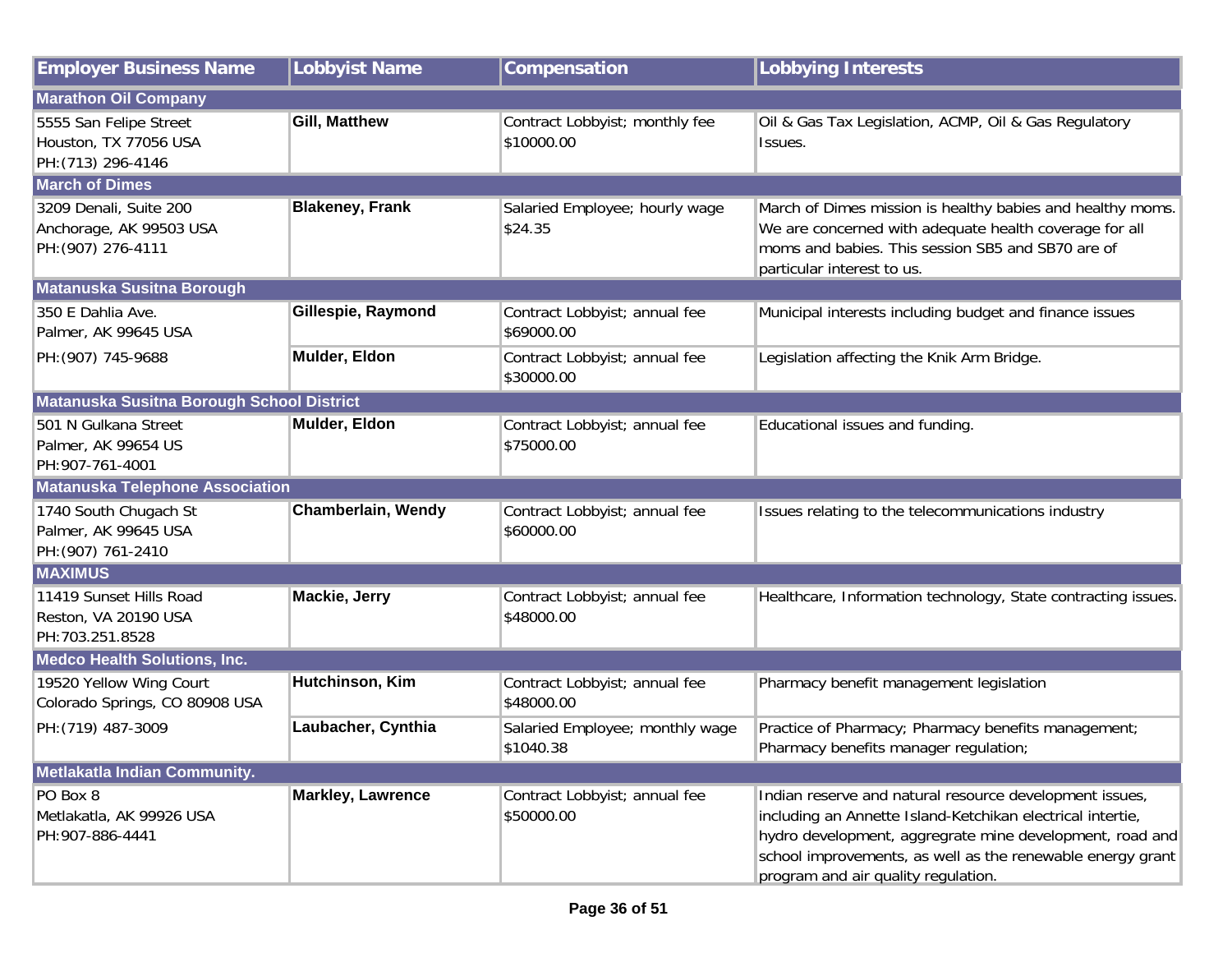| <b>Employer Business Name</b>                                                | <b>Lobbyist Name</b>     | Compensation                                 | <b>Lobbying Interests</b>                                                                                                                                                                                                                           |
|------------------------------------------------------------------------------|--------------------------|----------------------------------------------|-----------------------------------------------------------------------------------------------------------------------------------------------------------------------------------------------------------------------------------------------------|
| <b>MillerCoors LLC</b>                                                       |                          |                                              |                                                                                                                                                                                                                                                     |
| 3001 Douglas Boulevard<br>Roseville, CA 95661 USA<br>PH: (916) 786-2666      | Gorsuch, Norman          | Contract Lobbyist; monthly fee<br>\$1250.00  | Any and all matters relating to the manufacture, distribution,<br>sale, taxation and regulation of beer and other malt and<br>alcoholic beverages.                                                                                                  |
| <b>Motion Picture Association of America</b>                                 |                          |                                              |                                                                                                                                                                                                                                                     |
| 1600 Eye. St. NW<br>Washington, DC 20006 USA<br>PH: (202) 378-9140           | Stoops, Reed             | Salaried Employee; annual wage<br>\$5000.00  | All issues relating to the motion picture industry in Alaska.                                                                                                                                                                                       |
| <b>MSSCA</b>                                                                 |                          |                                              |                                                                                                                                                                                                                                                     |
| 5000 Shennum Dr<br>Wasilla, AK 99654 usa<br>PH:907-352-1200                  | Allen, B.B.              | Contract Lobbyist; monthly fee<br>\$5000.00  | Mat Valley Legislative Consultants will perform consulting<br>and advocacy services for and at the request of MSSCA<br>pertaining to progress of legislation in the State of Alaska on<br>all issues that could impact the operations of the MSSCA. |
| <b>Municipality of Anchorage</b>                                             |                          |                                              |                                                                                                                                                                                                                                                     |
| Box 196650<br>Anchorage, AK 99519 USA<br>PH: (907) 343-7110                  | Chamberlain, Wendy       | Contract Lobbyist; annual fee<br>\$100000.00 | All issues relating to local and municipal governments<br>including public safety, education, energy, infrastructure,<br>ports and transportation, land use, environmental related<br>issues and all budget appropriation bills.                    |
| <b>Municipality of Skagway</b>                                               |                          |                                              |                                                                                                                                                                                                                                                     |
| <b>Box 415</b><br>Skagway, AK 99840 USA<br>PH: (907) 983-2297                | Walsh, John              | Salaried Employee; annual wage<br>\$47500.00 | Municipal Issues, Finance, Transportation Infrastructure,<br>Tourism & Cruise Industry Issues, Regional & Economic<br>Development, Canadian Policy, Resource Development,<br>Energy, Education                                                      |
| <b>MWW Group LLC</b>                                                         |                          |                                              |                                                                                                                                                                                                                                                     |
| One Meadowlands Plaza<br>East Rutherford, NJ 07073 usa<br>PH: (201) 964-2414 | Popely, Theodore         | Contract Lobbyist; monthly fee<br>\$4000.00  | Issues relating to manufacturing                                                                                                                                                                                                                    |
| <b>Naknek Electric Association, Inc.</b>                                     |                          |                                              |                                                                                                                                                                                                                                                     |
| <b>PO Box 118</b><br>Naknek, AK 99633 USA<br>PH: (907) 246-4261              | <b>Markley, Lawrence</b> | Contract Lobbyist; annual fee<br>\$30000.00  | Electric utility-related issues, including geothermal<br>development, PCE, the renewable energy grant fund and the<br>power project loan fund.                                                                                                      |
| <b>NANA Development Corporation</b>                                          |                          |                                              |                                                                                                                                                                                                                                                     |
| 1001 E Benson Blvd<br>Anchorage, AK 99508 USA<br>PH: (907) 265-4359          | Dawson, Kent             | Contract Lobbyist; annual fee<br>\$60000.00  | SB 23, extension of the film tax credit program                                                                                                                                                                                                     |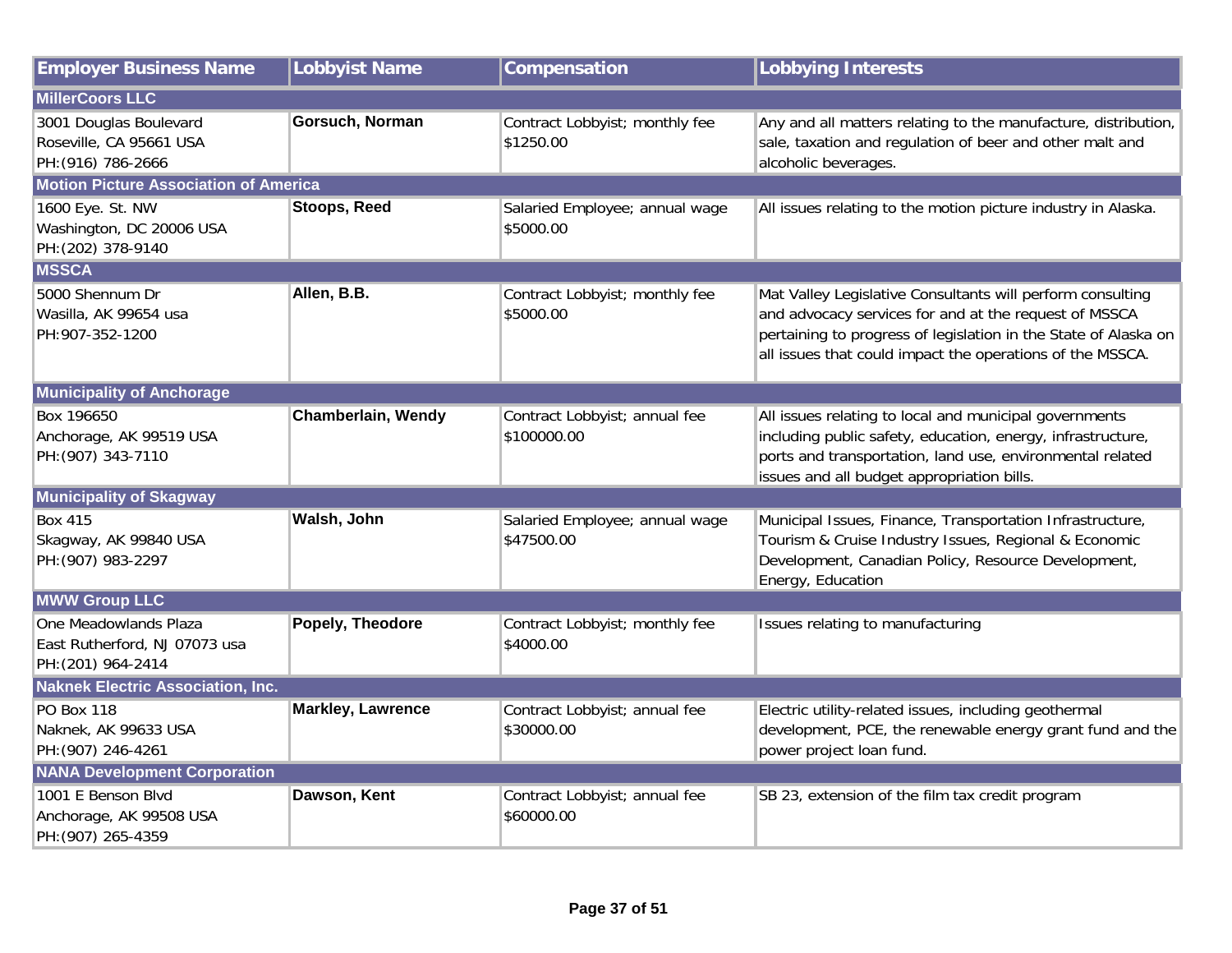| <b>Employer Business Name</b>                                                     | <b>Lobbyist Name</b>  | Compensation                                  | <b>Lobbying Interests</b>                                                                                                                                                                                                                 |
|-----------------------------------------------------------------------------------|-----------------------|-----------------------------------------------|-------------------------------------------------------------------------------------------------------------------------------------------------------------------------------------------------------------------------------------------|
| <b>NANA Regional Corporation</b>                                                  |                       |                                               |                                                                                                                                                                                                                                           |
| 1001 E Benson Blvd<br>Anchorage, AK 99508 USA<br>PH: (907) 265-4359               | Adams, Al             | Contract Lobbyist; monthly fee<br>\$4166.67   | Issues of interest include regional economic development,<br>mining and energy related, employment, water/sewer, road<br>construction and equipment acquisition.                                                                          |
|                                                                                   | Walsh, John           | Contract Lobbyist; annual fee<br>\$50000.00   | Rural & Economic Development, Transportation, Oil/Gas<br>Development, State Procurement, Coastal & Offshore Issues,<br>ANCSA, Workforce Development, Resource Development,<br>Arctic Policy, Alaska Native Affairs.                       |
| <b>National Federation of Independent Business</b>                                |                       |                                               |                                                                                                                                                                                                                                           |
| 42 Williams Lane<br>San Carlos, CA 94070 USA<br>PH: (650) 394-4091                | <b>DeWitt, Dennis</b> | Contract Lobbyist; annual fee<br>\$25750.00   | Issues affecting small business                                                                                                                                                                                                           |
| <b>National Popular Vote</b>                                                      |                       |                                               |                                                                                                                                                                                                                                           |
| 3527 Mt. Diablo Boulevard<br>Lafayette, CA 94549 USA<br>PH: (925) 283-0581        | Popely, Theodore      | Contract Lobbyist; monthly fee<br>\$6000.00   | Passage of legislation relating to the national popular vote                                                                                                                                                                              |
| <b>National Rifle Association of America</b>                                      |                       |                                               |                                                                                                                                                                                                                                           |
| c/o Office of General Counsel<br>Fairfax, VA 22030-9400 USA<br>PH: (703) 267-1250 | Judy, Brian           | Salaried Employee; hourly wage<br>\$51.28     | All matters relating to the right to keep and bear arms.                                                                                                                                                                                  |
| <b>NEA-Alaska</b>                                                                 |                       |                                               |                                                                                                                                                                                                                                           |
| 201 Main St. Suite 300<br>Juneau, AK 99801 USA<br>PH: (907) 586-3090              | Alcantra, John        | Salaried Employee; hourly wage<br>\$57.83     | 1. Education Issues<br>2. Retirement Issues<br>3. Issues relating to Operating and Capital budgets<br>4. All issues of public policy pertaining to K-12 education<br>5. All issues relating to public school employees and<br>employment. |
|                                                                                   | Angaiak, Barbara      | Salaried Employee; annual wage<br>\$128000.00 | education (k-12), labor, public employees, public school<br>matters                                                                                                                                                                       |
|                                                                                   | Garcia, Lydia         | Salaried Employee; hourly wage<br>\$70.12     | Education issues, retirement issues, issues relating to<br>Operating and Capital budgets, issues of public policy<br>pertaining to K-12 education, issues relating to public school<br>employees and employment.                          |
| <b>Neeser Construction Inc.</b>                                                   |                       |                                               |                                                                                                                                                                                                                                           |
| 2501 Blueberry Road<br>Anchorage, AK 99503 USA<br>PH: (907) 276-1058              | Evans, Robert         | Contract Lobbyist; annual fee<br>\$100008.00  | Economic Development                                                                                                                                                                                                                      |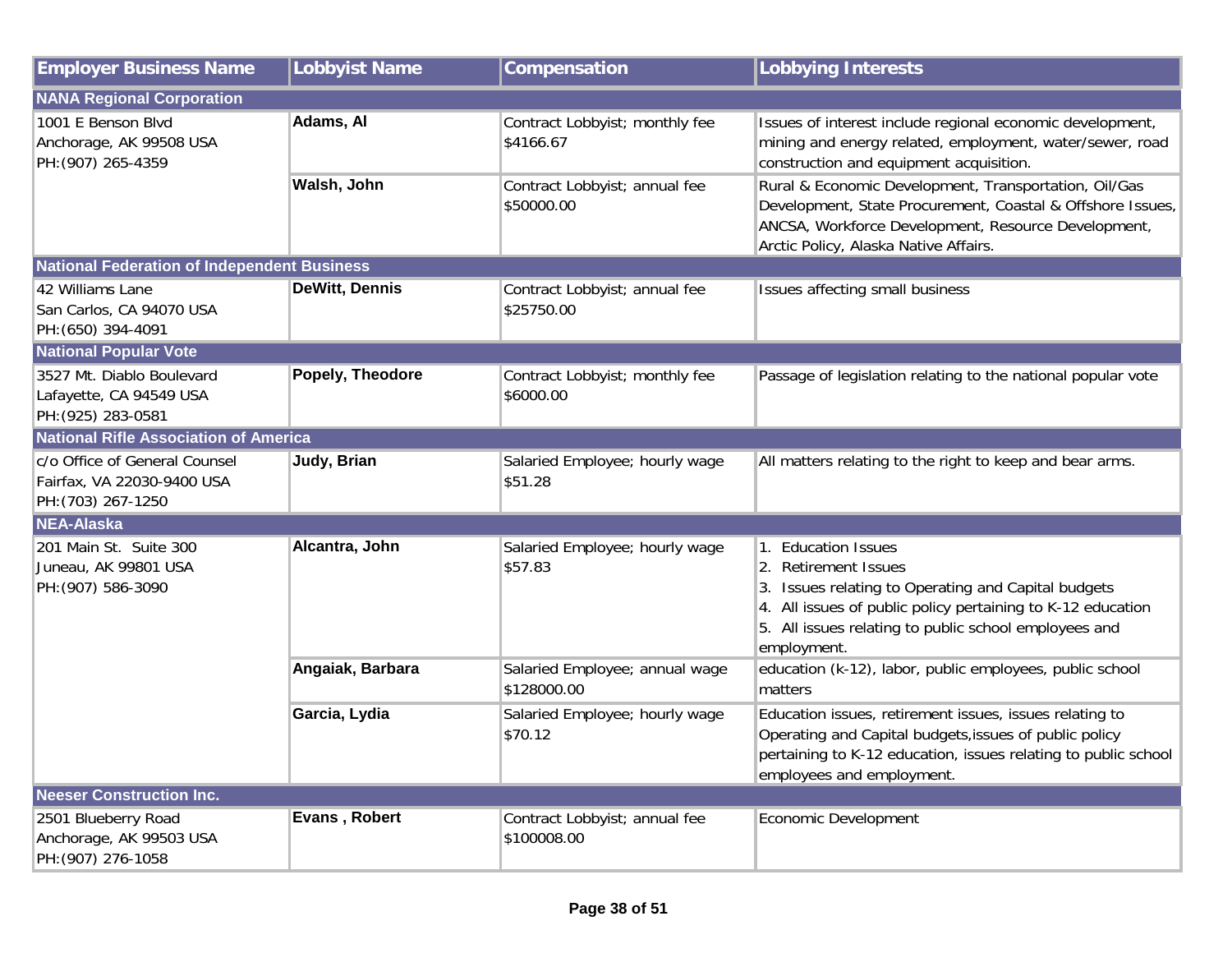| <b>Employer Business Name</b>                                        | <b>Lobbyist Name</b>     | Compensation                                 | <b>Lobbying Interests</b>                                                                                                                                                                                                       |
|----------------------------------------------------------------------|--------------------------|----------------------------------------------|---------------------------------------------------------------------------------------------------------------------------------------------------------------------------------------------------------------------------------|
| <b>Nenana City School District</b>                                   |                          |                                              |                                                                                                                                                                                                                                 |
| PO Box 10<br>Nenana, AK 99760 USA<br>PH:907-832-5464                 | HARGRAVES, DARROLL       | Contract Lobbyist; annual fee<br>\$25000.00  | Special funding for student living center. Make case for<br>funding for major maintenance and construction. Increase in<br>school foundation funding. Special school project funding as<br>per interest of the school district. |
| <b>Nome Joint Utility System</b>                                     |                          |                                              |                                                                                                                                                                                                                                 |
| PO Box 70<br>Nome, AK 99762 USA<br>PH: (907) 443-6587                | <b>Markley, Lawrence</b> | Contract Lobbyist; annual fee<br>\$60000.00  | Municipal and utility-related issues, including wind and other<br>renewable energy, air quality regulation, PCE, the renewable<br>energy grant program and the power project loan fund.                                         |
| <b>North Slope Borough</b>                                           |                          |                                              |                                                                                                                                                                                                                                 |
| 3000 C Street<br>Anchorage, AK 99503 USA<br>PH: (907) 561-5144       | Adams, Al                | Contract Lobbyist; monthly fee<br>\$10000.00 | Issues of municipal interest include Coastal zone<br>management, NPR-A grants, tax issues, land entitlement and<br>other capital grants.                                                                                        |
|                                                                      | Kito, Jr., Sam           | Contract Lobbyist; annual fee<br>\$35000.00  | Inclusive - General legislative and administrative matters.<br>Municipal legislation, oil and gas legislation, capital budget<br>appropriations, all matters concerning human interests in the<br>NSB region, and others.       |
| <b>North Slope Borough School District</b>                           |                          |                                              |                                                                                                                                                                                                                                 |
| <b>PO Box 169</b><br>Barrow, AK 99723-1744 USA<br>PH: (907) 852-9530 | <b>JEANS, BRAXTON</b>    | Contract Lobbyist; annual fee<br>\$10000.00  | <b>Public Education issues</b>                                                                                                                                                                                                  |
| <b>North Star BHS</b>                                                |                          |                                              |                                                                                                                                                                                                                                 |
| 2530 DeBarr Road<br>Anchorage, AK 99508 USA<br>PH: (907) 258-7575    | Gillespie, Raymond       | Contract Lobbyist; annual fee<br>\$80000.00  | Mental Health                                                                                                                                                                                                                   |
| <b>Northern Sales Company Inc.</b>                                   |                          |                                              |                                                                                                                                                                                                                                 |
| 26501 79th Ave South<br>Kent, WA 98032 USA<br>PH: (253) 856-9444     | Popely, Theodore         | Contract Lobbyist; annual fee<br>\$35000.00  | Issues pertaining to the wholesale/retail industry                                                                                                                                                                              |
| <b>Northwest Arctic Borough</b>                                      |                          |                                              |                                                                                                                                                                                                                                 |
| PO Box 1110<br>Kotzebue, AK 99752 USA<br>PH: (907) 442-2500          | Adams, Al                | Contract Lobbyist; monthly fee<br>\$5000.00  | Issues of municipal interest include economic development,<br>ACMP policy, water/sewer, energy, broadband and<br>weatherization                                                                                                 |
|                                                                      | Walsh, John              | Contract Lobbyist; annual fee<br>\$14000.00  | Municipal Issues, Transporation, Economic Development,<br>Rural Development, Energy Issues, Public Safety, Resource<br>Development                                                                                              |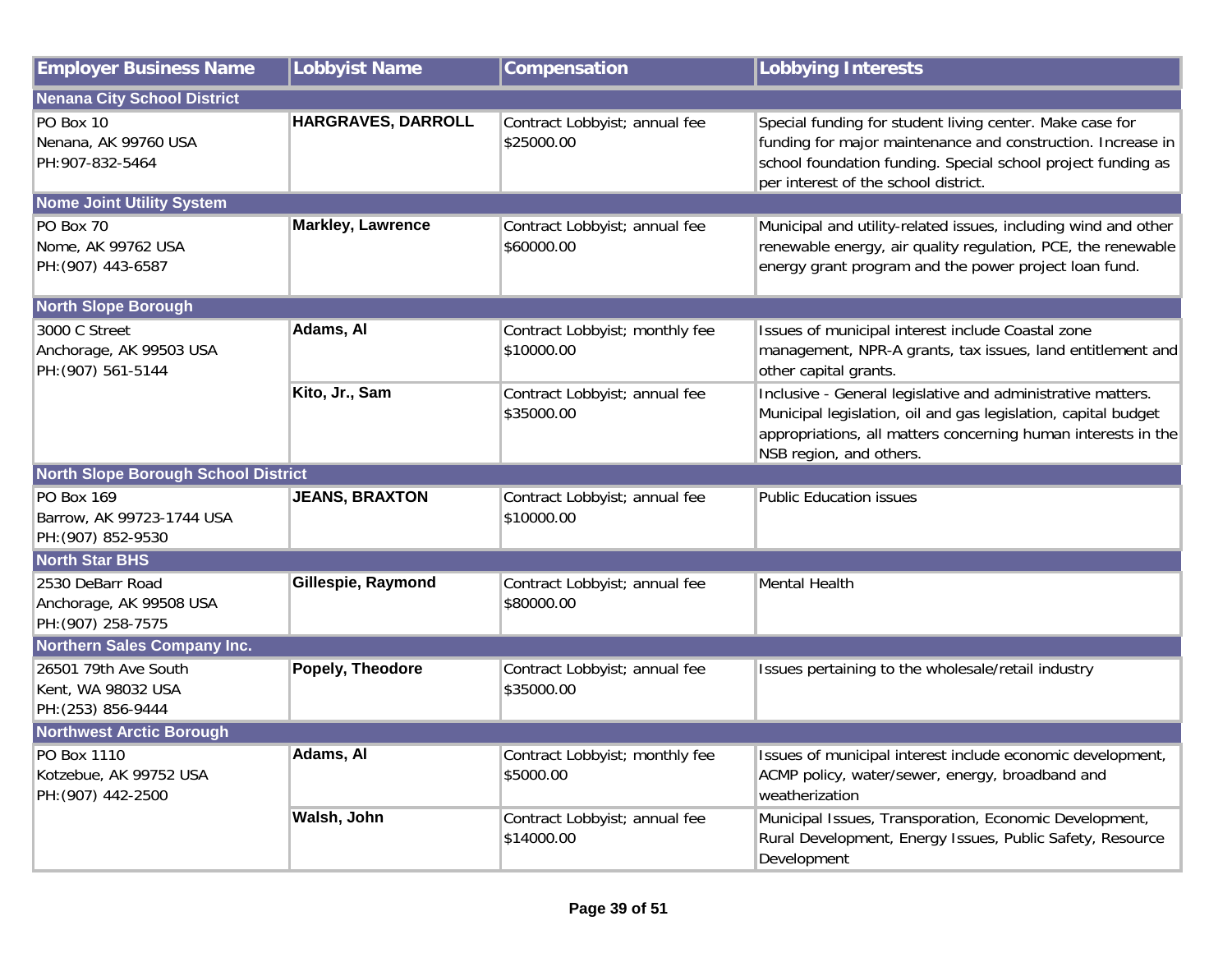| <b>Employer Business Name</b>                                                          | <b>Lobbyist Name</b>     | Compensation                                 | <b>Lobbying Interests</b>                                                                                                                                                      |
|----------------------------------------------------------------------------------------|--------------------------|----------------------------------------------|--------------------------------------------------------------------------------------------------------------------------------------------------------------------------------|
| <b>Northwest Arctic Borough School District</b>                                        |                          |                                              |                                                                                                                                                                                |
| P O Box 51<br>Kotzebue, AK 99752 USA<br>PH: (907) 442-3472                             | Chamberlain, Wendy       | Contract Lobbyist; annual fee<br>\$20000.00  | Education funding, capital and operating budget, education<br>legislation. All issues relating to school districts                                                             |
|                                                                                        | Dawson, Kent             | Contract Lobbyist; annual fee<br>\$20000.00  | Legislative and administrative actions impacting all schools in<br>the Northwest Arctic region. Funding for magnate school<br>construction.                                    |
|                                                                                        | Walsh, John              | Salaried Employee; annual wage<br>\$20000.00 | Education, Workforce Development, Vocational Education,<br>Finance, Energy, Technology, School Facility Issues, Youth<br><b>Issues</b>                                         |
| <b>Norton Sound Health Corporation</b>                                                 |                          |                                              |                                                                                                                                                                                |
| <b>PO Box 966</b><br>Nome, AK 99762 USA<br>PH:907-443-3337                             | Chamberlain, Wendy       | Contract Lobbyist; annual fee<br>\$65000.00  | All issues relating to health care, long term care, opeating<br>budget and capital budget funding.                                                                             |
| <b>NovaGold Resources</b>                                                              |                          |                                              |                                                                                                                                                                                |
| Suite 2300-200 Granville Street<br>Vancouver, Canada, BC V6C 1S4<br>PH: (604) 669-6227 | Parish, David            | Contract Lobbyist; monthly fee<br>\$10000.00 | Mining issues.                                                                                                                                                                 |
| <b>Novartis</b>                                                                        |                          |                                              |                                                                                                                                                                                |
| One Health Plaza, Bldg. 701/433<br>East Hanover, NJ 07936 USA<br>PH: (503) 638-5101    | Mulder, Eldon            | Contract Lobbyist; annual fee<br>\$15000.00  | SB 144: "An Act temporarily reinstating the child and adult<br>immunization program in the Department of Health and<br>Social Services; and providing for an effective date."  |
| <b>Nushagak Cooperative</b>                                                            |                          |                                              |                                                                                                                                                                                |
| <b>PO Box 350</b><br>Dillingham, AK 99576 USA<br>PH: (907) 842-5251                    | <b>Markley, Lawrence</b> | Contract Lobbyist; annual fee<br>\$35000.00  | Electric utility-related issues, including Lake Elva/Grant Lake<br>Hydroelectric Project development, the renewable energy<br>grant fund, the power project loan fund and PCE. |
| <b>Ocean Beauty Seafoods LLC</b>                                                       |                          |                                              |                                                                                                                                                                                |
| 1100 West Ewing ST<br>Seattle, WA 98119 USA<br>PH: (206) 285-6800                      | <b>Stoops, Reed</b>      | Contract Lobbyist; annual fee<br>\$45000.00  | All fisheries related legislation and administrative actions.                                                                                                                  |
| <b>Old Harbor Native Corporation</b>                                                   |                          |                                              |                                                                                                                                                                                |
| 2702 Denali Street, Suite 100<br>Anchorage, AK 99503 USA<br>PH: 907 278-6100           | Dawson, Kent             | Contract Lobbyist; annual fee<br>\$60000.00  | Airport expansion. Community quota entity legislation (HB<br>140/141)                                                                                                          |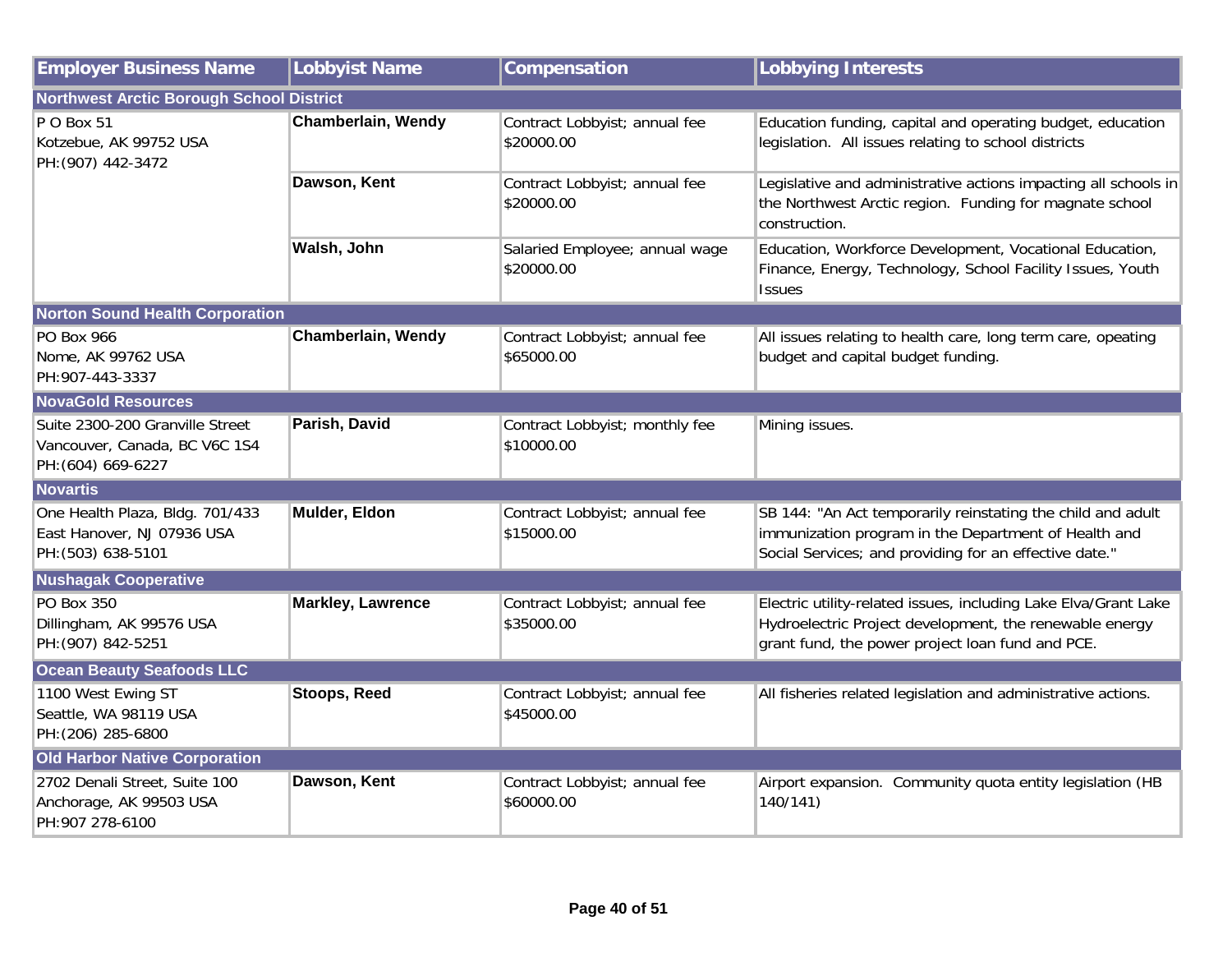| <b>Employer Business Name</b>                                                                                  | Lobbyist Name                                                                           | Compensation                                | <b>Lobbying Interests</b>                                                                                                                                                                                                                                                                                                                                   |
|----------------------------------------------------------------------------------------------------------------|-----------------------------------------------------------------------------------------|---------------------------------------------|-------------------------------------------------------------------------------------------------------------------------------------------------------------------------------------------------------------------------------------------------------------------------------------------------------------------------------------------------------------|
| <b>Oracle America, Inc.</b>                                                                                    |                                                                                         |                                             |                                                                                                                                                                                                                                                                                                                                                             |
| c/o Nielsen Merksamer et al.,<br>2350 Kerner Blvd., Ste. 250<br>San Rafael, CA 94901 USA<br>PH: (415) 389-6800 | Matiashowski, Raymond                                                                   | Contract Lobbyist; annual fee<br>\$36000.00 | All matters relating to the development, marketing,<br>distribution and service of complete, open and integrated<br>business software and hardware systems.                                                                                                                                                                                                 |
| <b>Ormat Technologies</b>                                                                                      |                                                                                         |                                             |                                                                                                                                                                                                                                                                                                                                                             |
| 6225 Neil Road<br>Reno, NV 89519 USA<br>PH: (775) 313-6569                                                     | Evans, Robert                                                                           | Contract Lobbyist; annual fee<br>\$90000.00 | Geothermal Development                                                                                                                                                                                                                                                                                                                                      |
| <b>Ouzinkie Native Corporation</b>                                                                             |                                                                                         |                                             |                                                                                                                                                                                                                                                                                                                                                             |
| 11001 OMalley Center Drive<br>Anchorage, AK 99515 USA<br>PH: (907) 561-2452                                    | Dawson, Kent                                                                            | Contract Lobbyist; annual fee<br>\$40000.00 | HB 140, HB 141; Community Quota Entity. Capital project<br>funding to complete the community dock facility. Any other<br>issues affecting the community of Ouzinkie.                                                                                                                                                                                        |
| <b>Oxley &amp; Associates, Inc.</b>                                                                            |                                                                                         |                                             |                                                                                                                                                                                                                                                                                                                                                             |
| 833 SW 11th Ave.<br>Portland, OR 97205 USA<br>PH: (503) 241-3155                                               | Popely, Theodore                                                                        | Contract Lobbyist; monthly fee<br>\$3000.00 | All matters related to the retail sales industry                                                                                                                                                                                                                                                                                                            |
| <b>Pacific Seafood Processors Association</b>                                                                  |                                                                                         |                                             |                                                                                                                                                                                                                                                                                                                                                             |
| 1900 W Emerson Place<br>Seattle, WA 98119 USA<br>PH: (206) 281-1667                                            | Fisk, Ian (Spouse or<br><b>Domestic Partner -</b><br>Shannen Fisk - Public<br>Official) | Contract Lobbyist; annual fee<br>\$30000.00 | Matters relating to seafood processing, commercial fisheries,<br>seafood marketing, energy, vocational eduction, labor and<br>workers comp, taxation, insurance, corporate law, state<br>operating and capital budgets, coastal zone management,<br>environmental permitting and other issues that may affect<br>the seafood processing industry in Alaska. |
| PacRim Coal, LP                                                                                                |                                                                                         |                                             |                                                                                                                                                                                                                                                                                                                                                             |
| Suite 304<br>Anchorage, AK 99501 USA<br>PH:907-276-6868                                                        | <b>Richards, Paul</b>                                                                   | Contract Lobbyist; hourly fee<br>\$125.00   | Administrative or Legislative action which is of interest and<br>related to the Coal Industry                                                                                                                                                                                                                                                               |
| Palmer Senior Citizens Center, Inc.                                                                            |                                                                                         |                                             |                                                                                                                                                                                                                                                                                                                                                             |
| 1132 S. Chugach Street<br>Palmer, AK 99645 US<br>PH: 907-745-5454                                              | Allen, B.B.                                                                             | Contract Lobbyist; annual fee<br>\$2500.00  | Consulting and lobbying services.                                                                                                                                                                                                                                                                                                                           |
| <b>PCA Providers Association</b>                                                                               |                                                                                         |                                             |                                                                                                                                                                                                                                                                                                                                                             |
| 700 Katlian St., Suite B<br>Sitka, AK 99835 USA<br>PH: (907) 747-6960                                          | Jardell, Kevin                                                                          | Contract Lobbyist; annual fee<br>\$20000.00 | Matters relating to Personal Care Attendant program,<br>medicaid, and senior issues.                                                                                                                                                                                                                                                                        |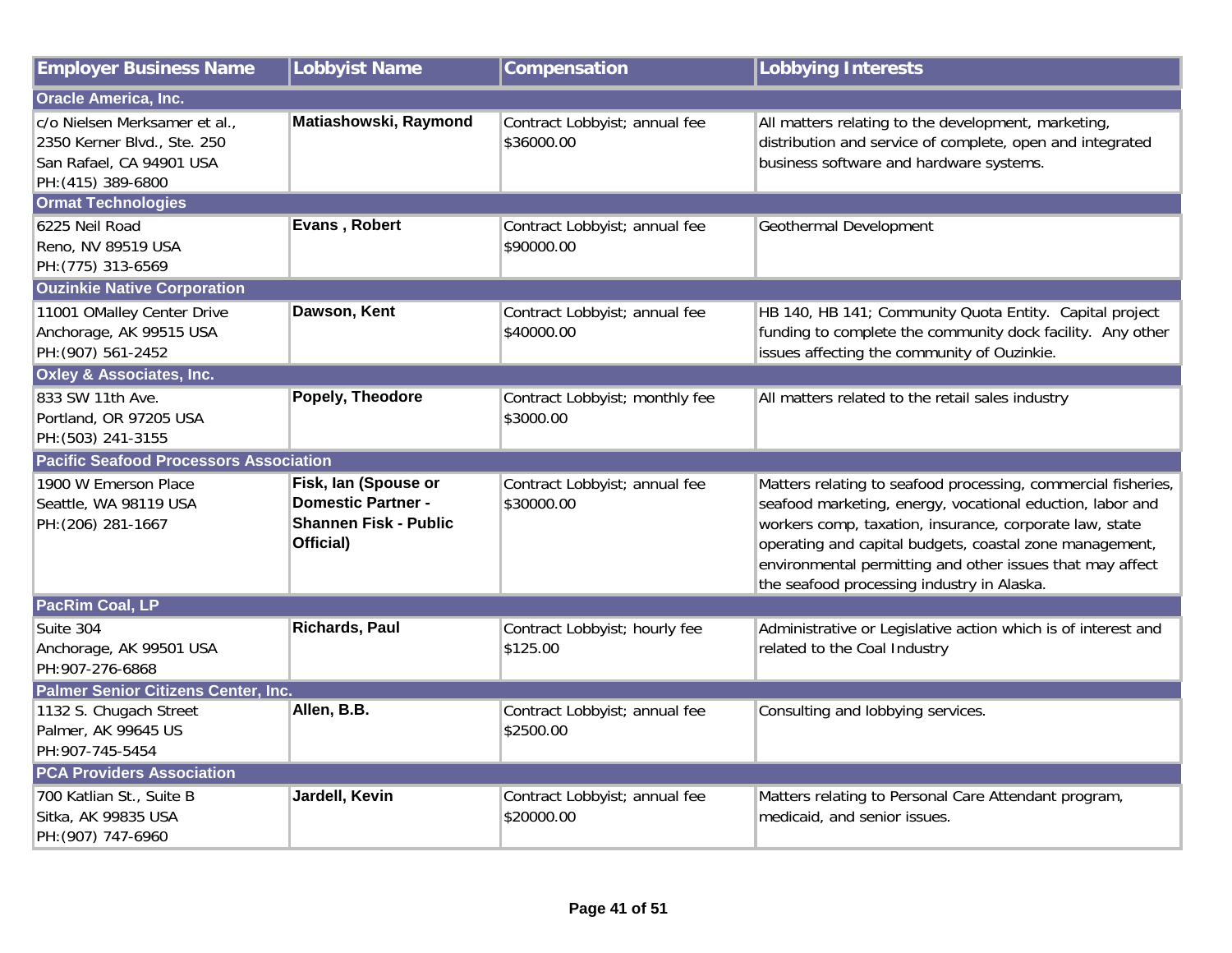| <b>Employer Business Name</b>                                                                                  | <b>Lobbyist Name</b>   | Compensation                                 | <b>Lobbying Interests</b>                                                                                                                                  |
|----------------------------------------------------------------------------------------------------------------|------------------------|----------------------------------------------|------------------------------------------------------------------------------------------------------------------------------------------------------------|
| <b>Pebble Limited Partnership</b>                                                                              |                        |                                              |                                                                                                                                                            |
| 3201 C Street, Suite 604<br>Anchorage, AK 99503 USA<br>PH: (907) 339-2600                                      | Chamberlain, Wendy     | Contract Lobbyist; annual fee<br>\$120000.00 | Resource development, all issues relating to mining,<br>environmental regulations, resource industry taxation, Bristol<br>Bay draining system legislation. |
|                                                                                                                | Logan, Jeffrey         | Contract Lobbyist; annual fee<br>\$60000.00  | mining issues                                                                                                                                              |
|                                                                                                                | Mulder, Eldon          | Contract Lobbyist; annual fee<br>\$36000.00  | Mining and permitting issues.                                                                                                                              |
|                                                                                                                | Parish, David          | Contract Lobbyist; monthly fee<br>\$13500.00 | mining issues.                                                                                                                                             |
| <b>Pepsi Bottling Group</b>                                                                                    |                        |                                              |                                                                                                                                                            |
| 521 E 104th Ave<br>Anchorage, AK 99515 USA<br>PH: (907) 267-3313                                               | <b>Reed, Ashley</b>    | Contract Lobbyist; monthly fee<br>\$1500.00  | All legislation, and administrative activities, regarding sales<br>and product taxation, distribution, marketing, access,<br>content, and bottling.        |
| <b>Pfeffer Development LLC</b>                                                                                 |                        |                                              |                                                                                                                                                            |
| 425 G Street<br>Anchorage, AK 99501 USA<br>PH: (907) 646-4644                                                  | Evans, Robert          | Contract Lobbyist; annual fee<br>\$75000.00  | Economic Development                                                                                                                                       |
| <b>PFIZER INC.</b>                                                                                             |                        |                                              |                                                                                                                                                            |
| C/O NIELSEN MERKSAMER ET AL.,<br>2350 Kerner Blvd., Ste. 250<br>San Rafael, CA 94901 USA<br>PH: (415) 389-6800 | <b>Carter, Patrick</b> | Contract Lobbyist; monthly fee<br>\$1666.67  | Any and all aspects of the Pharmaceutical business.                                                                                                        |
| <b>Pharmaceutical Research and Manufacturers of America</b>                                                    |                        |                                              |                                                                                                                                                            |
| 950 F Street, NW<br>Washington, DC 20004 USA<br>PH: (202) 835-3428                                             | <b>Richards, Paul</b>  | Contract Lobbyist; annual fee<br>\$37000.00  | Any Administrative or legislative action which is of interest or<br>impacts the Pharmaceutical Research and manufacturing<br>business interests.           |
| <b>Pioneer Natural Resources, Inc.</b>                                                                         |                        |                                              |                                                                                                                                                            |
| 5205 N. O'Connor Blvd<br>Irving, TX 75039 USA<br>PH:972-969-5760                                               | <b>Sullivan, Casey</b> | Salaried Employee; hourly wage<br>\$75.00    | Administrative and legislative matters related to the oil and<br>gas industry.                                                                             |
| <b>Planned Parenthood Votes Northwest</b>                                                                      |                        |                                              |                                                                                                                                                            |
| 2001 E. Madison<br>Seattle, WA 98122 USA<br>PH: (206) 320-7605                                                 | <b>Hickey, Mark</b>    | Contract Lobbyist; annual fee<br>\$12500.00  | Public Health & Education                                                                                                                                  |
|                                                                                                                | Robinson, Caren        | Contract Lobbyist; annual fee<br>\$12500.00  | Issues directly affecting planned parenthood, health care,<br>eduction, etc                                                                                |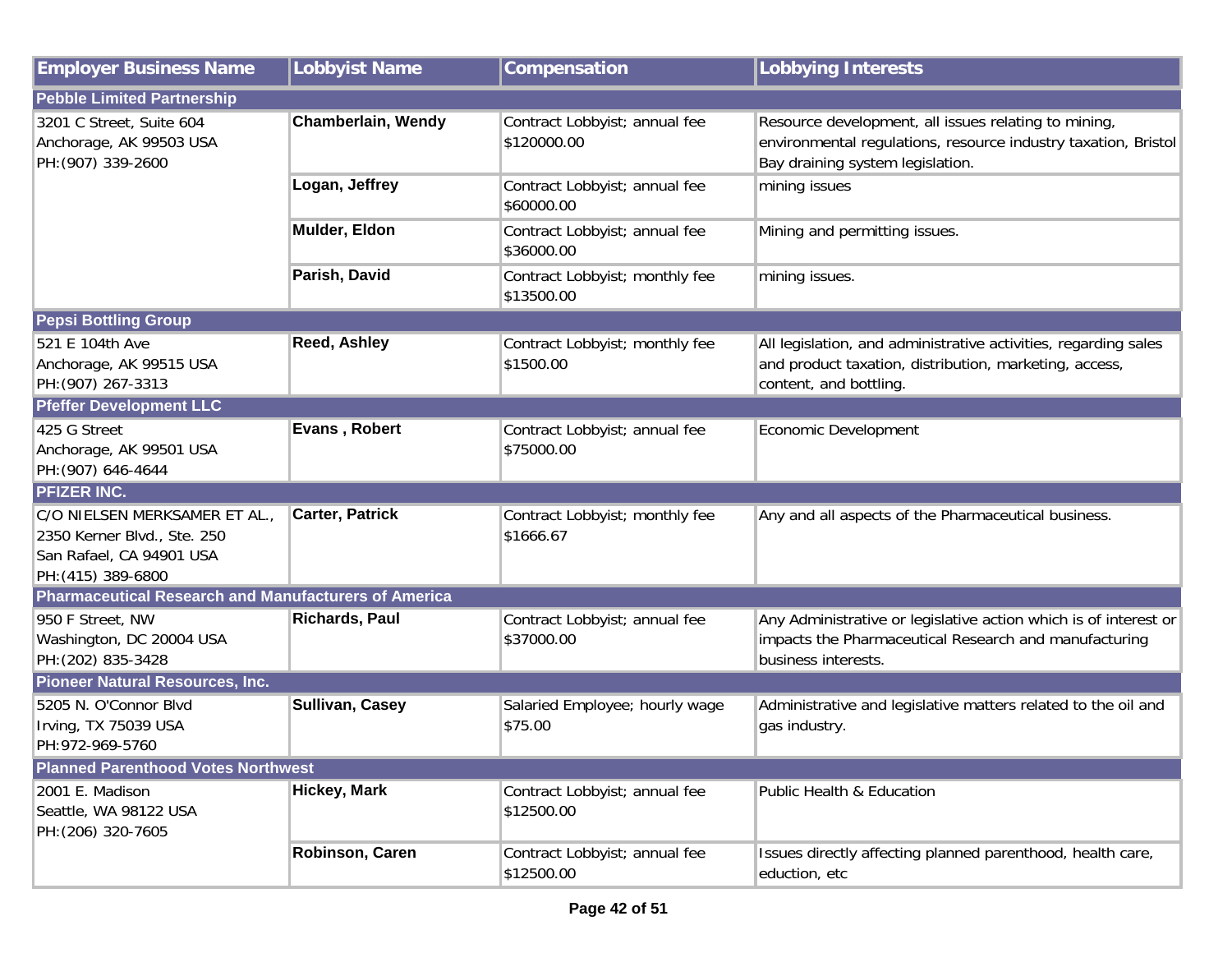| <b>Employer Business Name</b>                                               | <b>Lobbyist Name</b>                                                                           | Compensation                                 | <b>Lobbying Interests</b>                                                                                                                               |
|-----------------------------------------------------------------------------|------------------------------------------------------------------------------------------------|----------------------------------------------|---------------------------------------------------------------------------------------------------------------------------------------------------------|
| <b>PND Engineers Inc.</b>                                                   |                                                                                                |                                              |                                                                                                                                                         |
| 811 First Ave Suite 570<br>seattle, WA 98104 USA<br>PH: (206) 624-1387      | Fuhs, Paul                                                                                     | Contract Lobbyist; annual fee<br>\$20000.00  | Capital funding for Marine projects                                                                                                                     |
| <b>Port of Bellingham</b>                                                   |                                                                                                |                                              |                                                                                                                                                         |
| PO Box 1677<br>Bellingham, WA 98225 USA<br>PH: (360) 676-2500               | <b>Stoops, Reed</b>                                                                            | Salaried Employee; annual wage<br>\$12000.00 | Issues relating to the Alaska Marine Hwy system in Alaska<br>and Washington State.                                                                      |
| <b>Powers Brothers Inc.</b>                                                 |                                                                                                |                                              |                                                                                                                                                         |
| PO Box 241113<br>Anchorage, AK 99524-1113 USA<br>PH: (907) 561-4711         | <b>Bickford, Frank</b>                                                                         | Contract Lobbyist; annual fee<br>\$54000.00  | Gaming.                                                                                                                                                 |
| <b>Pratt Museum</b>                                                         |                                                                                                |                                              |                                                                                                                                                         |
| 3779 Bartlett Street<br>HOMER, AK 99603 USA<br>PH: 907-235-8635             | Harris, John                                                                                   | Contract Lobbyist; monthly fee<br>\$3000.00  | All issues related to museum operation and capital funding<br>including funding for the Pratt museum.                                                   |
| <b>Premera Blue Cross Blue Shield of Alaska</b>                             |                                                                                                |                                              |                                                                                                                                                         |
| P.O. Box 327<br>Seattle, WA 98111-0327 USA                                  | Lehmann, Waltraut                                                                              | Salaried Employee; hourly wage<br>\$48.00    | Health Plan Regulation                                                                                                                                  |
| PH: (425) 918-5757                                                          | McRae, Jack                                                                                    | Salaried Employee; hourly wage<br>\$122.11   | Health Care Legislation; Tax Legislation dealing with Health<br>Care.                                                                                   |
|                                                                             | <b>Reinwand, Jerry</b>                                                                         | Contract Lobbyist; annual fee<br>\$70500.00  | Public policy and legislation related to state employee<br>benefits to health insurance issues, and to insurance issues<br>in general.                  |
| <b>Prince William Sound Aquaculture Corporation</b>                         |                                                                                                |                                              |                                                                                                                                                         |
| PO Box 1110<br>Cordova, AK 99574 USA                                        | Dawson, Kent                                                                                   | Contract Lobbyist; annual fee<br>\$50000.00  | Phase II of funding for deferred maintenance on state<br>owned non profit operated salmon hatcheries.                                                   |
| PH: (907) 424-7511                                                          | Fisk, Ian (Spouse or<br><b>Domestic Partner -</b><br><b>Shannen Fisk - Public</b><br>Official) | Contract Lobbyist; annual fee<br>\$25000.00  | Matters related to Alaska salmon hatcheries, deferred<br>maintenance and other capital projects, Department of Fish<br>and Game, Department of Commerce |
| <b>Princess Tours</b>                                                       |                                                                                                |                                              |                                                                                                                                                         |
| 601 W Fifth Ave., Ste. 501<br>Anchorage, AK 99501 USA<br>PH: (907) 550-7774 | Dawson, Kent                                                                                   | Contract Lobbyist; annual fee<br>\$78000.00  | South Denali capital project appropriation. Administrative<br>and legislation actions impacting Alaska tourism industry.                                |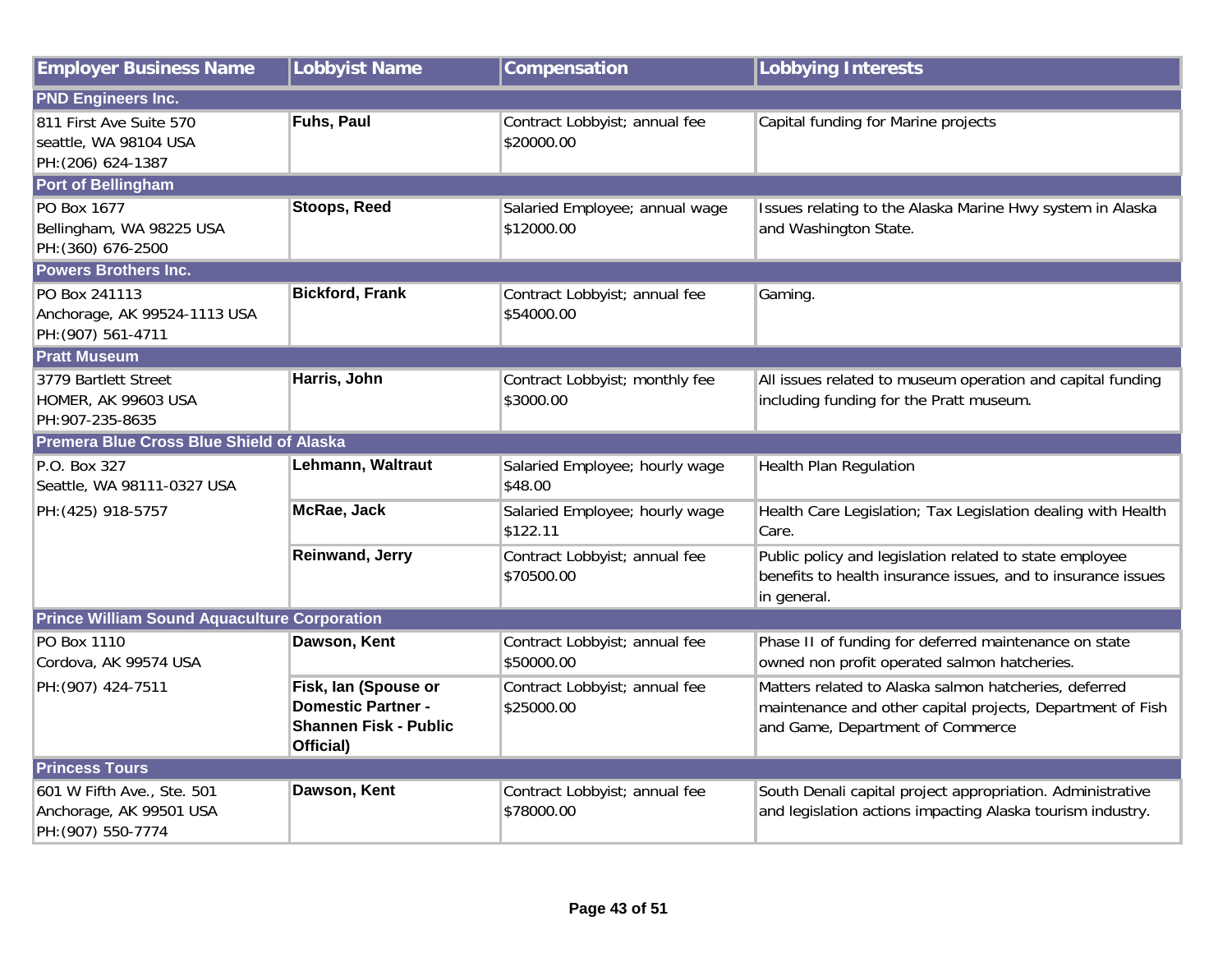| <b>Employer Business Name</b>                                                      | <b>Lobbyist Name</b>      | Compensation                                | <b>Lobbying Interests</b>                                                                                                                                                                                                                                                      |
|------------------------------------------------------------------------------------|---------------------------|---------------------------------------------|--------------------------------------------------------------------------------------------------------------------------------------------------------------------------------------------------------------------------------------------------------------------------------|
| <b>Property Casualty Insurers Association of America</b>                           |                           |                                             |                                                                                                                                                                                                                                                                                |
| 1500 Water St.<br>Olympia, WA 98501 USA<br>PH:360-915-6268                         | Knauss, Kristopher        | Contract Lobbyist; monthly fee<br>\$3167.00 | Property and Casualty Insurance, Regulatory, Credit,<br>Transportation, and Commerce Matters                                                                                                                                                                                   |
| <b>Providence Health &amp; Services Alaska</b>                                     |                           |                                             |                                                                                                                                                                                                                                                                                |
| P.O. Box 196604<br>Anchorage, AK 99519-6604 USA<br>PH: (907) 261-5814              | <b>Chamberlain, Wendy</b> | Contract Lobbyist; annual fee<br>\$73000.00 | All issues relating to health care including patient services,<br>medicare, medicaid, medical providers and health care<br>professionals regulation and training, hospital regulation, etc.<br>Other interests include health related capital and operating<br>budget funding. |
|                                                                                    | <b>Reed, Ashley</b>       | Contract Lobbyist; annual fee<br>\$48000.00 | Legislation, and administrative activities, regarding health<br>care services and related programs.                                                                                                                                                                            |
| <b>Pruhs Corporation</b>                                                           |                           |                                             |                                                                                                                                                                                                                                                                                |
| 2193 Viking Drive<br>Anchorage, AK 99501 USA<br>PH: (907) 279-1020                 | <b>Reed, Ashley</b>       | Contract Lobbyist; annual fee<br>\$12000.00 | All legislation, and administrative activities, regarding or<br>impacting the construction industry.                                                                                                                                                                           |
| <b>Public Safety Employees Association</b>                                         |                           |                                             |                                                                                                                                                                                                                                                                                |
| PO Box 877922<br>Wasilla, AK 99687 USA<br>PH: (907) 306-0037                       | <b>Marshall, Vernon</b>   | Contract Lobbyist; annual fee<br>\$12000.00 | Legislation related to public safety<br>Labor legislation<br>Operating and capital budgets<br>Retirement legislation<br>Legislation related to collective bargaining                                                                                                           |
| <b>RAI Services Company</b>                                                        |                           |                                             |                                                                                                                                                                                                                                                                                |
| 401 North Main Street<br>Winston-Salem, NC 27101 USA<br>PH:336-741-3514            | Popely, Theodore          | Contract Lobbyist; monthly fee<br>\$4079.00 | Issues relating to tobacco                                                                                                                                                                                                                                                     |
| Raven Gold Alaska Inc.                                                             |                           |                                             |                                                                                                                                                                                                                                                                                |
| 9137 Ridgeline Blvd Ste 250<br>Highlands Ranch, CO 80129 US<br>PH:303 470 8700 x10 | Mulder, Eldon             | Contract Lobbyist; annual fee<br>\$24000.00 | Mining and land use issues.                                                                                                                                                                                                                                                    |
| <b>Reed Elsevier</b>                                                               |                           |                                             |                                                                                                                                                                                                                                                                                |
| Reed Elsevier Inc.<br>Washington, DC 20036 USA<br>PH: (202) 857-4643               | Mulder, Eldon             | Contract Lobbyist; annual fee<br>\$56004.00 | Information technology and privacy issues.                                                                                                                                                                                                                                     |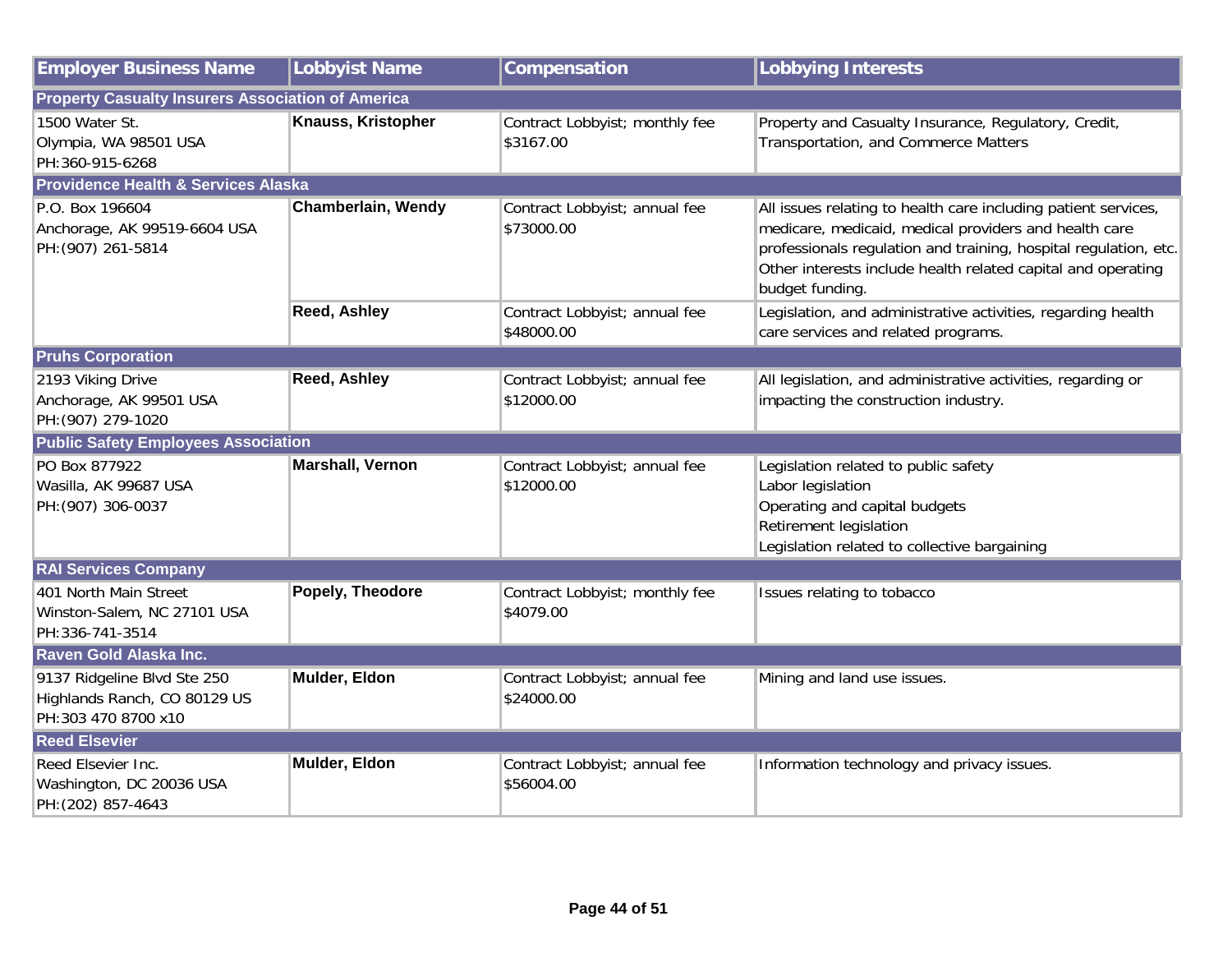| <b>Employer Business Name</b>                                               | <b>Lobbyist Name</b>    | Compensation                                 | <b>Lobbying Interests</b>                                                                                                                              |  |
|-----------------------------------------------------------------------------|-------------------------|----------------------------------------------|--------------------------------------------------------------------------------------------------------------------------------------------------------|--|
| <b>Reinwand Living, Family and Property Trusts</b>                          |                         |                                              |                                                                                                                                                        |  |
| 2 Marine Way - Suite 219<br>Juneau, AK 99801 USA<br>PH: (907) 586-8966      | Hutchinson, Kim         | Contract Lobbyist; annual fee<br>\$20000.00  | Public policy and legislation related to estate taxes, property<br>taxes, corporate taxes and tourism issues.                                          |  |
| <b>ResCare</b>                                                              |                         |                                              |                                                                                                                                                        |  |
| 9901 Linn Station Rd<br>Louisville, KY 40223 USA<br>PH: (502) 394-2335      | Heffern, Sandra         | Contract Lobbyist; monthly fee<br>\$3000.00  | Health and human services and supports, home and<br>community based waiver services, personal care attendant<br>services, long term care               |  |
| <b>Residential Mortgage, LLC</b>                                            |                         |                                              |                                                                                                                                                        |  |
| 100 Calais Drive<br>Anchorage, AK 99503 USA<br>PH: (907) 222-8822           | <b>Mackie, Jerry</b>    | Contract Lobbyist; annual fee<br>\$12000.00  | Mortgage Industry, Banking, Finance.                                                                                                                   |  |
| <b>Resource Development Council</b>                                         |                         |                                              |                                                                                                                                                        |  |
| 121 W Fireweed Lane<br>Anchorage, AK 99503 USA                              | Parish, David           | Contract Lobbyist; annual fee<br>\$40000.00  | resource development issues.                                                                                                                           |  |
| PH: (907) 276-0700                                                          | <b>Rogers, Rick</b>     | Salaried Employee; hourly wage<br>\$57.69    | Resource development issues                                                                                                                            |  |
| <b>Right! Systems Inc.</b>                                                  |                         |                                              |                                                                                                                                                        |  |
| 2600 Willamatte Drive NE<br>Lacey, WA 98516 USA<br>PH:360-956-0414          | <b>Bickford, Frank</b>  | Contract Lobbyist; monthly fee<br>\$2500.00  | <b>IT Related</b>                                                                                                                                      |  |
| <b>Rio Tinto Kennecott</b>                                                  |                         |                                              |                                                                                                                                                        |  |
| 2525 E. Arizona Biltmore Circle<br>Phoenix, AZ 85016 USA<br>PH:520-689-5022 | <b>Richards, Paul</b>   | Contract Lobbyist; annual fee<br>\$40000.00  | Any Legislative or Administrative action which impacts the<br>Rio Tinto Kennecott Exploration Corporaton in Alaska.                                    |  |
| <b>Robert A. Evans</b>                                                      |                         |                                              |                                                                                                                                                        |  |
| P.O. Box 100384<br>Anchorage, AK 99510 USA<br>PH: (907) 263-6360            | <b>Bitney, John</b>     | Salaried Employee; annual wage<br>\$40000.00 | All issues before the Executive and Legislative branches of<br>state government that of interest to Robert Evans and his<br>registered list of clients |  |
| <b>Routh Crabtree Olsen</b>                                                 |                         |                                              |                                                                                                                                                        |  |
| 3000 A St., Ste. 200<br>Anchorage, AK 99503 USA<br>PH:907-222-4324          | Harris, John            | Contract Lobbyist; monthly fee<br>\$5000.00  | All issues relating to clients of Routh Crabtree Olsen<br>including finance and other legal matters.                                                   |  |
| <b>Safeway Inc.</b>                                                         |                         |                                              |                                                                                                                                                        |  |
| 1121 124th NE<br>Bellevue, WA 98005 USA<br>PH: (425) 201-6475               | <b>Patton Boggs LLP</b> | Contract Lobbyist; annual fee<br>\$60000.00  | Business and commercial legislation.                                                                                                                   |  |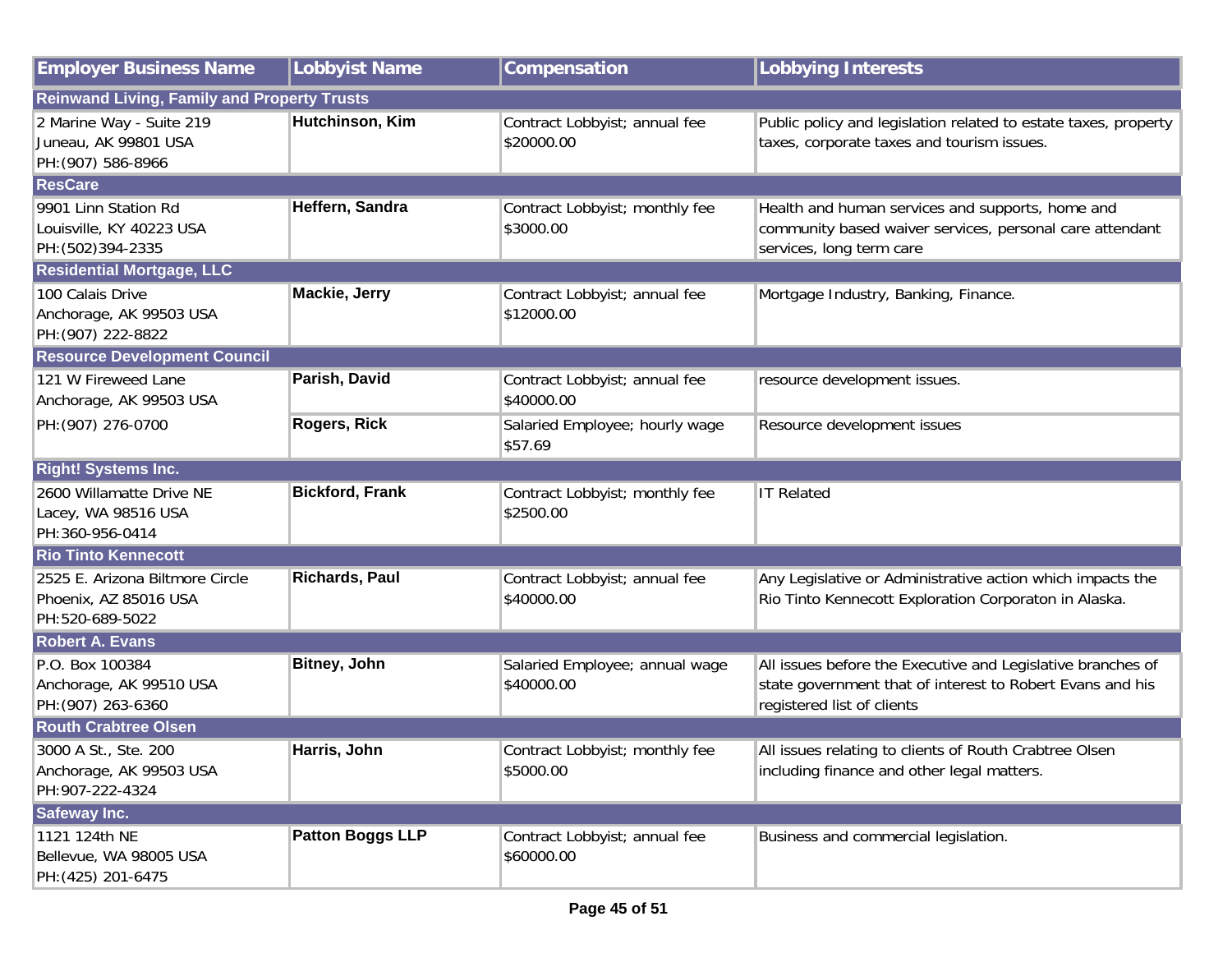| <b>Employer Business Name</b>                                              | <b>Lobbyist Name</b>       | Compensation                                 | <b>Lobbying Interests</b>                                                                                                      |
|----------------------------------------------------------------------------|----------------------------|----------------------------------------------|--------------------------------------------------------------------------------------------------------------------------------|
| <b>SCI-Alaska</b>                                                          |                            |                                              |                                                                                                                                |
| P.O. Box 770511<br>Eagle River, AK 99577 USA<br>PH: (907) 980-9018         | <b>Grasser, Edward</b>     | Salaried Employee; monthly wage<br>\$5000.00 | Conservation for hunting and fishing                                                                                           |
| <b>Sealaska Corporation</b>                                                |                            |                                              |                                                                                                                                |
| One Sealaska Plaza Suite 400<br>Juneau, AK 99801 USA<br>PH: (907) 586-9245 | Mackie, Jerry              | Contract Lobbyist; annual fee<br>\$60000.00  | Native Corporation, Resource Development, Business,<br>Finance, and State Budget issues.                                       |
| <b>SEARHC</b>                                                              |                            |                                              |                                                                                                                                |
| 3245 Hospital Drive<br>Juneau, AK 99801 USA<br>PH: (907) 966-8314          | <b>Mackie, Jerry</b>       | Contract Lobbyist; annual fee<br>\$30000.00  | Health Care Issues, Capital Budget appropriations.                                                                             |
| <b>Service Contract Industry Council</b>                                   |                            |                                              |                                                                                                                                |
| 204 South Monroe Street<br>Tallahassee, FL 32301 USA<br>PH: (850) 681-6710 | <b>Reed, Ashley</b>        | Contract Lobbyist; annual fee<br>\$25000.00  | All legislation, and administrative activities, regarding service<br>contacts, extended warranties, or extended service plans. |
| <b>Shell Oil</b>                                                           |                            |                                              |                                                                                                                                |
| Shell Oil<br>Denver, CO 80237 USA<br>PH:303-222-6352                       | Toohey, Cam                | Salaried Employee; hourly wage<br>\$194.00   | All matters related to offshore oil and gas exploration and<br>production. Alaska Coastal Zone Management Program - HB<br>106  |
| <b>Sitka Herring Group</b>                                                 |                            |                                              |                                                                                                                                |
| 410 Calhoun Ave<br>juneau, AK 98177 USA<br>PH: (907) 463-5080              | <b>Thorstenson, Robert</b> | Contract Lobbyist; annual fee<br>\$20000.00  | Equal Harvest Share in the Sitka Herring Sac Roe Fishery.                                                                      |
| <b>Sitnasuak Native Corporation</b>                                        |                            |                                              |                                                                                                                                |
| 420 L Street Suite 505<br>Anchorage, AK 99501 usa<br>PH:907-929-7021       | Mulder, Eldon              | Contract Lobbyist; monthly fee<br>\$5000.00  | Nome State office building funding; NW Alaska port issues;<br>capital funding;                                                 |
| <b>Southcentral Foundation</b>                                             |                            |                                              |                                                                                                                                |
| 4501 Diplomacy Dr<br>Anchorage, AK 99508 USA<br>PH: (907) 729-4955         | <b>Mackie, Jerry</b>       | Contract Lobbyist; annual fee<br>\$48000.00  | Healthcare, State Budget Issues                                                                                                |
| <b>Southeast Alaska Guides Organization</b>                                |                            |                                              |                                                                                                                                |
| 3105 Eureka<br>Anchorage, AK 99503 USA<br>PH: (907) 244-4909               | <b>Hilyard, Heath</b>      | Salaried Employee; monthly wage<br>\$5000.00 | Issues related to fishing, coastal tourism, and charter fishing<br>operators in Southeast Alaska.                              |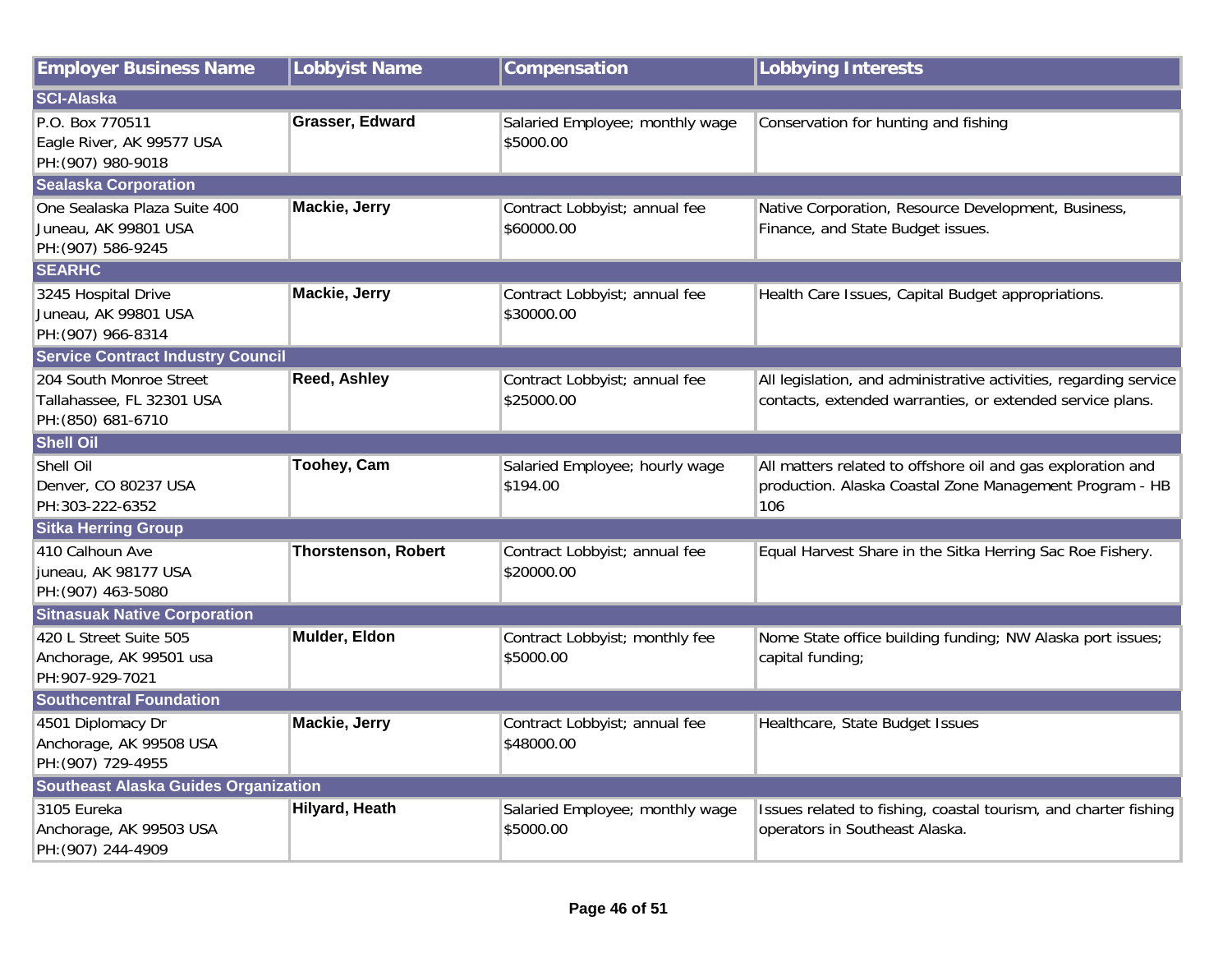| <b>Employer Business Name</b>                               | <b>Lobbyist Name</b>              | Compensation                  | <b>Lobbying Interests</b>                                                                           |
|-------------------------------------------------------------|-----------------------------------|-------------------------------|-----------------------------------------------------------------------------------------------------|
| <b>Southeast Alaska Pilots Association</b>                  |                                   |                               |                                                                                                     |
| 1621 Tongass Ave Ste 300                                    | Logan, Jeffrey                    | Contract Lobbyist; annual fee | maritime issues                                                                                     |
| Ketchikan, AK 99901 USA                                     |                                   | \$45000.00                    |                                                                                                     |
| PH: (907) 225-9696                                          |                                   |                               |                                                                                                     |
| <b>Southeast Alaska Power Agency (SEAPA)</b>                |                                   |                               |                                                                                                     |
| 1900 First Avenue                                           | Matiashowski, Raymond             | Contract Lobbyist; annual fee | Energy related issues. All issues relating to energy                                                |
| Ketchikan, AK 99901 USA                                     |                                   | \$48000.00                    | generation and transmission including funding bills.                                                |
| PH: 907-228-2281                                            |                                   |                               |                                                                                                     |
| <b>Southeast Alaska Regional Dive Fisheries Association</b> |                                   |                               |                                                                                                     |
| PO Box 5417                                                 | <b>Thorstenson, Robert</b>        | Contract Lobbyist; annual fee | Support increase in sea otter management and awareness of                                           |
| Ketchikan, AK 99901 USA                                     |                                   | \$20000.00                    | sea otter overpopulation in Southeast Alaska.                                                       |
| PH: (907) 225-2853                                          |                                   |                               |                                                                                                     |
| <b>Southeast Alaska Seiners Association</b>                 |                                   |                               |                                                                                                     |
| 410 Calhoun Ave                                             | <b>Thorstenson, Robert</b>        | Contract Lobbyist; annual fee | any and all matters relating to commercial salmon fishing in                                        |
| Juneau, AK 99801 USA                                        |                                   | \$75000.00                    | Southeast Alaska, with an emphasis on salmon purse                                                  |
| PH: (907) 463-5080                                          |                                   |                               | seining.                                                                                            |
| Southern Southeast Regional Aquaculture Association, Inc.   |                                   |                               |                                                                                                     |
| <b>SSRAA</b>                                                | Gillespie, Raymond                | Contract Lobbyist; annual fee | Fisheries, hatcheries and budget issues                                                             |
| Ketchikan, AK 99901 USA                                     |                                   | \$15000.00                    |                                                                                                     |
| PH: (907) 225-9605                                          |                                   |                               |                                                                                                     |
| <b>Southwest Alaska Pilots Association</b>                  |                                   |                               |                                                                                                     |
| P.O. Box 977                                                | Fuhs, Paul (Spouse or             | Contract Lobbyist; annual fee | Marine Pilotage                                                                                     |
| Homer, AK 99603 USA                                         | <b>Domestic Partner - Kristin</b> | \$45000.00                    |                                                                                                     |
| PH: (907) 235-8483                                          | <b>Ryan - Public Official)</b>    |                               |                                                                                                     |
| <b>State Farm Insurance</b>                                 |                                   |                               |                                                                                                     |
| State Farm Insurance                                        | Lessmeier, Michael                | Contract Lobbyist; annual fee | Insurance and the civil justice system.                                                             |
| Sacramento, AK 95814 USA                                    |                                   | \$27825.00                    |                                                                                                     |
| PH: (916) 321-6923                                          | Winters, Sheldon                  | Contract Lobbyist; annual fee | Insurance and the civil justice system.                                                             |
|                                                             |                                   | \$27825.00                    |                                                                                                     |
| <b>Tanana Chiefs Conference</b>                             |                                   |                               |                                                                                                     |
| 122 First Avenue                                            | <b>Huntington, Melanie</b>        |                               | Contract Lobbyist; hourly fee \$50.00 I will lobby on behalf of 42 villages that make up the Tanana |
| Fairbanks, AK 99701 USA                                     |                                   |                               | Chiefs Conference Region. I will lobby in support of village                                        |
| PH: (907) 452-8251 x 3178                                   |                                   |                               | Capital Improvement Projects (roughly 40 projects each                                              |
|                                                             |                                   |                               | year). I will also advocate on behalf of education                                                  |
|                                                             |                                   |                               | improvements, reduced energy costs, subsistence rights,                                             |
|                                                             |                                   |                               | family services and health services in our region. I will testify                                   |
|                                                             |                                   |                               | whenever necessary to ensure our state partnerships are                                             |
|                                                             |                                   |                               | strengthened and expanded in years to come.                                                         |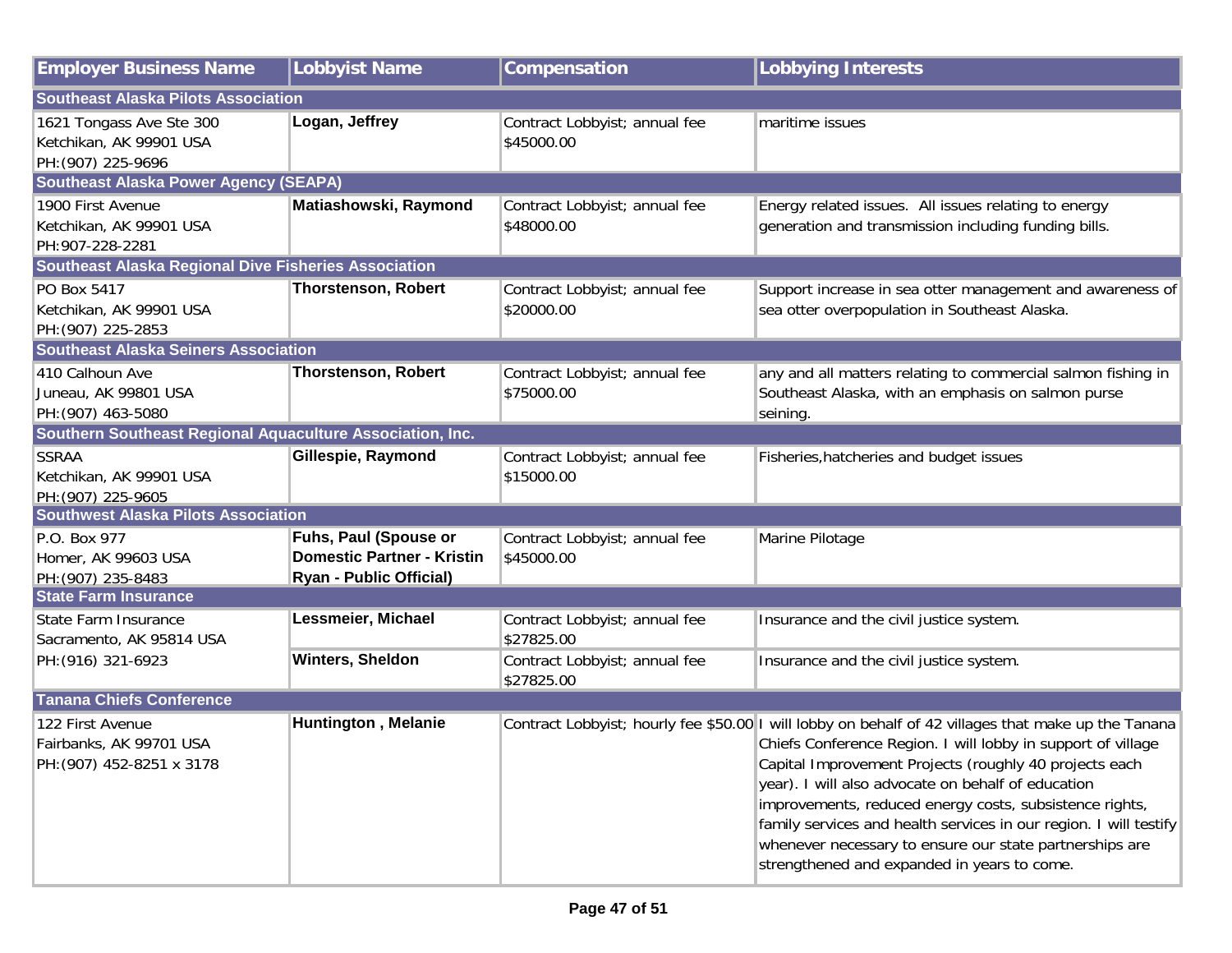| <b>Employer Business Name</b>                                              | <b>Lobbyist Name</b>          | Compensation                                | <b>Lobbying Interests</b>                                                                                                                                                            |
|----------------------------------------------------------------------------|-------------------------------|---------------------------------------------|--------------------------------------------------------------------------------------------------------------------------------------------------------------------------------------|
| <b>Teamsters Local 959</b>                                                 |                               |                                             |                                                                                                                                                                                      |
| 520 East 34th Ave, Ste 102<br>Anchorage, AK 99503 USA<br>PH: 907 751-8552  | <b>Huff Tuckness, Barbara</b> | Salaried Employee; hourly wage<br>\$59.77   | Those subjects/matters that impact working people in<br>industries within the state.                                                                                                 |
| <b>Teck Alaska Incorporated</b>                                            |                               |                                             |                                                                                                                                                                                      |
| 3105 Lakeshore Drive<br>Anchorage, AK 99517 US                             | <b>Baker, Bruce</b>           | Contract Lobbyist; annual fee<br>\$72000.00 | All issues related to Mining and Mining Tax and the State<br>Permitting process.                                                                                                     |
| PH:907-266-4567                                                            | Dawson, Kent                  | Contract Lobbyist; annual fee<br>\$78000.00 | Port and transportation projects related to the Red Dog<br>Mine. HB 85, Mixing zones. Coastal zone management<br>legislation and administrative regulations. HB 58, mining<br>taxes. |
| <b>Tesoro Corporation</b>                                                  |                               |                                             |                                                                                                                                                                                      |
| 19100 Ridgewood Parkway<br>San Antonio, TX 78259 USA<br>PH: (210) 626-4860 | Reinwand, Jerry               | Contract Lobbyist; annual fee<br>\$30000.00 | Public policy issues and legislation related to Alaska's<br>petroleum and refining industries.                                                                                       |
| The GEO Group, Inc.                                                        |                               |                                             |                                                                                                                                                                                      |
| 621 NW 53rd Street<br>Boca Raton, FL 33487 USA<br>PH:561-999-7476          | Matiashowski, Raymond         | Contract Lobbyist; annual fee<br>\$60000.00 | All matters pertaining to private prison and halfway house<br>interests in Alaska.                                                                                                   |
| <b>The Mulder Company</b>                                                  |                               |                                             |                                                                                                                                                                                      |
| PO Box 140711<br>Anchorage, AK 99514 USA                                   | <b>Carter, Patrick</b>        | Contract Lobbyist; annual fee<br>\$28000.00 | Any and all aspects of the information collection business<br>and capital funding requests.                                                                                          |
| PH: (907) 223-3262                                                         | Chamberlain, Wendy            | Contract Lobbyist; annual fee<br>\$60000.00 | Education and school district issues. Other issues relating to<br>clients registered by the Mulder Company.                                                                          |
|                                                                            | <b>Jeans, Braxton</b>         | Contract Lobbyist; annual fee<br>\$30000.00 | education issues                                                                                                                                                                     |
| Theodore W. Popely, PC                                                     |                               |                                             |                                                                                                                                                                                      |
| 645 G Street<br>Anchorage, AK 99501 USA<br>PH: (907) 351-2210              | Putman, Fate                  | Contract Lobbyist; annual fee<br>\$7500.00  | National Popular Vote and business interests                                                                                                                                         |
| <b>Timothy J. Mahoney, Trust</b>                                           |                               |                                             |                                                                                                                                                                                      |
| 3900 Paradise Rd Ste 257<br>Las Vegas, NV 89169 USA                        | Hutchinson, Kim               | Contract Lobbyist; annual fee<br>\$15000.00 | al matters that relate to the Dept. of Corrections                                                                                                                                   |
| PH: (702) 369-0150                                                         | <b>Reinwand, Jerry</b>        | Contract Lobbyist; annual fee<br>\$15000.00 | Public policy issues and legislation related to Alaska's<br>Department of Corrections.                                                                                               |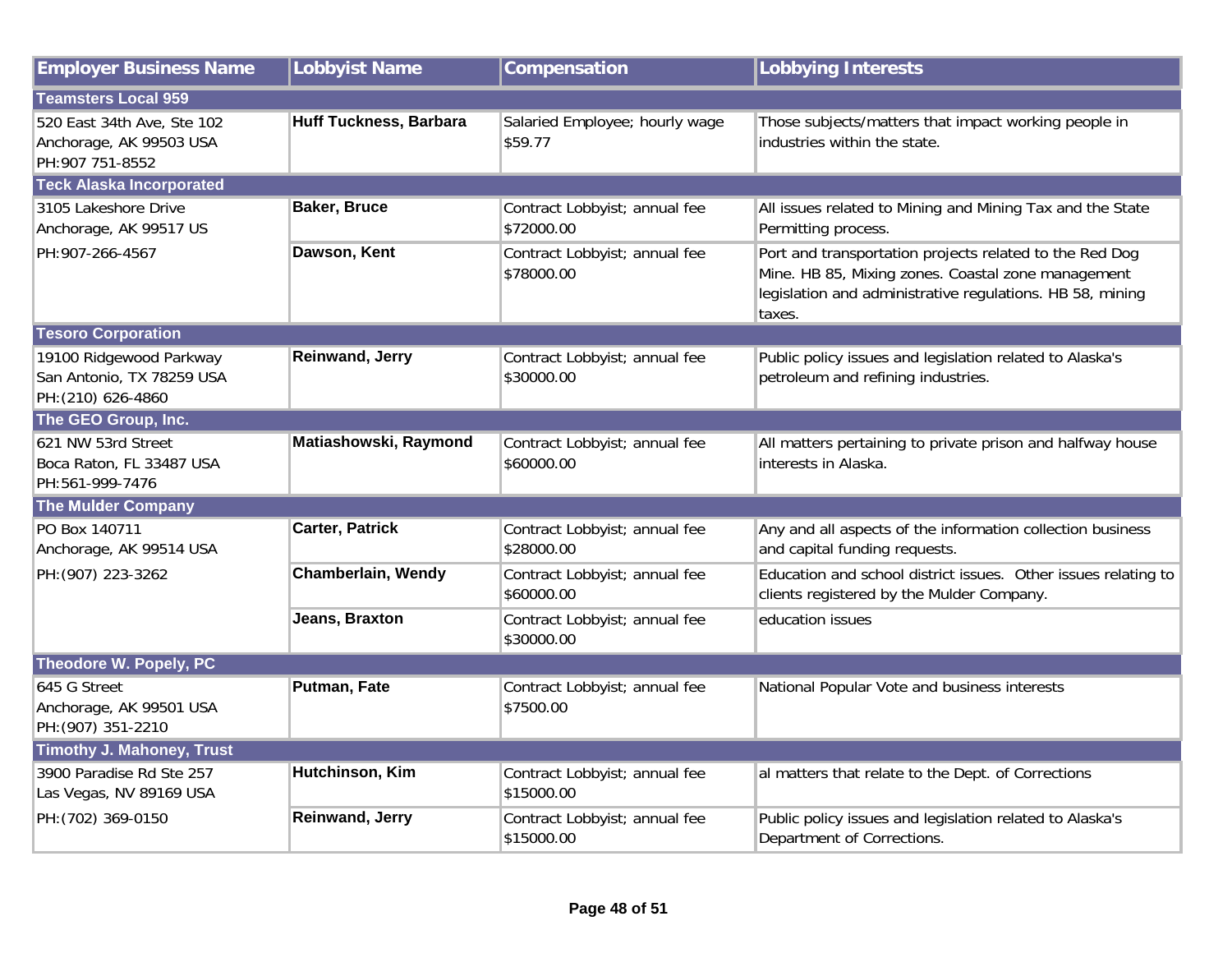| <b>Employer Business Name</b>                                                   | Lobbyist Name       | Compensation                                 | <b>Lobbying Interests</b>                                                                                                                                                                                                                                                                                                                                                                                                  |  |  |  |  |
|---------------------------------------------------------------------------------|---------------------|----------------------------------------------|----------------------------------------------------------------------------------------------------------------------------------------------------------------------------------------------------------------------------------------------------------------------------------------------------------------------------------------------------------------------------------------------------------------------------|--|--|--|--|
| <b>TOTE, Inc.</b>                                                               |                     |                                              |                                                                                                                                                                                                                                                                                                                                                                                                                            |  |  |  |  |
| 32001 32nd Ave S<br>Federal Way, WA 98001 USA<br>PH: (253) 449-8125             | Hutchinson, Kim     | Contract Lobbyist; annual fee<br>\$18000.00  | All matters pertaing to shipping and transportation                                                                                                                                                                                                                                                                                                                                                                        |  |  |  |  |
| <b>TransCanada PipeLines Ltd.</b>                                               |                     |                                              |                                                                                                                                                                                                                                                                                                                                                                                                                            |  |  |  |  |
| 450 - 1st Street SW<br>Calgary, AB T2P 5H1 Canada<br>PH: (403) 920-2035         | Bielawski, Patricia | Contract Lobbyist; monthly fee<br>\$5000.00  | Natural Gas Commercialization and related topics including<br>but not limited to gas commercialization contracts; AGIA<br>license implementation and appropriations; route and<br>regulatory issues; background information on authorizations;<br>US and Canada Federal regimes, authorizations, and issues;<br>state legislation and related budget authorizations related to<br>gas commercialization terms or projects. |  |  |  |  |
|                                                                                 | Palmer, Tony        | Salaried Employee; hourly wage<br>\$125.00   | Matters affecting the Alaska Natural Gas Pipeline Project                                                                                                                                                                                                                                                                                                                                                                  |  |  |  |  |
|                                                                                 | <b>Roberts, Tom</b> | Contract Lobbyist; hourly fee<br>\$525.00    | All matters and legislation related to an Alaska natural gas<br>pipeline project, the Alaska Gasline Inducement Act and the<br>Alaska Gas Development Corporation.                                                                                                                                                                                                                                                         |  |  |  |  |
| <b>Trout Unlimited</b>                                                          |                     |                                              |                                                                                                                                                                                                                                                                                                                                                                                                                            |  |  |  |  |
| 419 sixth street suite 200<br>Juneau, AK 99801 USA<br>PH: (907) 321-3291        | Hutchinson, Kim     | Contract Lobbyist; annual fee<br>\$20000.00  | All matters pertaining to the Bristol Bay and the proposed<br>Pebble Mine                                                                                                                                                                                                                                                                                                                                                  |  |  |  |  |
| <b>Tundra Greens</b>                                                            |                     |                                              |                                                                                                                                                                                                                                                                                                                                                                                                                            |  |  |  |  |
| 5450 Naknek Ln.<br>ANCHORAGE, AK 99516 US<br>PH: 907-317-1731                   | Lottsfeldt, James   | Salaried Employee; annual wage<br>\$60000.00 | Alternative energy, agriculture, and wind generation                                                                                                                                                                                                                                                                                                                                                                       |  |  |  |  |
| <b>UAFT, Local 2404</b>                                                         |                     |                                              |                                                                                                                                                                                                                                                                                                                                                                                                                            |  |  |  |  |
| 3211 Providence Drive, PSB-214<br>Anchorage, AK 99508 USA<br>PH: (907) 562-2660 | Kito, Jr., Sam      | Contract Lobbyist; annual fee<br>\$33000.00  | University funding, vocational education issues, union issues,<br>rural education.                                                                                                                                                                                                                                                                                                                                         |  |  |  |  |
| <b>Ukpeagvik Inupiat Corporation</b>                                            |                     |                                              |                                                                                                                                                                                                                                                                                                                                                                                                                            |  |  |  |  |
| 3201 C Street, Suite 801<br>Anchorage, AK 99503 USA<br>PH: (907) 677-5215       | Popely, Theodore    | Contract Lobbyist; monthly fee<br>\$3500.00  | Matters related to Alaska Native Corporations, including<br>construction, insurance, and economic development                                                                                                                                                                                                                                                                                                              |  |  |  |  |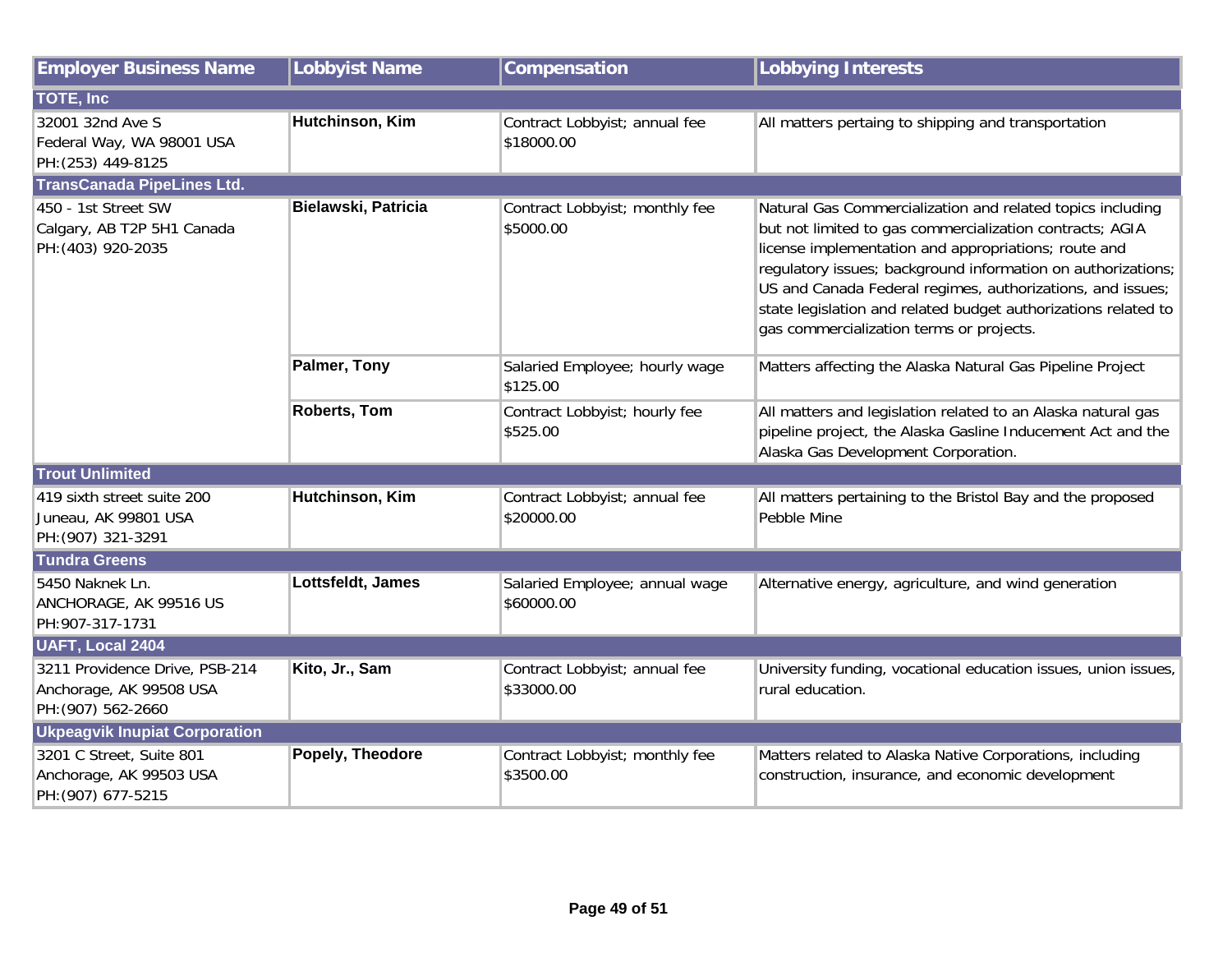| <b>Employer Business Name</b>                                                   | <b>Lobbyist Name</b>                                                                                 | Compensation                                | <b>Lobbying Interests</b>                                                                                                                     |  |  |  |
|---------------------------------------------------------------------------------|------------------------------------------------------------------------------------------------------|---------------------------------------------|-----------------------------------------------------------------------------------------------------------------------------------------------|--|--|--|
| <b>United Companies Inc</b>                                                     |                                                                                                      |                                             |                                                                                                                                               |  |  |  |
| 3351 Arctic Blvd.<br>Anchorage, AK 99503 US<br>PH:907-750-6800                  | Evans, Robert                                                                                        | Contract Lobbyist; annual fee<br>\$60000.00 | Economic Development and Community infrastructure                                                                                             |  |  |  |
| <b>United Fishermen of Alaska</b>                                               |                                                                                                      |                                             |                                                                                                                                               |  |  |  |
| 211 Fourth St Ste 110<br>Juneau, AK 99801 USA<br>PH: (907) 586-2820             | Mc Cune, Gerald                                                                                      | Contract Lobbyist; annual fee<br>\$35000.00 | Legislation and administration affecting the commercial<br>fishing industry.                                                                  |  |  |  |
| Usibelli Coal Mine. Inc.                                                        |                                                                                                      |                                             |                                                                                                                                               |  |  |  |
| 100 Cushman St., Ste. 210<br>Fairbanks, AK 99701-4674 USA<br>PH: (907) 452-2625 | Dawson, Kent                                                                                         | Contract Lobbyist; annual fee<br>\$84000.00 | Usibelli mine in Healy, AK and the Wishbone Hill related<br>project. Mining taxation laws. Administrative actions<br>relating to coal mining. |  |  |  |
| <b>USKH</b>                                                                     |                                                                                                      |                                             |                                                                                                                                               |  |  |  |
| 2515 A Street<br>Anchorage, AK 99503 US<br>PH: (907) 276-4245                   | Lottsfeldt, James                                                                                    | Contract Lobbyist; annual fee<br>\$24000.00 | Capital projects, state spending and issues of interest to the<br>Alaska construction industry.                                               |  |  |  |
| <b>Utility Services of Alaska</b>                                               |                                                                                                      |                                             |                                                                                                                                               |  |  |  |
| P. O. Box 80370<br>Fairbanks, AK 99708 USA<br>PH: (907) 378-9919                | Anderson, Linda (Spouse<br>or Domestic Partner - Steve \$25000.00<br><b>Frank - Public Official)</b> | Contract Lobbyist; annual fee               | Water and wastewater utility issues                                                                                                           |  |  |  |
| Verizon                                                                         |                                                                                                      |                                             |                                                                                                                                               |  |  |  |
| 15505 Sand Canyon Avenue<br>Irvine, CA 92618 USA<br>PH: (949) 286-8008          | <b>Bickford, Frank</b>                                                                               | Contract Lobbyist; annual fee<br>\$36000.00 | Telecommunications                                                                                                                            |  |  |  |
| <b>Walmart</b>                                                                  |                                                                                                      |                                             |                                                                                                                                               |  |  |  |
| 702 S.W. 8th Street<br>Bentonville, AR 72716 USA                                | <b>Bickford, Frank</b>                                                                               | Contract Lobbyist; annual fee<br>\$48000.00 | Legislative, real estate, pharmacy, liquor, zoning.                                                                                           |  |  |  |
| PH: (479) 204-8119                                                              | McLear, Amelia                                                                                       | Salaried Employee; hourly wage<br>\$44.71   | Matters affecting the retail industry                                                                                                         |  |  |  |
| <b>Wells Fargo Bank, N.A.</b>                                                   |                                                                                                      |                                             |                                                                                                                                               |  |  |  |
| P O Box 196127 (K3212-051)<br>Anchorage, AK 99519 USA<br>PH: (907) 265-2948     | <b>Reed, Ashley</b>                                                                                  | Contract Lobbyist; annual fee<br>\$38400.00 | All legislation, and administrative activities, regarding<br>banking and the financial industry.                                              |  |  |  |